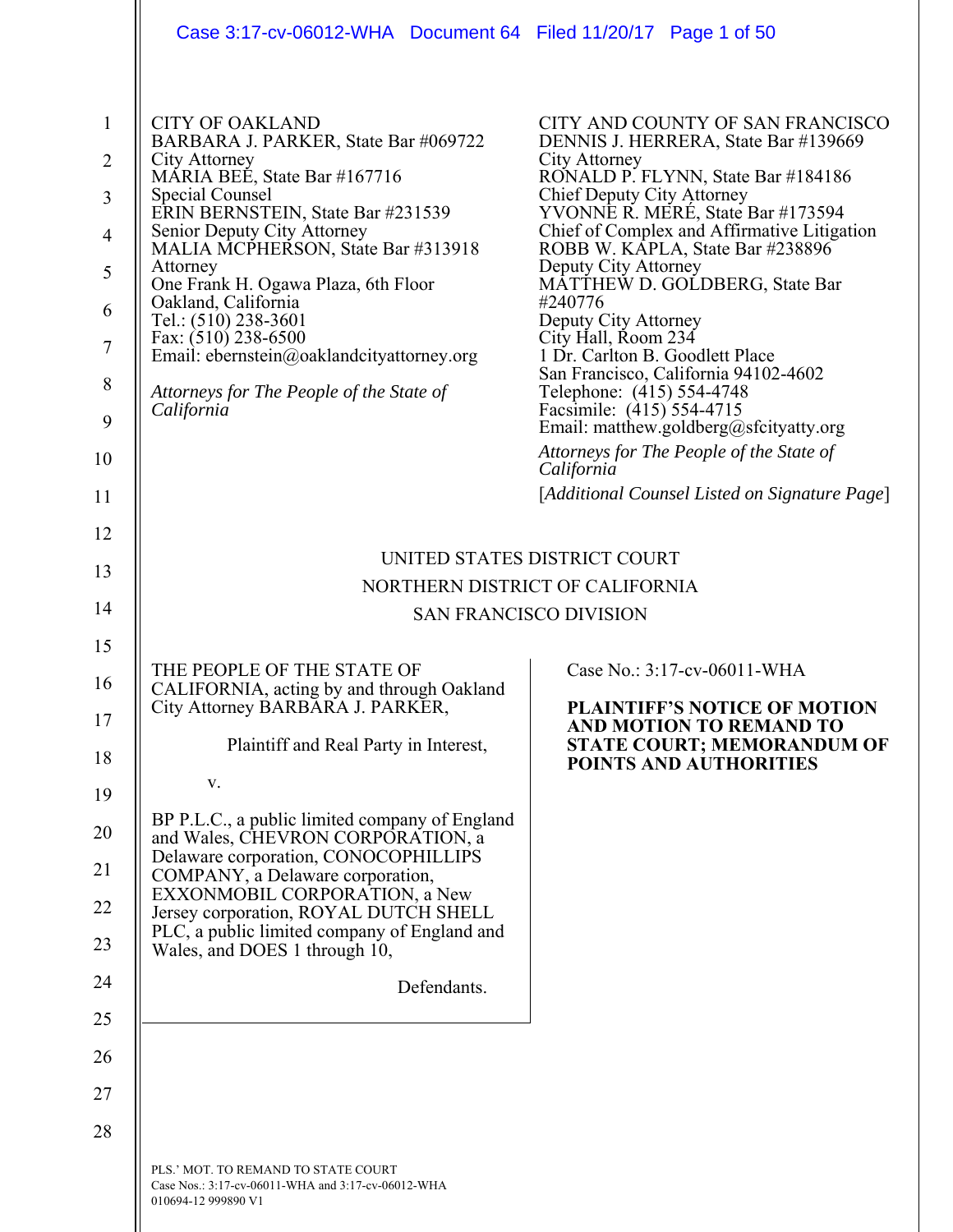|                                | Case 3:17-cv-06012-WHA Document 64 Filed 11/20/17 Page 2 of 50                                                        |                                                             |
|--------------------------------|-----------------------------------------------------------------------------------------------------------------------|-------------------------------------------------------------|
| $\mathbf{1}$<br>$\overline{2}$ | THE PEOPLE OF THE STATE OF<br>CALIFORNIA, acting by and through the San<br>Francisco City Attorney DENNIS J. HERRERA, | Case No.: 3:17-cv-06012-WHA<br>PLAINTIFF'S NOTICE OF MOTION |
| 3                              | Plaintiff and Real Party in Interest,                                                                                 | AND MOTION TO REMAND TO<br>STATE COURT; MEMORANDUM OF       |
| $\overline{4}$                 | v.                                                                                                                    | POINTS AND AUTHORITIES                                      |
| $\mathfrak{S}$                 | BP P.L.C., a public limited company of England<br>and Wales, CHEVRON CORPORATION, a                                   |                                                             |
| 6                              | Delaware corporation, CONOCOPHILLIPS<br>COMPANY, a Delaware corporation, EXXON                                        |                                                             |
| $\tau$                         | MOBIL CORPORATION, a New Jersey<br>corporation, ROYAL DUTCH SHELL PLC, a                                              |                                                             |
| $8\,$                          | public limited company of England and Wales,<br>and DOES 1 through 10,                                                |                                                             |
| $\mathbf{9}$                   | Defendants.                                                                                                           |                                                             |
| 10                             |                                                                                                                       |                                                             |
| 11                             |                                                                                                                       |                                                             |
| 12                             |                                                                                                                       |                                                             |
| 13                             |                                                                                                                       |                                                             |
| 14                             |                                                                                                                       |                                                             |
| 15                             |                                                                                                                       |                                                             |
| 16                             |                                                                                                                       |                                                             |
| 17                             |                                                                                                                       |                                                             |
| 18                             |                                                                                                                       |                                                             |
| 19                             |                                                                                                                       |                                                             |
| 20                             |                                                                                                                       |                                                             |
| 21                             |                                                                                                                       |                                                             |
| 22                             |                                                                                                                       |                                                             |
| 23                             |                                                                                                                       |                                                             |
| 24                             |                                                                                                                       |                                                             |
| 25                             |                                                                                                                       |                                                             |
| 26                             |                                                                                                                       |                                                             |
| 27                             |                                                                                                                       |                                                             |
| 28                             |                                                                                                                       |                                                             |
|                                | PLS.' MOT. TO REMAND TO STATE COURT<br>Case Nos.: 3:17-cv-06011-WHA and 3:17-cv-06012-WHA<br>010694-12 999890 V1      |                                                             |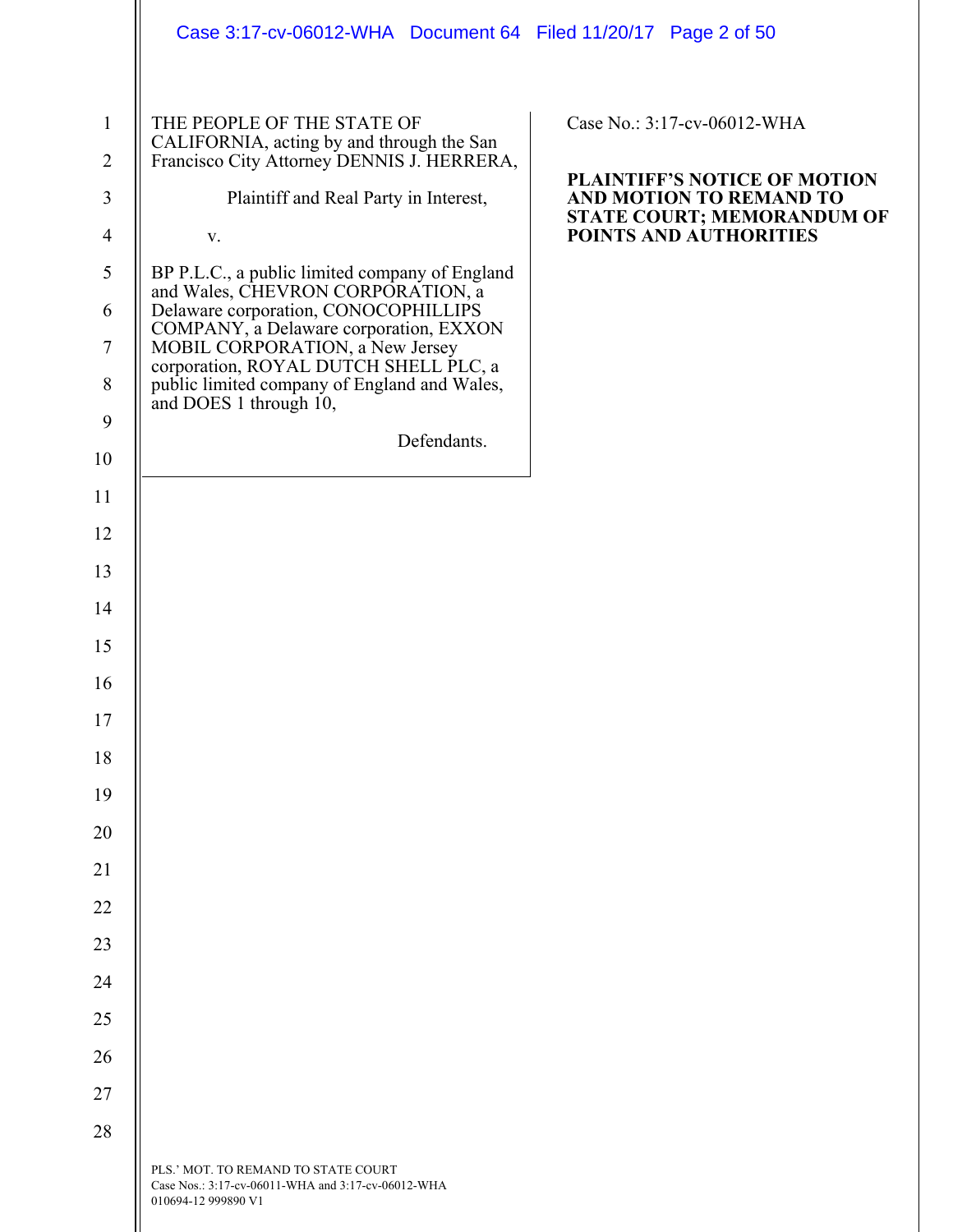$\parallel$ 

# **TABLE OF CONTENTS**

### **Page**

| $\overline{2}$ |                                                                                                                  |       |
|----------------|------------------------------------------------------------------------------------------------------------------|-------|
| 3              |                                                                                                                  |       |
| $\overline{4}$ |                                                                                                                  |       |
| 5              |                                                                                                                  |       |
| 6              |                                                                                                                  |       |
| 7              |                                                                                                                  |       |
| 8              |                                                                                                                  |       |
| 9              |                                                                                                                  |       |
| 10             |                                                                                                                  |       |
| 11             |                                                                                                                  |       |
| 12             | $\mathbf{I}$ .<br>Defendants' removal of these cases under federal question                                      |       |
| 13             |                                                                                                                  |       |
| 14             | 1.<br>Federal common law cannot "govern" the People's nuisance claim,                                            |       |
| 15             | because federal common law does not extend to sellers of products8                                               |       |
| 16             | 2.<br>Kivalina did not federalize state law claims related to global warming10                                   |       |
| 17             | 3.<br>Defendants rely upon cases that do not address or support removal                                          |       |
| 18             | <b>B.</b><br>The People's state-law public nuisance claims do not                                                |       |
| 19             | "necessarily raise" a "substantial" and "disputed" federal                                                       |       |
| 20             | 1. The People's California-law nuisance claim does not raise any federal                                         |       |
| 21             |                                                                                                                  |       |
| 22             | 2.<br>The People's California-law public nuisance claim does not create any                                      |       |
| 23             | Exercising federal jurisdiction would disrupt the federal-state balance20<br>3.                                  |       |
| 24             | C. The Clean Air Act provisions authorizing review of EPA                                                        |       |
| 25             | actions do not completely preempt a state-law public nuisance                                                    |       |
| 26             | II.<br>OCSLA jurisdiction is lacking even under the out-of-circuit law                                           |       |
| 27             |                                                                                                                  |       |
| 28             |                                                                                                                  |       |
|                | PLS.' MOT. TO REMAND TO STATE COURT<br>Case Nos.: 3:17-cv-06011-WHA and 3:17-cv-06012-WHA<br>010694-12 999890 V1 | $-1-$ |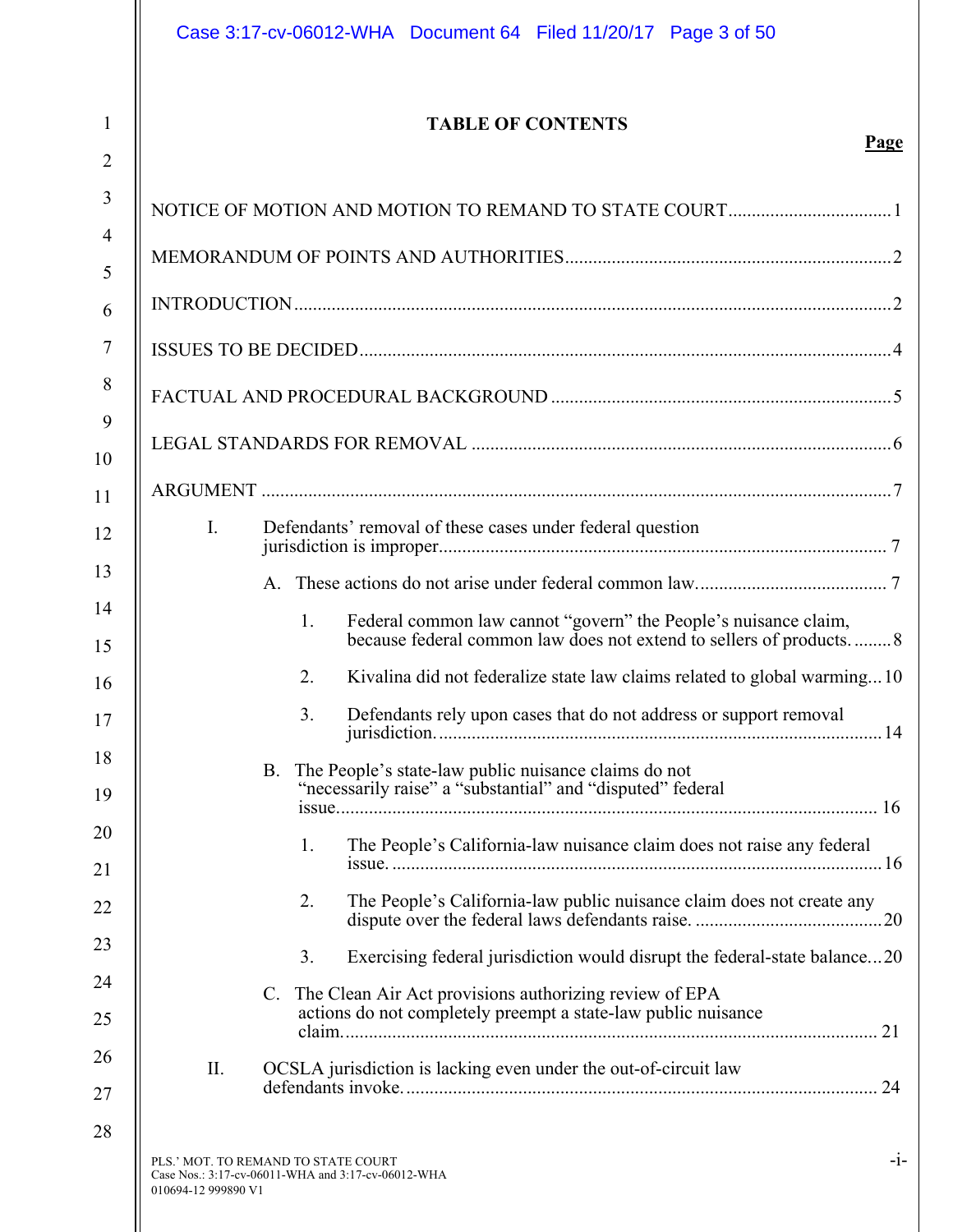|                                                                                                                                                                                                         | Case 3:17-cv-06012-WHA Document 64 Filed 11/20/17 Page 4 of 50                                                                                   |        |
|---------------------------------------------------------------------------------------------------------------------------------------------------------------------------------------------------------|--------------------------------------------------------------------------------------------------------------------------------------------------|--------|
| $\mathbf{1}$<br>$\overline{2}$<br>3<br>$\overline{4}$<br>5<br>6<br>$\overline{7}$<br>8<br>9<br>10<br>11<br>12<br>13<br>14<br>15<br>16<br>17<br>18<br>19<br>20<br>21<br>22<br>23<br>24<br>25<br>26<br>27 | III.<br>Defendants are not acting under a federal officer merely by<br>IV.<br>V.<br>Actions to protect public rights are expressly exempted from |        |
| 28                                                                                                                                                                                                      | PLS.' MOT. TO REMAND TO STATE COURT<br>Case Nos.: 3:17-cv-06011-WHA and 3:17-cv-06012-WHA<br>010694-12 999890 V1                                 | $-ii-$ |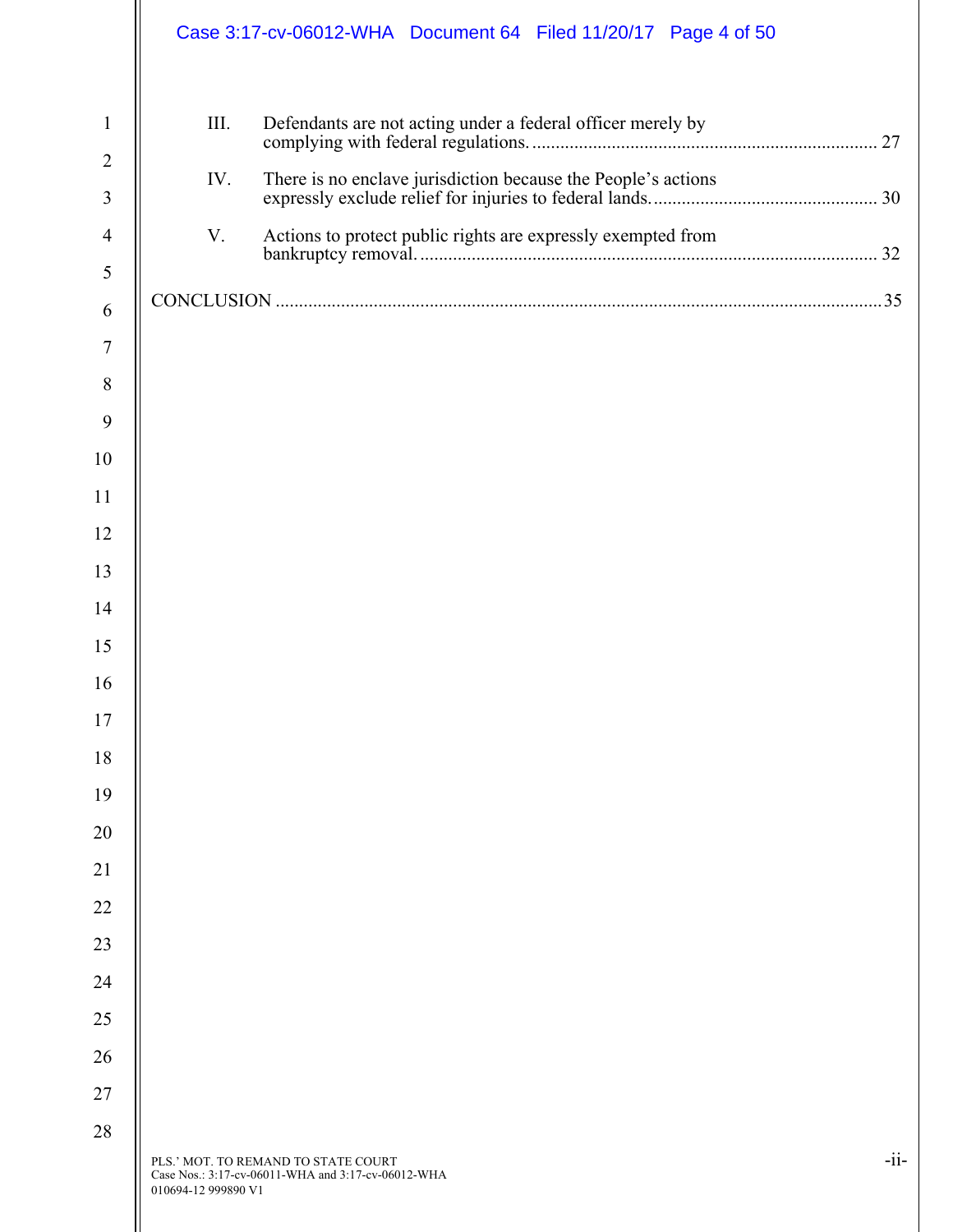| <b>TABLE OF AUTHORITIES</b><br>$\mathbf{1}$<br>$\overline{2}$<br>3<br><b>FEDERAL CASES</b><br>$\overline{4}$<br>Am. Elec. Power Co., Inc. v. Connecticut,<br>5<br>Andrews v. Pride Indus.,<br>6<br>$\overline{7}$<br>Ange v. Templer,<br>8<br>9<br>ANR Pipeline Co. v. Conoco, Inc.,<br>Ansley v. Ameriquest Mortg. Co.,<br>ARCO Envtl. Remediation v. Dep't of Health & Envtl. Quality,<br>Bader Farms, Inc. v. Monsanto Co.,<br>Ballard v. Ameron Int'l Corp.,<br>2016 WL 6216194 (N.D. Cal. Oct. 25, 2016).<br>Bd. of Comm'rs of the Se. La. Flood Prot. Auth.-E. v. Tenn. Gas Pipeline Co., LLC,<br>Bd. of Comm'rs of the Se. La. Flood Prot. Auth.-E. v. Tenn. Gas Pipeline Co., LLC, | Page(s) |
|--------------------------------------------------------------------------------------------------------------------------------------------------------------------------------------------------------------------------------------------------------------------------------------------------------------------------------------------------------------------------------------------------------------------------------------------------------------------------------------------------------------------------------------------------------------------------------------------------------------------------------------------------------------------------------------------|---------|
| 10<br>11<br>12<br>13<br>14<br>15<br>16<br>17<br>18<br>19<br>20                                                                                                                                                                                                                                                                                                                                                                                                                                                                                                                                                                                                                             |         |
|                                                                                                                                                                                                                                                                                                                                                                                                                                                                                                                                                                                                                                                                                            |         |
|                                                                                                                                                                                                                                                                                                                                                                                                                                                                                                                                                                                                                                                                                            |         |
|                                                                                                                                                                                                                                                                                                                                                                                                                                                                                                                                                                                                                                                                                            |         |
|                                                                                                                                                                                                                                                                                                                                                                                                                                                                                                                                                                                                                                                                                            |         |
|                                                                                                                                                                                                                                                                                                                                                                                                                                                                                                                                                                                                                                                                                            |         |
|                                                                                                                                                                                                                                                                                                                                                                                                                                                                                                                                                                                                                                                                                            |         |
|                                                                                                                                                                                                                                                                                                                                                                                                                                                                                                                                                                                                                                                                                            |         |
|                                                                                                                                                                                                                                                                                                                                                                                                                                                                                                                                                                                                                                                                                            |         |
|                                                                                                                                                                                                                                                                                                                                                                                                                                                                                                                                                                                                                                                                                            |         |
|                                                                                                                                                                                                                                                                                                                                                                                                                                                                                                                                                                                                                                                                                            | 31, 32  |
|                                                                                                                                                                                                                                                                                                                                                                                                                                                                                                                                                                                                                                                                                            |         |
|                                                                                                                                                                                                                                                                                                                                                                                                                                                                                                                                                                                                                                                                                            |         |
| Bell v. Arvin Meritor, Inc.,<br>21                                                                                                                                                                                                                                                                                                                                                                                                                                                                                                                                                                                                                                                         |         |
| 22<br>Bell v. Cheswick Generating Station,<br>23                                                                                                                                                                                                                                                                                                                                                                                                                                                                                                                                                                                                                                           |         |
| 24<br>Beneficial Nat'l Bank v. Anderson,<br>25                                                                                                                                                                                                                                                                                                                                                                                                                                                                                                                                                                                                                                             |         |
| Bennett v. Sw. Airlines,<br>26                                                                                                                                                                                                                                                                                                                                                                                                                                                                                                                                                                                                                                                             |         |
| 27<br>Bethesda Boys Ranch v. Atl. Richfield Co.,<br>28                                                                                                                                                                                                                                                                                                                                                                                                                                                                                                                                                                                                                                     |         |
| PLS.' MOT. TO REMAND TO STATE COURT<br>Case Nos.: 3:17-cv-06011-WHA and 3:17-cv-06012-WHA<br>010694-12 999890 V1                                                                                                                                                                                                                                                                                                                                                                                                                                                                                                                                                                           | $-iii-$ |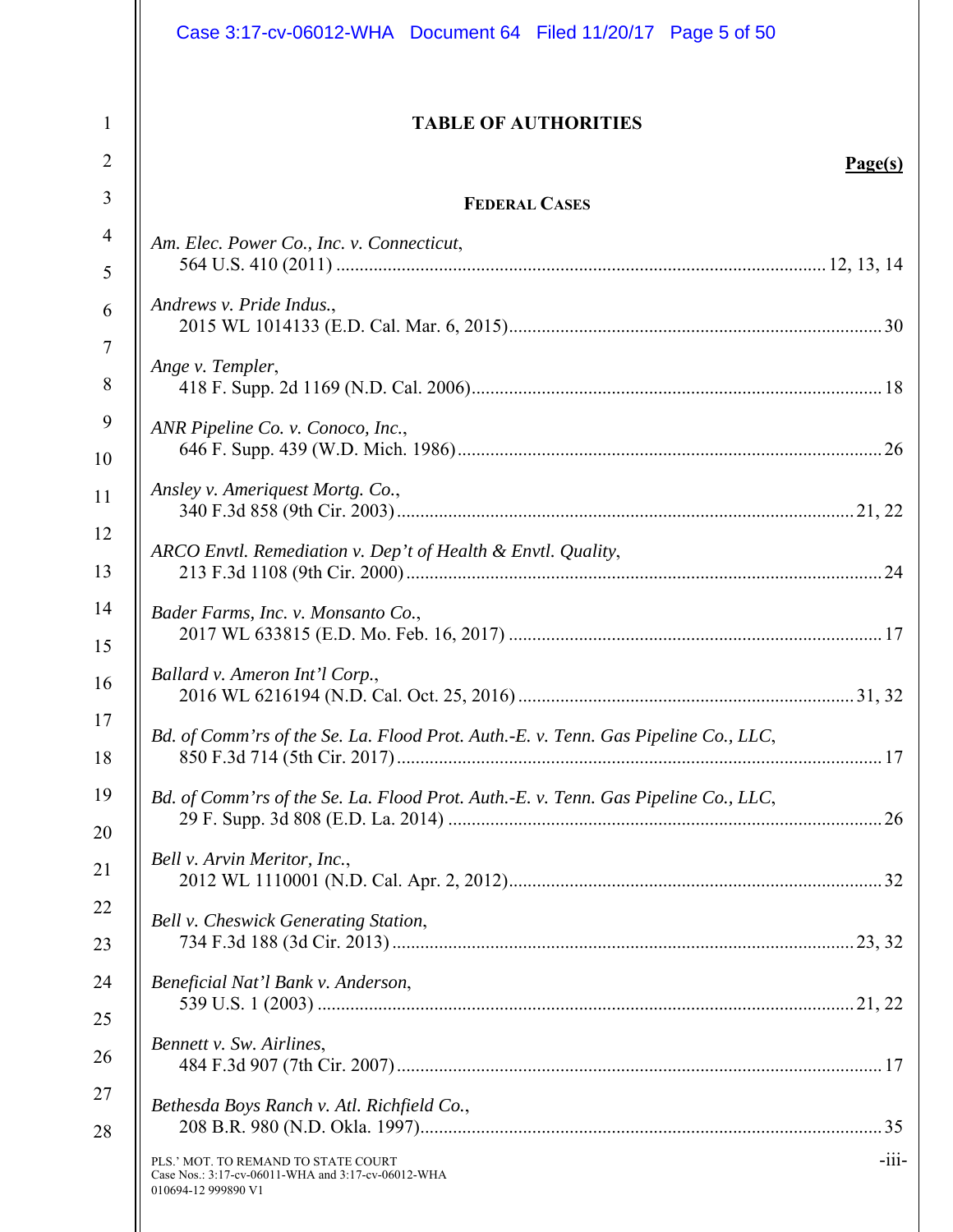|                | Case 3:17-cv-06012-WHA Document 64 Filed 11/20/17 Page 6 of 50                                                             |
|----------------|----------------------------------------------------------------------------------------------------------------------------|
| $\mathbf{1}$   | Boyle v. United Techs. Corp.,                                                                                              |
| $\overline{2}$ |                                                                                                                            |
| 3              | Buckman Co. v. Plaintiffs' Legal Comm.,                                                                                    |
| $\overline{4}$ | Cabalce v. Thomas E. Blanchard & Assocs., Inc.,                                                                            |
| 5              |                                                                                                                            |
| 6              | Cal. Shock Trauma Air Rescue v. State Comp. Ins. Fund,                                                                     |
| $\overline{7}$ | California v. Purdue Pharma, L.P.,                                                                                         |
| 8              |                                                                                                                            |
| 9              | Caterpillar Inc. v. Williams,                                                                                              |
| 10             |                                                                                                                            |
| 11             | Cerny v. Marathon Oil Corp.,                                                                                               |
| 12             | Christianson v. Colt Indus. Operating Corp.,                                                                               |
| 13             |                                                                                                                            |
| 14             | City & County of San Francisco. v. PG&E Corp.,                                                                             |
| 15             |                                                                                                                            |
| 16             | City of Milwaukee v. Illinois,                                                                                             |
| 17             | Dennis v. Hart,                                                                                                            |
| 18             |                                                                                                                            |
| 19             | Durham v. Lockheed Martin Corp.,                                                                                           |
| 20             |                                                                                                                            |
| 21             | Eguia v. Arc Imperial Valley,                                                                                              |
| 22             | Empire Healthchoice Assur., Inc. v. McVeigh,                                                                               |
| 23             |                                                                                                                            |
| 24             | Empire Healthchoice Assur., Inc. v. McVeigh,                                                                               |
| 25             | Fed. Nat'l Mortg. Ass'n v. Bravo,                                                                                          |
| 26             |                                                                                                                            |
| 27             | Firstenberg v. City of Santa Fe, N.M.,                                                                                     |
| 28             |                                                                                                                            |
|                | $-iv-$<br>PLS.' MOT. TO REMAND TO STATE COURT<br>Case Nos.: 3:17-cv-06011-WHA and 3:17-cv-06012-WHA<br>010694-12 999890 V1 |
|                |                                                                                                                            |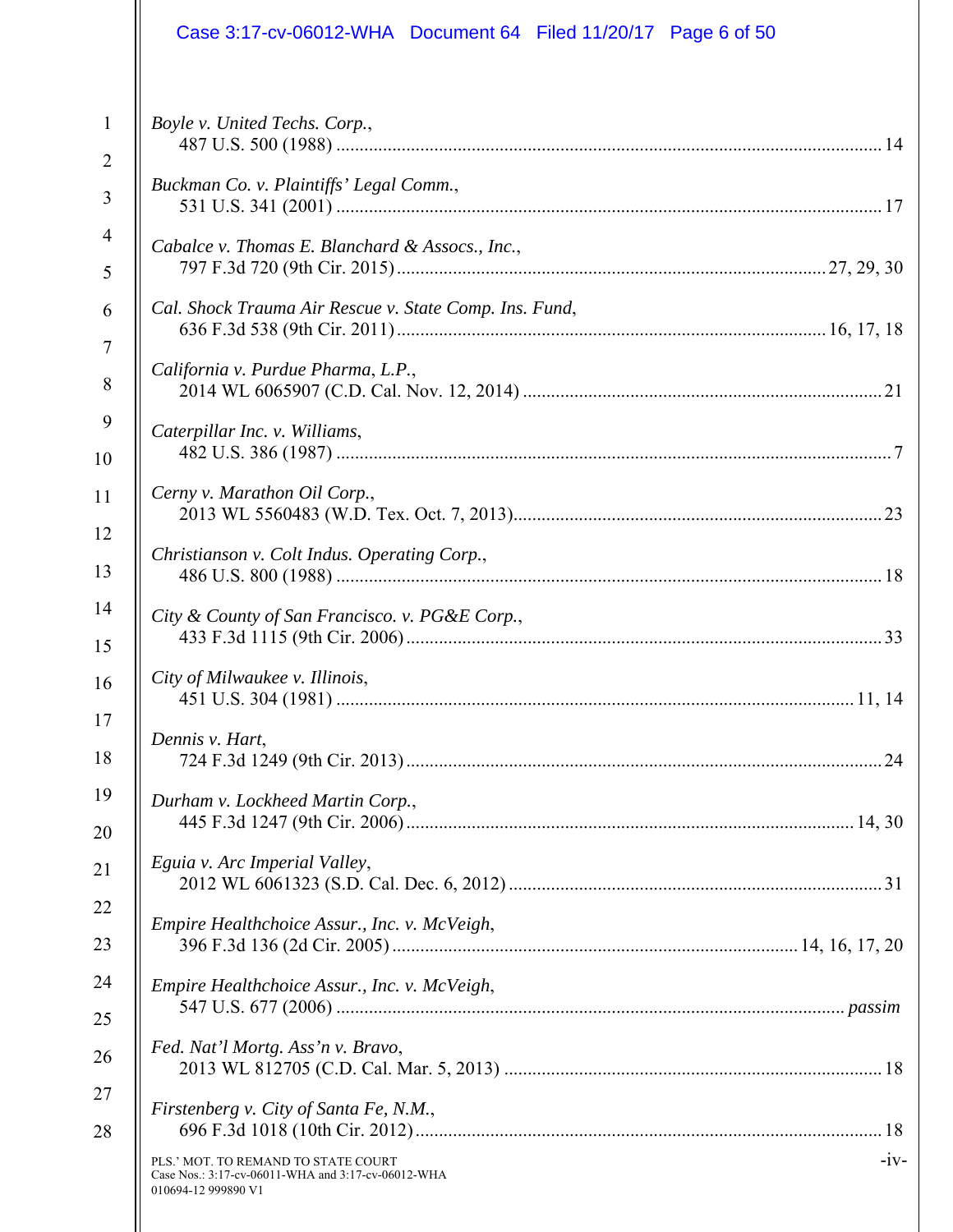|                                                                                                                                                                                                                         | Case 3:17-cv-06012-WHA Document 64 Filed 11/20/17 Page 7 of 50                                                                                                                                                                                                                                                                                                                                                                                                                                                                                                                      |
|-------------------------------------------------------------------------------------------------------------------------------------------------------------------------------------------------------------------------|-------------------------------------------------------------------------------------------------------------------------------------------------------------------------------------------------------------------------------------------------------------------------------------------------------------------------------------------------------------------------------------------------------------------------------------------------------------------------------------------------------------------------------------------------------------------------------------|
| $\mathbf{1}$<br>$\overline{2}$<br>$\overline{3}$<br>$\overline{4}$<br>5<br>6<br>$\overline{7}$<br>8<br>$\boldsymbol{9}$<br>10<br>11<br>12<br>13<br>14<br>15<br>16<br>17<br>18<br>19<br>20<br>21<br>22<br>23<br>24<br>25 | Fung v. Abex Corp.,<br>People ex rel. Gallo v. Acuna,<br>Gaus v. Miles, Inc.,<br>Georgia v. Tenn. Copper Co.,<br>Goepel v. Nat'l Postal Mail Handlers Union,<br>Goncalves v. Rady Children's Hosp. San Diego,<br>Grable & Sons Metal Products, Inc. v. Darue Eng'g & Mfg.,<br>Gunn v. Minton,<br>Gutierrez v. Mobil Oil Corp.,<br>Hanan v. Ford Motor Co.,<br>Her Majesty the Queen in Right of the Province of Ontario v. City of Detroit,<br>In re McCarthy,<br>In re Circular Thermostat Antitrust Litig.,<br>In re Deepwater Horizon,<br>In re High-Tech Emp. Antitrust Litig., |
| 26<br>27<br>28                                                                                                                                                                                                          | In re Int'l Mfg. Grp., Inc.,<br>In re Methyl Tertiary Butyl Ether Prods. Liab. Litig.,<br>$-V -$<br>PLS.' MOT. TO REMAND TO STATE COURT<br>Case Nos.: 3:17-cv-06011-WHA and 3:17-cv-06012-WHA<br>010694-12 999890 V1                                                                                                                                                                                                                                                                                                                                                                |
|                                                                                                                                                                                                                         |                                                                                                                                                                                                                                                                                                                                                                                                                                                                                                                                                                                     |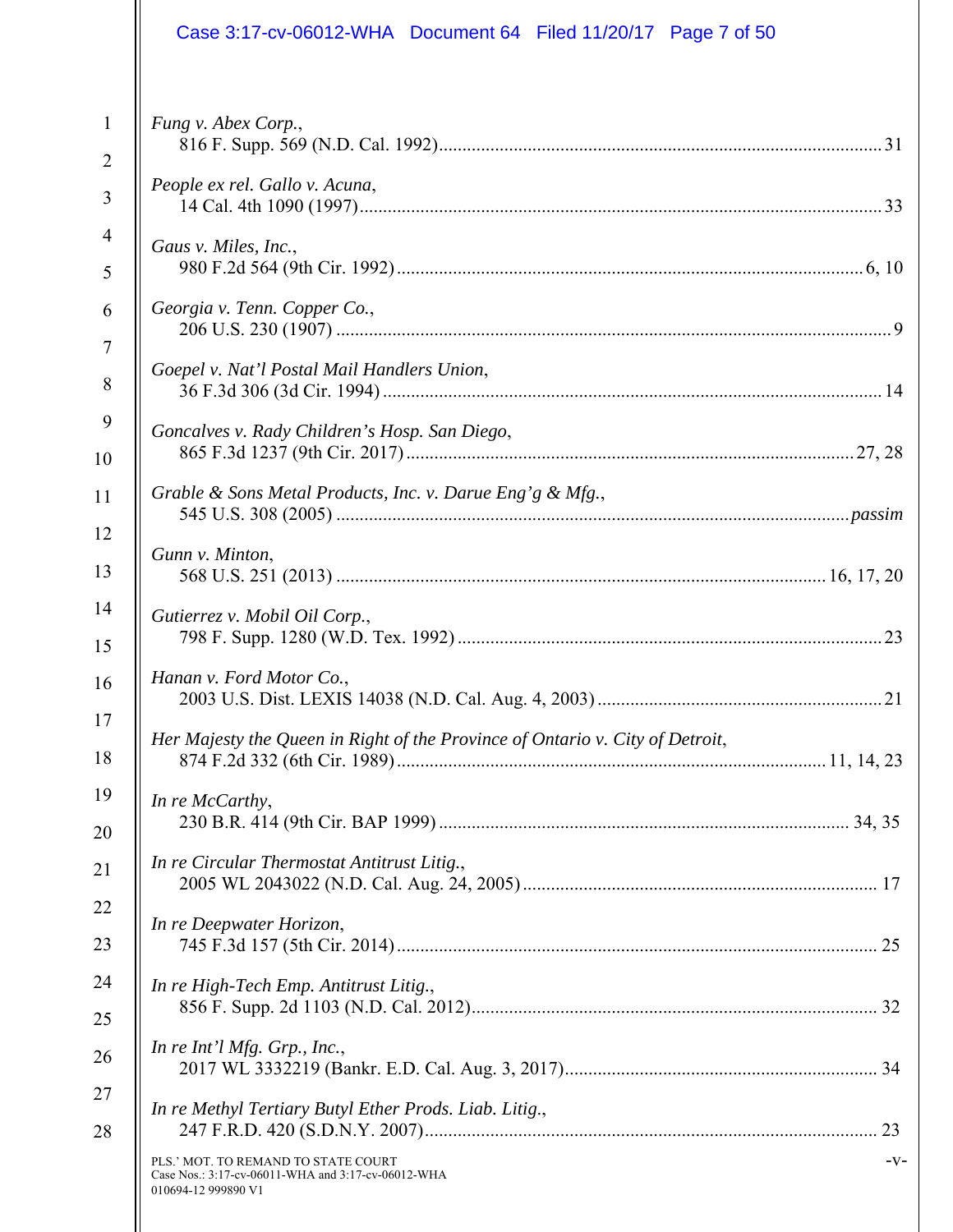|                | Case 3:17-cv-06012-WHA Document 64 Filed 11/20/17 Page 8 of 50                                                             |
|----------------|----------------------------------------------------------------------------------------------------------------------------|
| $\mathbf{1}$   | In re Methyl Tertiary Butyl Ether Prods. Liab. Litig.,                                                                     |
| $\overline{2}$ |                                                                                                                            |
| 3              | In re Nat'l Sec. Agency Telecomms. Records Litig.,                                                                         |
| $\overline{4}$ | In re Pegasus Gold Corp.,                                                                                                  |
| 5              |                                                                                                                            |
| 6              | In re Ray,                                                                                                                 |
| $\overline{7}$ |                                                                                                                            |
| 8              | In re Schwartz,                                                                                                            |
| 9              | Hopkins v. Plant Insulation Co.,                                                                                           |
| 10             |                                                                                                                            |
| 11             | Hunter v. Philip Morris USA,                                                                                               |
| 12             | Ilczyszyn v. Sw. Airlines Co.,                                                                                             |
| 13             |                                                                                                                            |
| 14             | Ileto v. Glock Inc.,                                                                                                       |
| 15             |                                                                                                                            |
| 16             | Illinois v. City of Milwaukee,<br>. 9                                                                                      |
| 17             | International Paper Co. v. Ouellette,                                                                                      |
| 18             |                                                                                                                            |
| 19             | K2 Am. Corp. v. Roland Oil & Gas,                                                                                          |
| 20             |                                                                                                                            |
| 21             | Keltner v. SunCoke Energy, Inc.,                                                                                           |
| 22             | Oregon ex rel. Kroger v. Johnson & Johnson,                                                                                |
| 23             |                                                                                                                            |
| 24             | Leite v. Crane Co.,                                                                                                        |
| 25             |                                                                                                                            |
| 26             | Lockyer v. Mirant Corp.,                                                                                                   |
| 27             | Marin Gen. Hosp. v. Modesto & Empire Traction,                                                                             |
| 28             |                                                                                                                            |
|                | $-vi-$<br>PLS.' MOT. TO REMAND TO STATE COURT<br>Case Nos.: 3:17-cv-06011-WHA and 3:17-cv-06012-WHA<br>010694-12 999890 V1 |
|                |                                                                                                                            |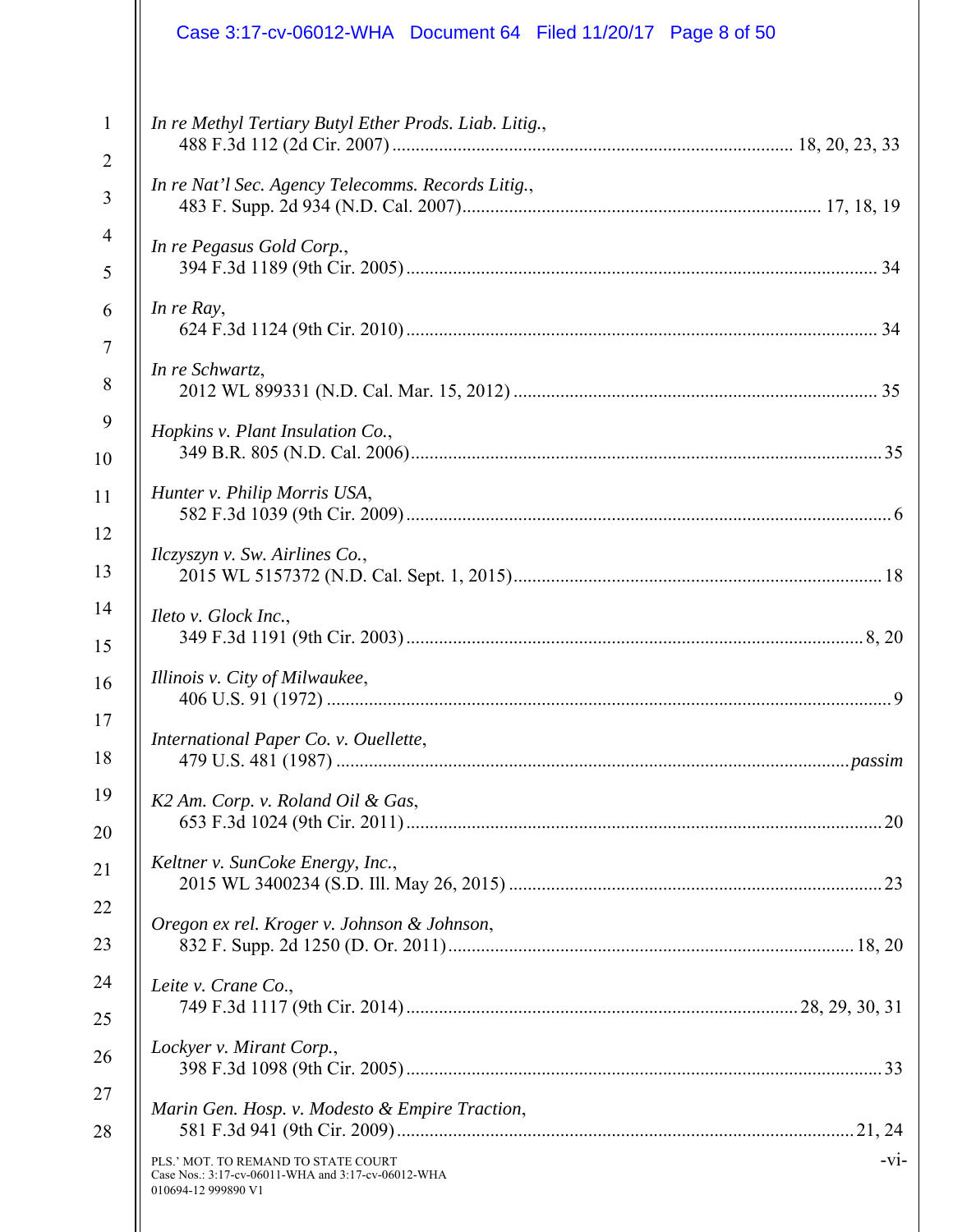|                | Case 3:17-cv-06012-WHA Document 64 Filed 11/20/17 Page 9 of 50                                                             |
|----------------|----------------------------------------------------------------------------------------------------------------------------|
| $\mathbf{1}$   | Mercado v. Regents of the Univ. of Cal.,                                                                                   |
| $\overline{2}$ |                                                                                                                            |
| 3              | Merrell Dow Pharm. Inc. v. Thompson,                                                                                       |
| 4              | Missouri v. Illinois,                                                                                                      |
| 5              |                                                                                                                            |
| 6              | Moore-Thomas v. Alaska Airlines, Inc.,                                                                                     |
| $\tau$         | Morrison v. Drummond Co.,                                                                                                  |
| 8              |                                                                                                                            |
| 9              | National Audubon Soc'y v. Dep't of Water,                                                                                  |
| 10             |                                                                                                                            |
| 11             | National Farmers Union Ins. Cos. v. Crow Tribe of Indians,                                                                 |
| 12             | Native Village of Kivalina v. ExxonMobil Corp.,                                                                            |
| 13             |                                                                                                                            |
| 14             | Native Village of Kivalina v. ExxonMobil Corp.,                                                                            |
| 15             |                                                                                                                            |
| 16             | Nevada v. Bank of Am. Corp.,                                                                                               |
| 17             | New Jersey v. New York City,                                                                                               |
| 18             |                                                                                                                            |
| 19             | North Carolina v. Tenn. Valley Authority,                                                                                  |
| 20             |                                                                                                                            |
| 21             | North Dakota v. Minnesota,                                                                                                 |
| 22             | O'Melveny & Myers v. FDIC,                                                                                                 |
| 23             |                                                                                                                            |
| 24             | Patrickson v. Dole Food Co., Inc.                                                                                          |
| 25             | Pet Quarters, Inc. v. Depository Trust & Clearing Corp.,                                                                   |
| 26             |                                                                                                                            |
| 27             | Plains Gas Sols., LLC v. Tenn. Gas Pipeline Co., LLC,                                                                      |
| 28             |                                                                                                                            |
|                | $-vii$<br>PLS.' MOT. TO REMAND TO STATE COURT<br>Case Nos.: 3:17-cv-06011-WHA and 3:17-cv-06012-WHA<br>010694-12 999890 V1 |
|                |                                                                                                                            |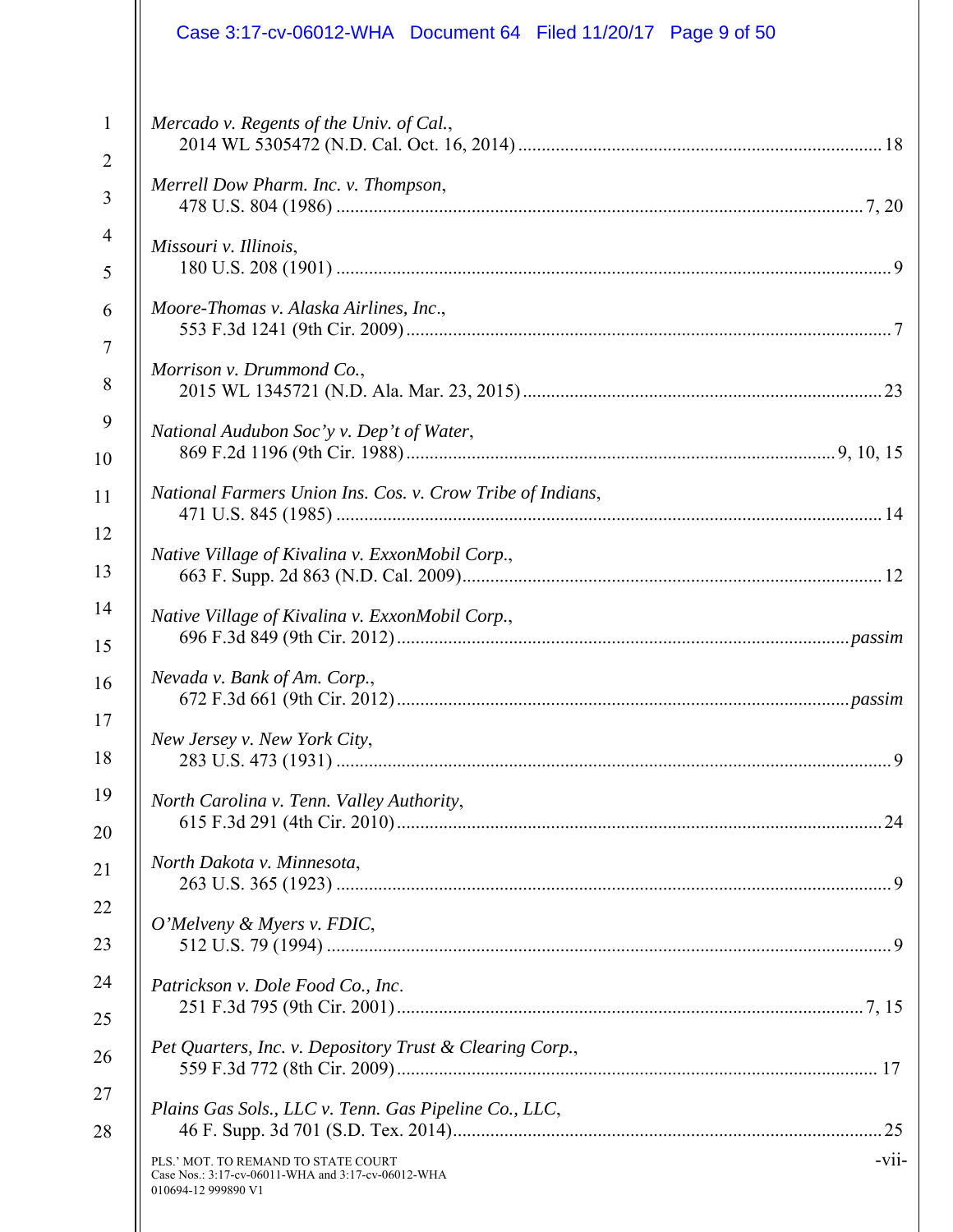|                                | Case 3:17-cv-06012-WHA  Document 64  Filed 11/20/17  Page 10 of 50                                                          |
|--------------------------------|-----------------------------------------------------------------------------------------------------------------------------|
| $\mathbf{1}$<br>$\overline{2}$ | Provincial Gov't of Marinduque v. Placer Dome, Inc.,<br>Retail Prop. Tr. v. United Bhd. of Carpenters & Joiners of Am.,     |
| 3                              |                                                                                                                             |
| $\overline{4}$<br>5            | Rocky Mt. Farmers Union v. Corey,                                                                                           |
| 6<br>$\tau$                    | Segura v. Griffcon, Inc.,                                                                                                   |
| 8                              | Shanks v. Dressel,                                                                                                          |
| 9<br>10                        | Ohio ex rel. Skaggs v. Brunner,                                                                                             |
| 11                             | Smith v. Kansas City Title & Trust Co.,                                                                                     |
| 12<br>13                       | State of Washington v. Monsanto Co.,                                                                                        |
| 14<br>15                       | Steel Co. v. Citizens for a Better Env't,                                                                                   |
| 16<br>17                       | Stutes v. Gulfport Energy Corp.,<br>. 26                                                                                    |
| 18                             | Sullivan v. First Affiliated Secs., Inc.,                                                                                   |
| 19<br>20                       | Tennessee Gas Pipeline v. Houston Cas. Ins. Co.,                                                                            |
| 21                             | Totah v. Bies,                                                                                                              |
| 22<br>23                       | Township of Long Beach v. City of New York,                                                                                 |
| 24<br>25                       | Treasurer of N.J. v. U.S. Dep't of Treasury,                                                                                |
| 26                             | United States v. Standard Oil Co. of Cal.,                                                                                  |
| 27<br>28                       | United States v. Stoeco Homes,                                                                                              |
|                                | $-viii$<br>PLS.' MOT. TO REMAND TO STATE COURT<br>Case Nos.: 3:17-cv-06011-WHA and 3:17-cv-06012-WHA<br>010694-12 999890 V1 |
|                                |                                                                                                                             |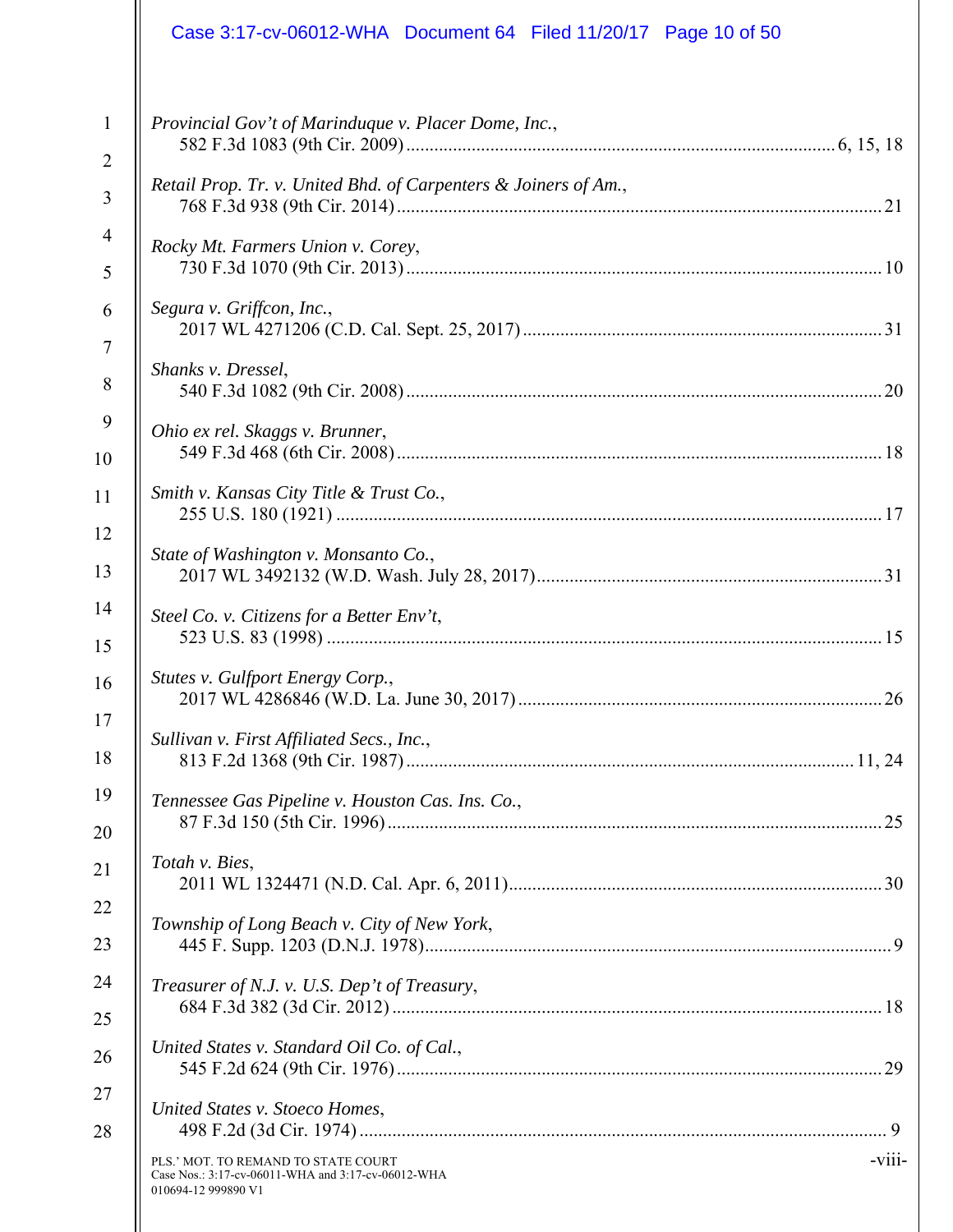|                                                                                             | Case 3:17-cv-06012-WHA  Document 64  Filed 11/20/17  Page 11 of 50                                                                                                                     |
|---------------------------------------------------------------------------------------------|----------------------------------------------------------------------------------------------------------------------------------------------------------------------------------------|
| $\mathbf{1}$<br>$\overline{2}$<br>3<br>$\overline{4}$<br>5<br>6<br>$\overline{7}$<br>8<br>9 | US Bank Nat'l Ass'n v. Lasoff,<br>Watson v. Philip Morris Cos.,<br>Wayne v. DHL Worldwide Express,<br>Wells Fargo v. Cabazon Band,<br>West Virginia ex rel. McGraw v. Eli Lilly & Co., |
| 10<br>11                                                                                    | Williston Basin Interstate Pipeline Co. v. An Exclusive Gas Storage Leasehold &<br>Easement,                                                                                           |
| 12<br>13<br>14                                                                              | Zuniga v. Chugach Maint. Servs.,<br><b>STATE CASES</b>                                                                                                                                 |
| 15<br>16                                                                                    | City of Modesto Redevelopment Agency v. Superior Court,                                                                                                                                |
| 17<br>18                                                                                    | County of Santa Clara v. Atl.Richfield Co.,                                                                                                                                            |
| 19<br>20                                                                                    | People v. ConAgra Grocery Prods.,<br>Wilson v. S. Cal. Edison Co.,                                                                                                                     |
| 21<br>22                                                                                    | <b>FEDERAL STATUTES</b>                                                                                                                                                                |
| 23                                                                                          |                                                                                                                                                                                        |
| 24                                                                                          |                                                                                                                                                                                        |
| 25                                                                                          |                                                                                                                                                                                        |
| 26                                                                                          |                                                                                                                                                                                        |
| 27                                                                                          |                                                                                                                                                                                        |
| 28                                                                                          | $-ix-$<br>PLS.' MOT. TO REMAND TO STATE COURT<br>Case Nos.: 3:17-cv-06011-WHA and 3:17-cv-06012-WHA<br>010694-12 999890 V1                                                             |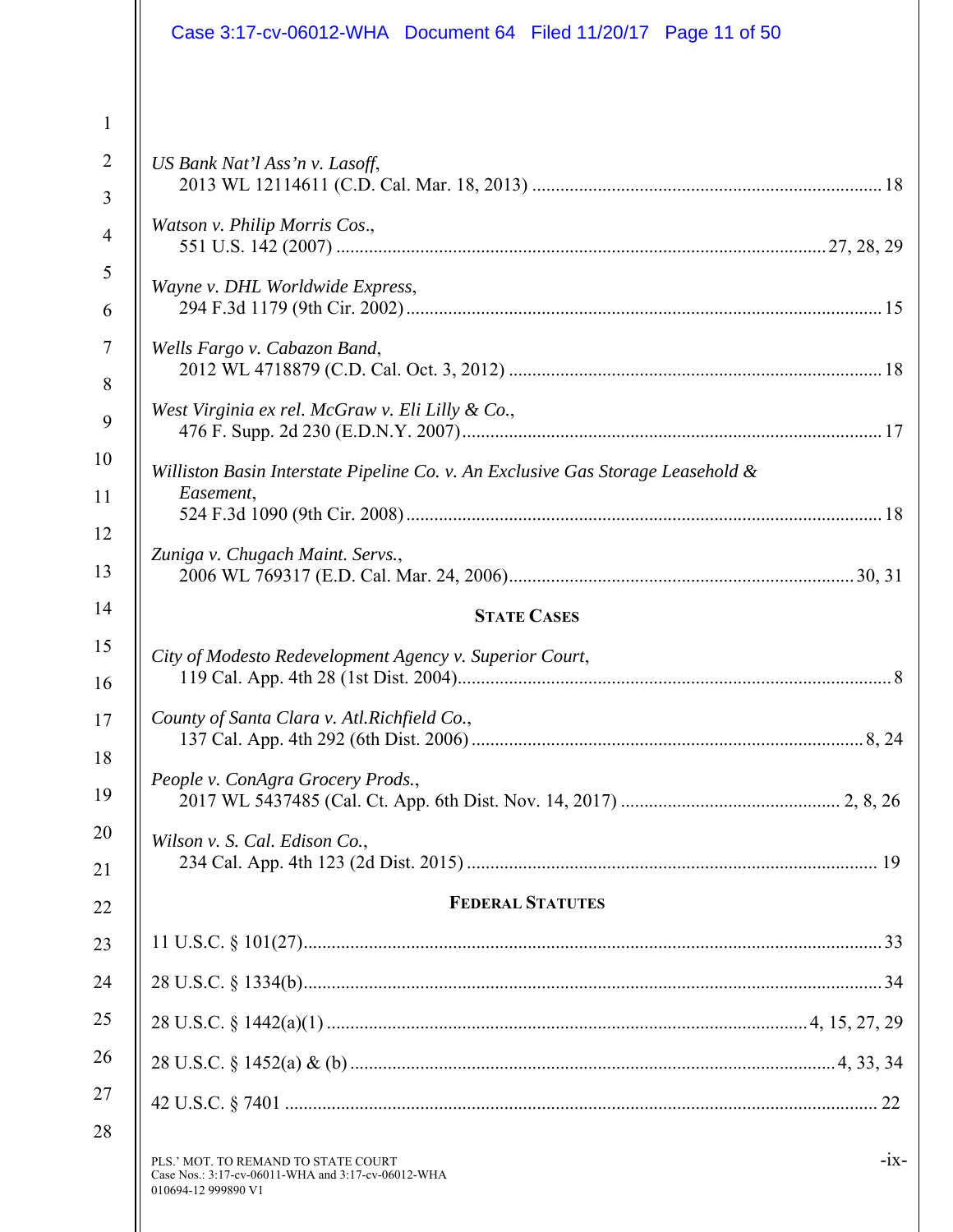# Case 3:17-cv-06012-WHA Document 64 Filed 11/20/17 Page 12 of 50

| $\mathbf{1}$   |                                                                                                                  |       |
|----------------|------------------------------------------------------------------------------------------------------------------|-------|
| $\overline{2}$ |                                                                                                                  |       |
| $\mathfrak{Z}$ |                                                                                                                  |       |
| $\overline{4}$ |                                                                                                                  |       |
| 5              |                                                                                                                  |       |
| 6              | <b>STATE STATUTES</b>                                                                                            |       |
| $\overline{7}$ |                                                                                                                  |       |
| 8              |                                                                                                                  |       |
| 9              | California's Global Warming Solutions Act, Cal. Health &                                                         |       |
| 10             |                                                                                                                  |       |
| 11             | <b>OTHER AUTHORITIES</b>                                                                                         |       |
| 12             |                                                                                                                  |       |
| 13             |                                                                                                                  |       |
| 14             |                                                                                                                  |       |
| 15             |                                                                                                                  |       |
| 16             |                                                                                                                  |       |
| 17             |                                                                                                                  |       |
| 18<br>19       |                                                                                                                  |       |
| 20             |                                                                                                                  |       |
| 21             |                                                                                                                  |       |
| 22             |                                                                                                                  |       |
| 23             |                                                                                                                  |       |
| 24             |                                                                                                                  |       |
| 25             |                                                                                                                  |       |
| 26             |                                                                                                                  |       |
| 27             |                                                                                                                  |       |
| 28             |                                                                                                                  |       |
|                | PLS.' MOT. TO REMAND TO STATE COURT<br>Case Nos.: 3:17-cv-06011-WHA and 3:17-cv-06012-WHA<br>010694-12 999890 V1 | $-X-$ |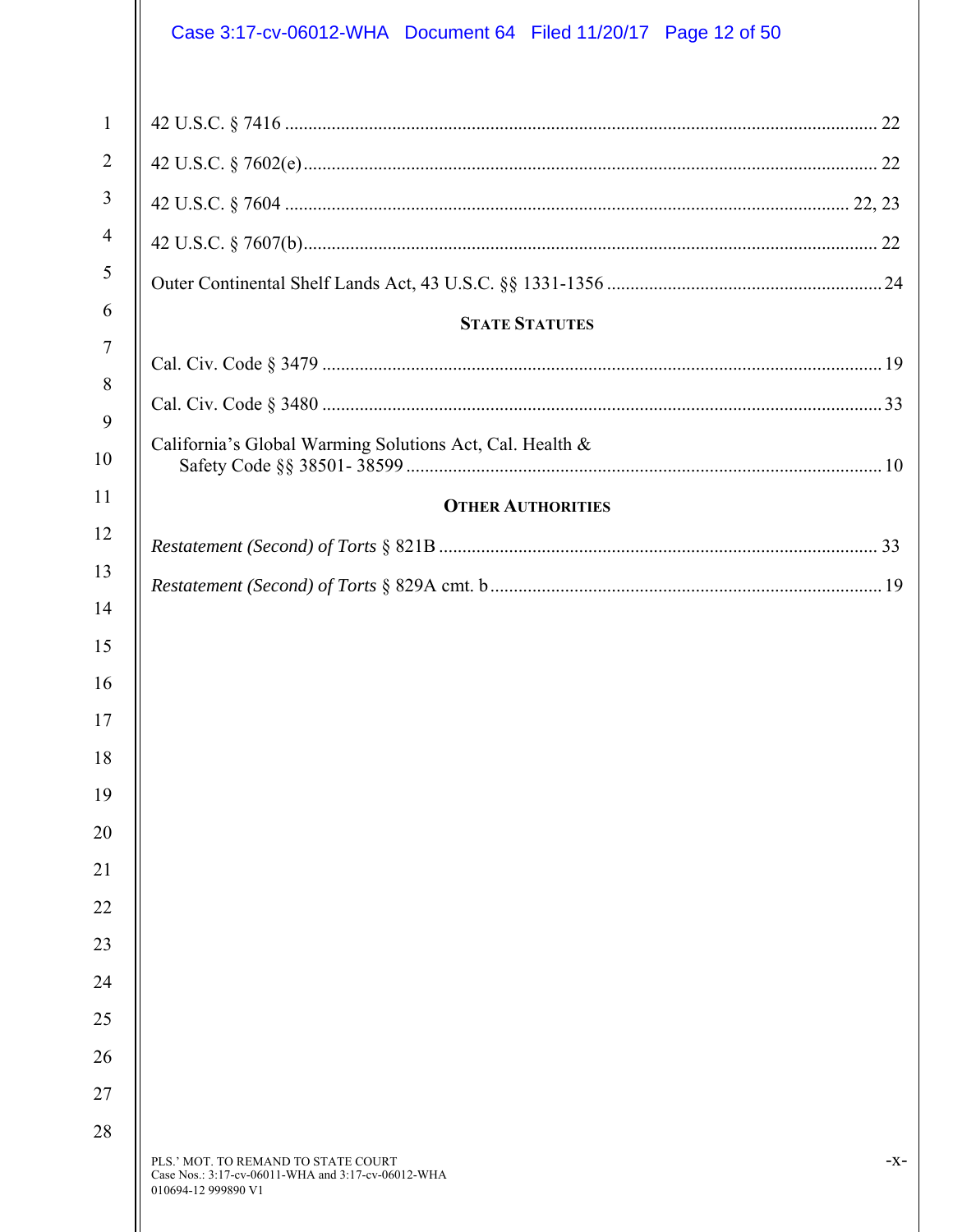# **NOTICE OF MOTION AND MOTION TO REMAND TO STATE COURT**  TO ALL PARTIES AND THEIR COUNSEL OF RECORD:

PLEASE TAKE NOTICE that plaintiffs, the People of the State of California, acting by and through Oakland City Attorney Barbara J. Parker in Case No. 3:17-cv-06011-WHA, and by and through San Francisco City Attorney Dennis J. Herrera in Case No. 3:17-cv-06012-WHA, hereby move the Court pursuant to 28 U.S.C. § 1447(c) for an order to remand their cases to the state courts from which they were removed. The cases do not satisfy any of the grounds for removal cited in defendants' Notices of Removal, including 28 U.S.C. §§ 1331, 1334, 1441(a), 1442, and 1452, or 43 U.S.C. § 1349(b). This motion is based on this notice of motion and motion, the accompanying memorandum of points and authorities, the evidence and records on file in this action, and any other written or oral evidence or argument that may be presented at or before the time this motion is decided.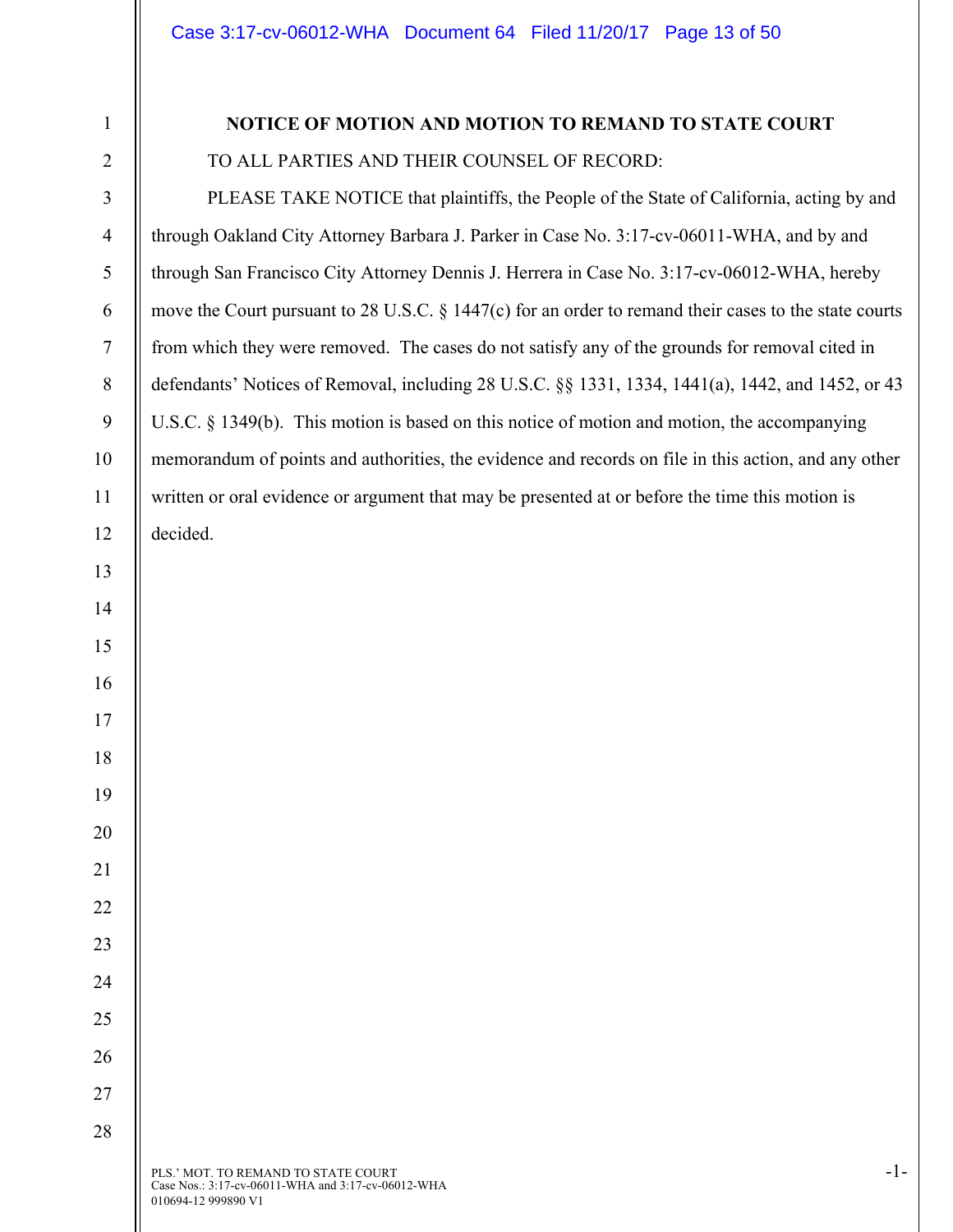2

3

4

5

6

7

8

9

10

11

12

13

14

15

16

17

18

19

20

21

22

23

# **MEMORANDUM OF POINTS AND AUTHORITIES INTRODUCTION**

These cases are not removable from state court and should be remanded. Barbara J. Parker and Dennis J. Herrera, the city attorneys of Oakland and San Francisco, respectively, plead a public nuisance claim under California law on behalf of the People of California (the "People"). The defendants are Chevron Corp., Exxon Mobil Corp., BP p.l.c., ConocoPhillips Co., and Royal Dutch Shell plc – the five largest shareholder-owned producers of fossil fuels in the world. The People allege in their state law public nuisance claim that defendants produced, and heavily promoted and sold, massive amounts of fossil fuels. Defendants' promotion of fossil fuels included a tobacco-like campaign of deception and denial. Defendants continued to promote massive fossil fuel use even as they knew that this would cause, and later had caused, dangerous global warming. Defendants' conduct has substantially contributed to global warming and thus to dangerously rising sea levels that are inundating and eroding coastal property in Oakland and San Francisco. This global warminginduced sea level rise threatens these cities with catastrophe. The People seek an abatement fund to pay for seawalls and other infrastructure in Oakland and San Francisco that is critically needed to protect the People from ongoing and future sea level rise.

The People's claim here – public nuisance against a producer that has engaged in improper promotion – is a recognized claim under California law, as a state appellate court affirmed just last week. *People v. ConAgra Grocery Prods.*, 2017 WL 5437485, at \*18 (Cal. Ct. App. 6th Dist. Nov. 14, 2017) (affirming public nuisance judgment against lead paint producers). There is nothing, however, in the People's complaints that raises any federal issue. Defendants nonetheless have filed kitchen-sink notices of removal seeking to deprive the People of their chosen forum. But none of defendants' removal theories, creative as they may be, have any merit.

24 25 26 27 28 These cases patently do not arise under federal law. Defendants' primary argument – that federal common law automatically federalizes the People's California public nuisance claim – must be rejected. Defendants rely on decisions recognizing federal common law to hold polluters liable for their direct *emissions* of interstate pollution. But the People are *not* seeking to hold defendants liable for emissions; the complaints expressly disavow such a basis of liability. Instead, liability is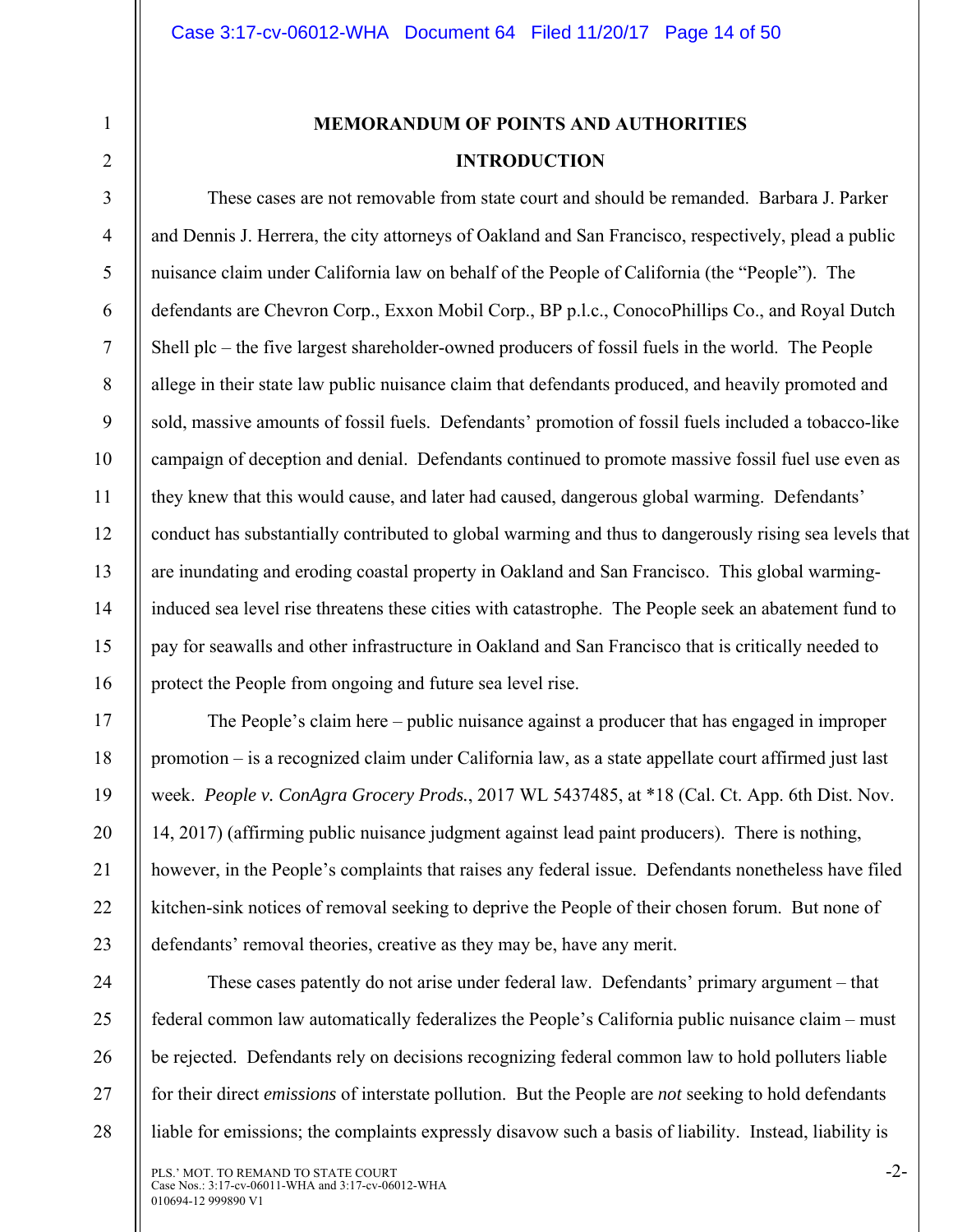#### Case 3:17-cv-06012-WHA Document 64 Filed 11/20/17 Page 15 of 50

1

2

3

4

5

6

7

8

9

10

11

12

13

14

15

16

17

18

19

20

based on defendants' production and improper promotion of fossil fuels in massive quantities – a basis of liability cognizable under state law but wholly foreign to federal common law. Defendants badly err in contending that the Ninth Circuit in *Native Village of Kivalina v. ExxonMobil Corp.*, 696 F.3d 849 (9th Cir. 2012), held that federal common law governs all tort claims related to global warming. In fact, in *Kivalina* (where the plaintiffs expressly pleaded a federal common law claim on the face of their complaint), the court held that the federal common law doctrine defendants seek to invoke here is displaced by the Clean Air Act ("CAA") and permitted the plaintiffs' supplemental state law claims to be refiled in state court. Any other outcome in *Kivalina* would have contradicted *International Paper Co. v. Ouellette*, 479 U.S. 481 (1987), which permits state nuisance law to apply to interstate pollution claims. Defendants' argument cannot be squared with this controlling law, even assuming for the sake of argument that the People's claim against producers of fossil fuels is tantamount to a claim against dischargers of interstate pollution.

Defendants' other federal question arguments are even more strained. Defendants incorrectly contend that the complaints "necessarily raise" a "substantial and disputed" federal issue. But the People's affirmative claim to relief does not require construction of any of the litany of federal laws raised by defendants. These laws are defenses at best, and defenses do not create federal jurisdiction. Nor does the CAA "completely preempt" a state common law public nuisance claim, as all courts to have considered the question have held. Indeed, it is bizarre to suggest, as defendants do, that the People's tort claim against fossil fuel producers is within the scope of an administrative appeal against the United States Environmental Protection Agency ("EPA").

21 22 23 24 25 26 27 28 Defendants fare no better with their other jurisdictional arguments, which are based mainly on the fact that some unspecified portion of their oil and gas production occurs on federal land. Defendants fail to satisfy the but-for test they proffer for jurisdiction under the Outer Continental Shelf Lands Act, *i.e.*, they have not shown that the public nuisance claims asserted here would not exist in the absence of their fossil fuel production on the outer continental shelf. Nor can defendants be acting under a federal officer merely by complying with federal regulations – no matter how pervasive those regulations may be – when they drill for oil on federal property. These cases do not arise on a "federal enclave" because the People's claim "arises" for enclave purposes only where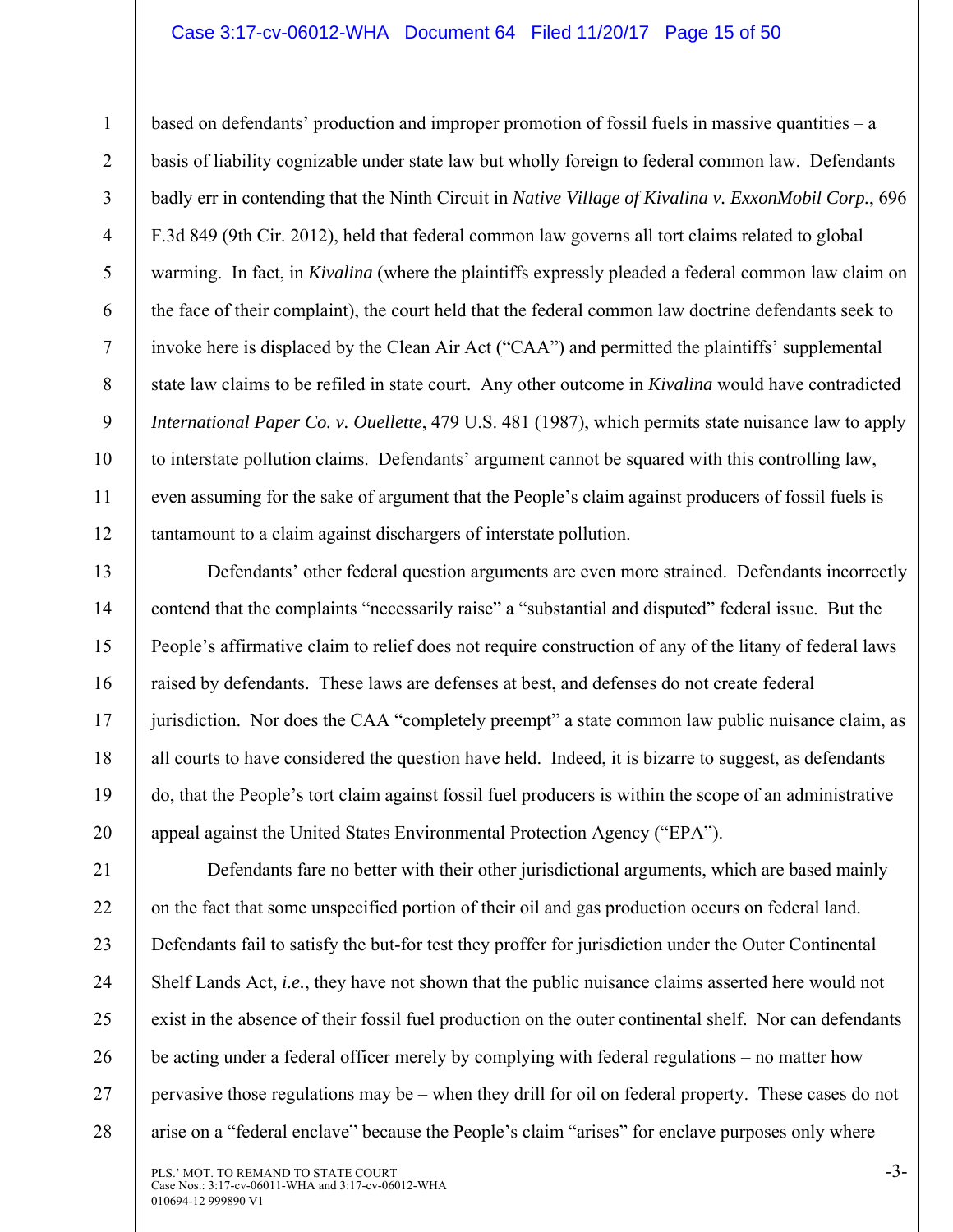| $\mathbf{1}$   |    | their injury occurs, and the complaints here expressly disavow liability for injuries occurring on   |
|----------------|----|------------------------------------------------------------------------------------------------------|
| $\overline{2}$ |    | federal property. Finally, no bankruptcy jurisdiction exists because the bankruptcy removal statute  |
| 3              |    | expressly provides that a government's case to protect public safety and welfare cannot be removed.  |
| $\overline{4}$ |    | This improper detour into federal court should be short-lived. Removal is improper.                  |
| 5              |    | <b>ISSUES TO BE DECIDED</b>                                                                          |
| 6              |    | Whether removal is proper where the plaintiff has pleaded a state-law claim against producers of     |
| 7              |    | fossil fuels for global warming injuries and the defendant asserts that the federal common law of    |
| 8              |    | interstate pollution has both been displaced by statute and exclusively governs.                     |
| 9              | 2. | Whether removal is proper under Grable & Sons Metal Prods., Inc. v. Darue Eng'g & Mfg., 545          |
| 10             |    | U.S. 308 (2005), where the plaintiff pleads a state law public nuisance claim for global warming     |
| 11             |    | injuries and the defendant invokes federal laws that are not necessarily raised or actually disputed |
| 12             |    | by the plaintiff's claim.                                                                            |
| 13             | 3. | Whether removal of a public nuisance claim against fossil fuel producers is proper under the         |
| 14             |    | complete preemption doctrine where the Clean Air Act does not provide an exclusive federal           |
| 15             |    | remedy.                                                                                              |
| 16             | 4. | Whether removal is proper under the Outer Continental Shelf Lands Act, 43 U.S.C. § 1349(b),          |
| 17             |    | where tort liability is predicated on fossil fuel production and promotion generally.                |
| 18             | 5. | Whether removal is proper under the federal officer removal statute, 28 U.S.C. § 1442(a)(1),         |
| 19             |    | where defendants merely comply with government regulations in drilling for oil on federal            |
| 20             |    | property.                                                                                            |
| 21             | 6. | Whether removal is proper under federal enclave jurisdiction where the plaintiff's complaint         |
| 22             |    | expressly disavows basing liability on any injuries occurring on federal property.                   |
| 23             | 7. | Whether removal is proper under the bankruptcy removal statute, 28 U.S.C. $\S$ 1452(a), where an     |
| 24             |    | exception to federal jurisdiction exists for a government seeking to protect public safety and       |
| 25             |    | welfare and a government has brought a public nuisance claim in the name of the People.              |
| 26             |    |                                                                                                      |
| 27             |    |                                                                                                      |
| 28             |    |                                                                                                      |
|                |    |                                                                                                      |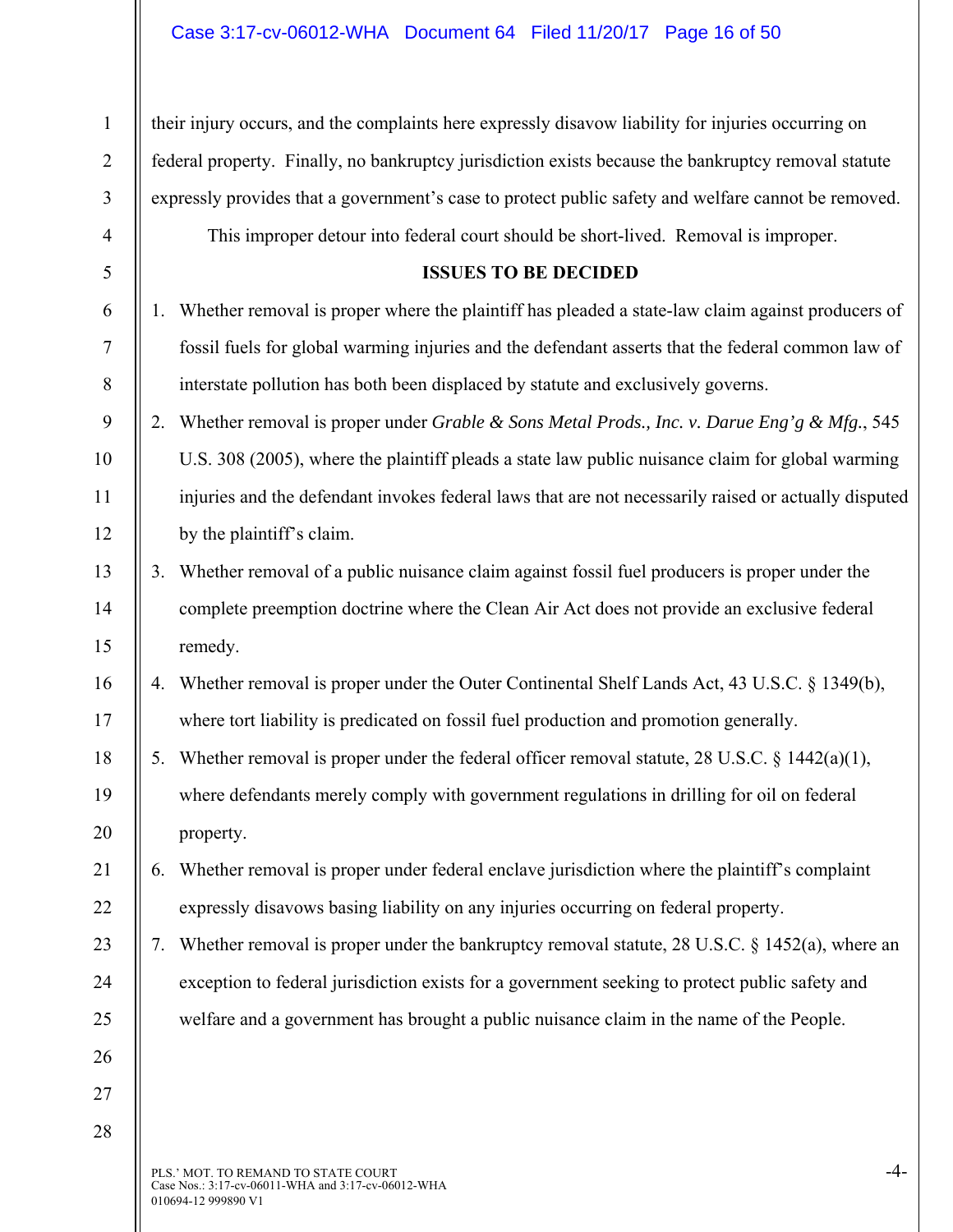4

5

6

7

8

9

10

11

12

13

14

15

16

17

18

19

1

#### **FACTUAL AND PROCEDURAL BACKGROUND**

The People of the State of California, acting by and through San Francisco City Attorney Dennis J. Herrera and Oakland City Attorney Barbara J. Parker, sued the five largest investor-owned fossil fuel producers in the world in California state court for their contributions to the People's global warming injuries. Case No. 3:17-cv-06012-WHA, ECF No. 1-2 at 17-66 ("SF Compl."); Case No. 3:17-cv-06011-WHA, ECF No. 1-2 at 4-47 ("Oak. Compl.") (collectively, "Compls."). The People in each case assert a single claim for public nuisance under California state law. SF Compl., ¶¶ 94-99; Oakland Compl., ¶¶ 93-98. The People seek an abatement fund to pay for seawalls and other infrastructure needed to mitigate and prevent flooding, erosion, and other severe harms from global warming-induced sea level rise. Compls., Relief Requested,  $\sqrt{\ }$  2.

Global warming-induced sea level rise is causing severe harms to the People through flooding of low-lying areas, increased shoreline erosion, and salt water impacts to water treatment systems. SF Compl., ¶¶ 1, 31, 78, 86, 91, 96-97; Oak. Compl., ¶ 1, 31, 77, 85, 90, 95-97. The "rapidly rising sea level along the Pacific coast and in San Francisco Bay" also poses an "imminent threat of catastrophic storm surge flooding because any storm would be superimposed on a higher sea level." Compls., ¶ 1. The People "must take abatement action now to protect public and private property from this looming threat by building seawalls and other sea level rise adaptation infrastructure." *Id.* The complaints allege that this "egregious state of affairs is no accident," but rather is an "unlawful public nuisance of the first order." *Id.*, ¶ 2.

20 21 22 23 24 25 26 27 28 Defendants "produced massive amounts of fossil fuels for many years," despite "knowing – since at least the late 1970s and early 1980s if not earlier – that massive fossil fuel usage would cause dangerous global warming." SF Compl., ¶¶ 2, 53-56; Oak. Compl., ¶¶ 2, 52-55. Each defendant, "directly and through its subsidiaries, substantially participates in the process by which raw crude oil is extracted from the ground, refined into fossil fuel products and delivered, marketed, and sold to California residents for use." Compls., ¶ 32. Defendants "did not simply produce fossil fuels" (*id.*, ¶ 5), but instead "engaged in large-scale, sophisticated advertising and public relations campaigns to promote pervasive fossil fuel usage and to portray fossil fuels as environmentally responsible and essential to human well-being." SF Compl., ¶¶ 5, 78-84; Oak. Compl., ¶¶ 5, 77-83.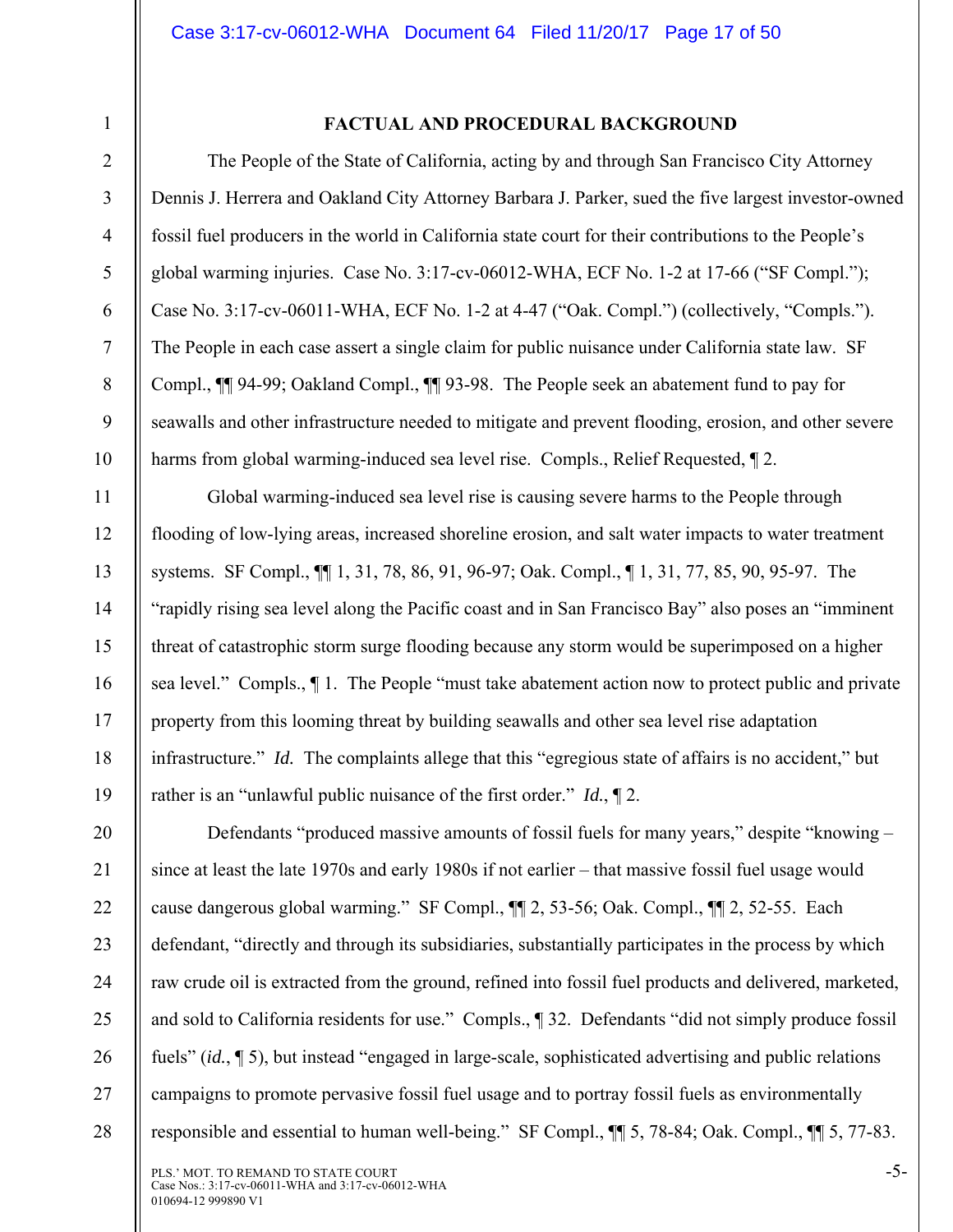#### Case 3:17-cv-06012-WHA Document 64 Filed 11/20/17 Page 18 of 50

1

2

3

4

5

6

7

8

9

10

11

12

13

14

15

16

17

18

19

20

21

22

23

24

25

26

Defendants' "promotion of fossil fuels has also entailed denying mainstream climate science or downplaying the risks of global warming." SF Compl., ¶¶ 6, 63-77; Oak. Compl., ¶¶ 6, 62-76. The "purpose of all this promotion of fossil fuels and efforts to undermine mainstream climate science was, like all marketing, to increase sales and protect market share. It succeeded." Compls., ¶ 7.

The People allege that "Defendants' production and promotion of massive quantities of fossil fuels" has caused a public nuisance by substantially and unreasonably interfering with "public rights to health, safety and welfare" of San Francisco and Oakland residents "whose safety and lives are at risk" from global warming-induced sea level rise. SF Compl., ¶¶ 8-11, 94-99; Oak. Compl., ¶¶ 8-11, 93-98. The People seek an abatement fund to pay for the billions of dollars of infrastructure necessary to protect human safety and public and private property. SF Compl., ¶¶ 8-11, 99; Oak. Compl., ¶¶ 8-11, 98. The People "do *not* seek to impose liability on Defendants for their direct emissions of greenhouse gases and do *not* seek to restrain Defendants from engaging in their business operations." Compls., ¶ 11. The People also "do not seek abatement with respect to any federal land." SF Compl., ¶ 99 n.108; Oak. Compl., ¶ 98 n.39.

On October 20, 2017, defendants removed the People's cases to this District, where they were subsequently related in this Court by stipulation and order. ECF No. 32.

#### **LEGAL STANDARDS FOR REMOVAL**

The removal statute is "strictly construed against removal jurisdiction." *Provincial Gov't of Marinduque v. Placer Dome, Inc.*, 582 F.3d 1083, 1087 (9th Cir. 2009). It is "presumed that a cause lies outside [the] limited jurisdiction [of the federal courts] and the burden of establishing the contrary rests upon the party asserting jurisdiction." *Hunter v. Philip Morris USA*, 582 F.3d 1039, 1042 (9th Cir. 2009) (internal quotation marks omitted). The "strong presumption against removal jurisdiction means that the defendant always has the burden of establishing that removal is proper, and that the court resolves all ambiguity in favor of remand to state court." *Id.* (internal quotation marks omitted). "Federal jurisdiction must be rejected if there is any doubt as to the right of removal in the first instance." *Gaus v. Miles, Inc.*, 980 F.2d 564, 566 (9th Cir. 1992) (per curiam).

27 28 When a state brings a case in state court to enforce state law, the "claim of sovereign protection from removal arises in its most powerful form." *Nevada v. Bank of Am. Corp.*, 672 F.3d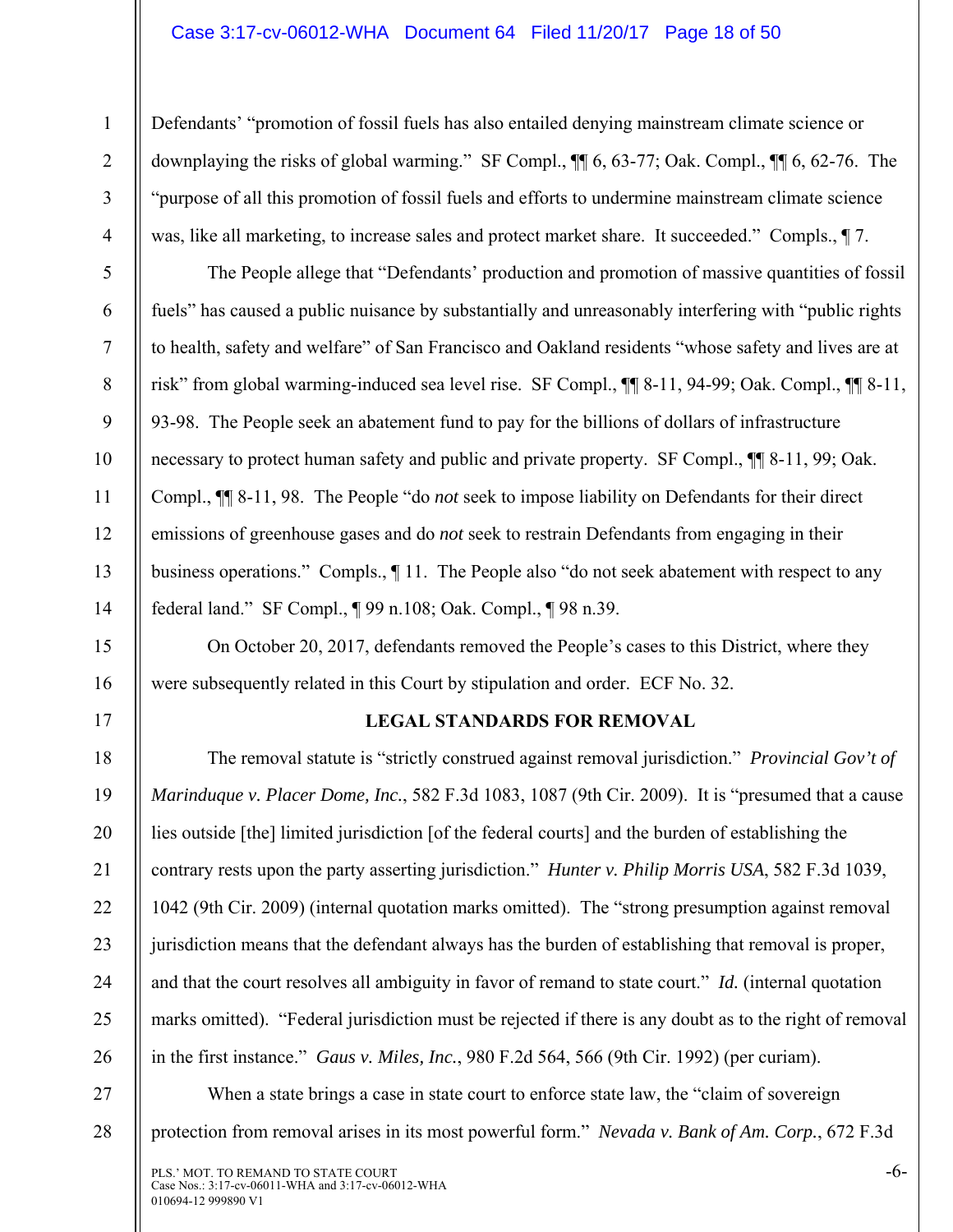661, 676 (9th Cir. 2012) (internal quotation marks omitted). "Considerations of comity make federal courts reluctant to snatch cases which a State has brought from the courts of that State, unless some clear rule demands it." *Id.* (quotation and brackets omitted). "Removing a state's action from its own courts must serve[] an overriding federal interest." *Id.* (internal quotation marks omitted).

#### **ARGUMENT**

1

2

3

4

5

6

7

8

9

10

11

12

13

14

15

16

17

18

19

20

#### **I. Defendants' removal of these cases under federal question jurisdiction is improper.**

The People have pleaded only a state-law claim. Under the well-pleaded complaint rule, the plaintiff "is master of the claim; he or she may avoid federal jurisdiction by exclusive reliance on state law." *Caterpillar Inc. v. Williams*, 482 U.S. 386, 392 (1987). A claim arises under federal law "only when a federal question is presented on the face of the plaintiff's properly pleaded complaint." *Moore-Thomas v. Alaska Airlines, Inc*., 553 F.3d 1241, 1243 (9th Cir. 2009) (internal quotation marks omitted). Put another way, "[j]urisdiction may not be sustained on a theory that the plaintiff has not advanced." *Merrell Dow Pharm. Inc. v. Thompson*, 478 U.S. 804, 809 n.6 (1986). "This venerable 'well-pleaded complaint' rule keeps us from becoming entangled in state law controversies on the conjecture that federal law may come into play at some point during the litigation; it also ensures that Congress retains control over the size of federal court dockets." *Patrickson v. Dole Food Co Inc.*, 251 F.3d 795, 799 (9th Cir. 2001), *aff'd on other grounds*, 538 U.S. 468 (2003). It is black-letter law that a federal defense, such as ordinary preemption, is not an exception to the wellpleaded complaint rule. *See, e.g.*, *Caterpillar*, 482 U.S. at 398; *Moore-Thomas*, 553 F.3d at 1244. Defendants' attempts to evade the well-pleaded complaint rule all fail.

21 22

23

24

25

26

27

28

#### **A. These actions do not arise under federal common law.**

Defendants' argument that under *Native Village of Kivalina v. ExxonMobil Corp.*, 696 F.3d 849 (9th Cir. 2012), federal common law "governs" the People's state law nuisance claim, and therefore that the claim arises under federal common law, is wrong for three reasons. *First*, the federal common law of interstate pollution has narrowly and universally involved cases against direct *dischargers* of transboundary pollution (or other harmful substances). By contrast, the People's nuisance claim here is brought not against *dischargers*, but against sellers of a *product*. Liability for product manufacture and promotion is an area where state law traditionally governs, and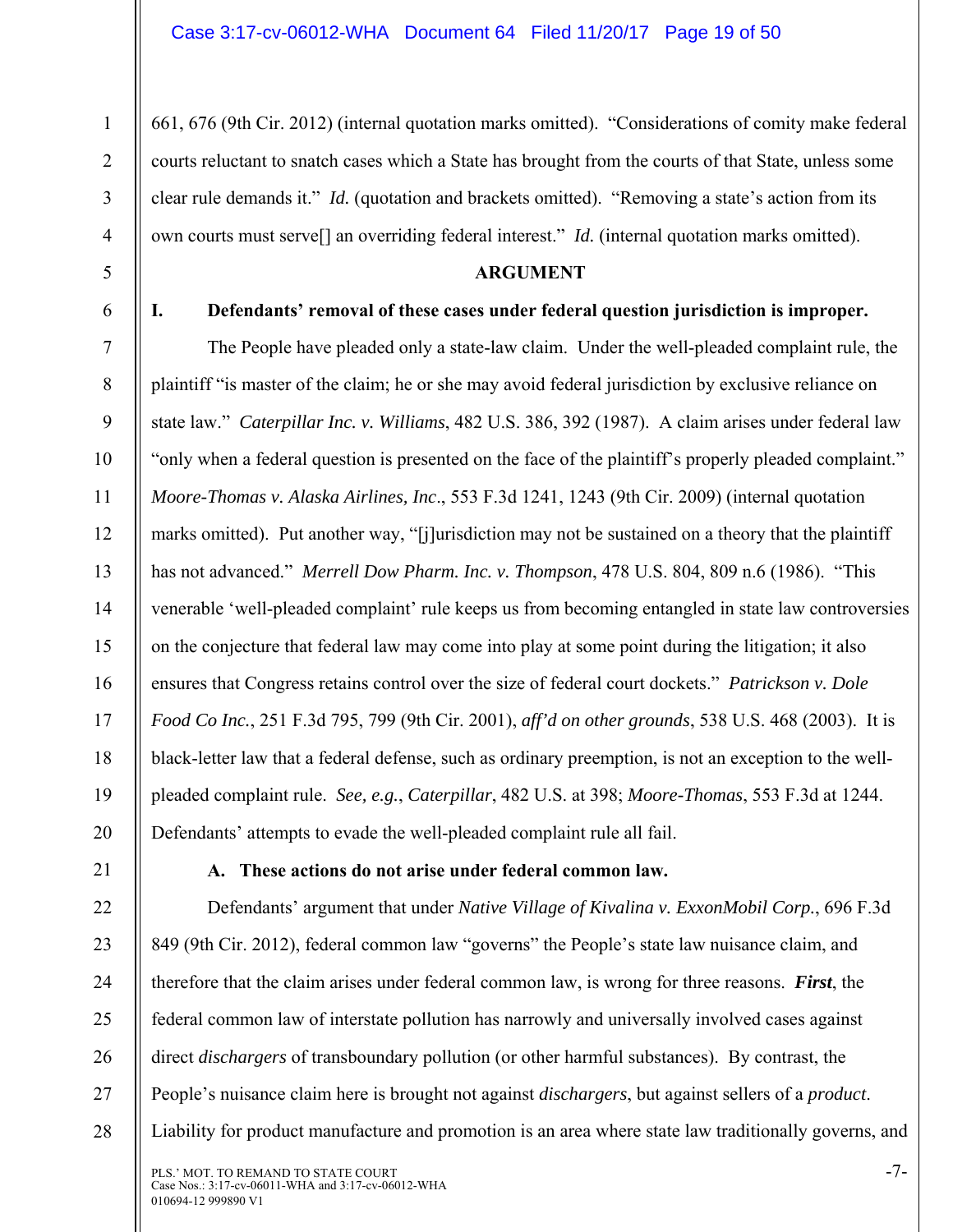1 2 3 4 5 6 7 8 9 where the "uniquely federal interest" required to create new federal common law is absent. *Second*, assuming that these cases against producers are tantamount to a traditional interstate pollution case against dischargers of pollution, these cases still would not arise under federal because, as defendants admit, the particular species of federal common law they invoke has been displaced by the CAA; the controlling law provides that, where federal common law is displaced, state law applies to interstate pollution. *Third*, the cases cited by defendants do not support removal under federal question jurisdiction because they were based upon diversity or upon a federal common law claim that the plaintiff expressly pleaded on the face of its complaint; none of these cases federalized a wellpleaded state-law claim as a basis for removal.

10

11

12

13

14

15

16

17

#### **1. Federal common law cannot "govern" the People's nuisance claim, because federal common law does not extend to sellers of products.**

The People's cases rely on established California law in seeking to hold defendants liable for improperly producing, promoting, marketing, and selling fossil fuels in massive quantities. Both complaints here plead a single claim under California public nuisance law based upon defendants' improper promotion, production, and sale of fossil fuels. The complaints do not assert liability based upon defendants' direct emissions of greenhouse gases and in fact expressly *disclaim* any such liability. Compls., ¶ 11.

18 19 20 21 22 23 24 25 26 27 28 The People's theory of liability presents a cognizable claim under California law, which authorizes nuisance claims against manufacturers who have promoted their products for dangerous uses. *See, e.g.*, *Ileto v. Glock Inc.*, 349 F.3d 1191, 1197-98 (9th Cir. 2003) (nuisance claim against gun makers); *ConAgra*, 2017 WL 5437485, at \*18 (affirming public nuisance judgment against lead paint producers who promoted lead paint for interior use despite knowledge of airborne lead hazards); *County of Santa Clara v. Atl. Richfield Co.*, 137 Cal. App. 4th 292, 306-10 (6th Dist. 2006) (holding, in same case, that the People stated a proper public nuisance claim); *City of Modesto Redevelopment Agency v. Superior Court*, 119 Cal. App. 4th 28, 40-41 (1st Dist. 2004). Under this state law, the People may seek to establish an abatement fund, *i.e.*, a monetary recovery. *E.g*., *ConAgra*, 2017 WL 5437485, at \*45-47. This recognized form of relief is the sole remedy the People seek in these actions.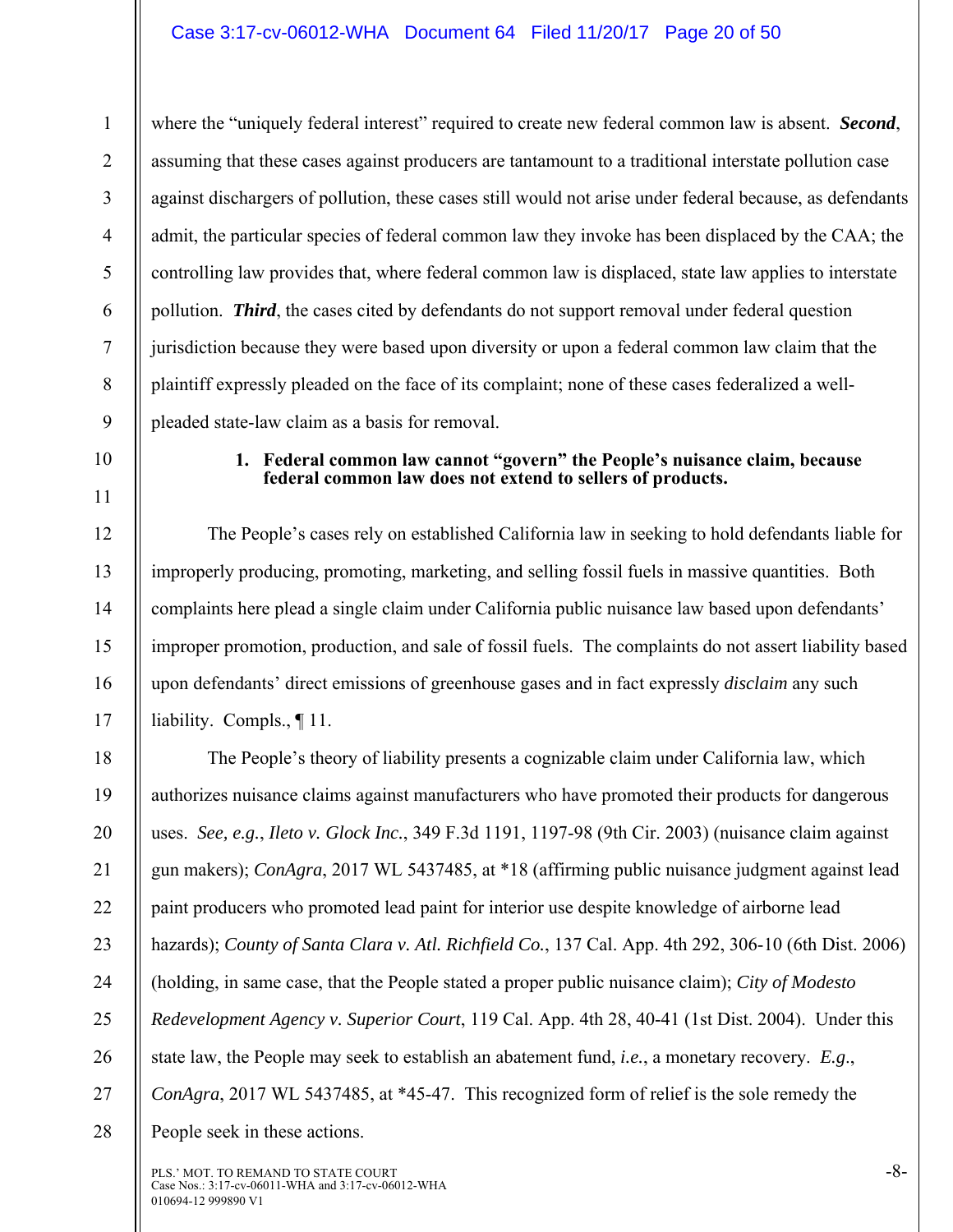#### Case 3:17-cv-06012-WHA Document 64 Filed 11/20/17 Page 21 of 50

1 2 3 4 5 6 7 8 9 10 11 12 13 14 15 16 17 18 19 20 21 22 This kind of claim has never been treated as one of federal common law. The instances where courts have fashioned federal common law are "few and restricted, limited to situations where there is a significant conflict between some federal policy or interest and the use of state law." *O'Melveny & Myers v. FDIC*, 512 U.S. 79, 87 (1994) (quotations and citations omitted). And it is not just the permissibility, "but also the scope of judicial displacement of state rules" that "turns upon such a conflict." *Id*. at 87-88. Since its inception, the federal common law of public nuisance has been applied exclusively to claims against parties that are directly discharging pollutants or other harmful substances (and that flow over a state border), never to claims against product sellers.<sup>1</sup> The justification for creating such federal common law was to enable a state to enjoin the direct harmful discharges that emanate from outside its borders: an upstream or upwind state sending direct discharges of pollutants over its borders was considered to be engaging in a "*casus belli* for a State lower down," *i.e.*, an act that justifies war, "unless removed." *Milwaukee I*, 406 U.S. at 104, 107 (quoting *Missouri v. Illinois*, 200 U.S. 496, 520-21 (1906)). Thus, "'[w]hen the States by their union made the forcible abatement of outside nuisances impossible to each, they did not thereby agree to submit to whatever might be done . . . the alternative to force is a suit in this court.'" *Id.* (quoting *Tenn. Copper Co.*, 206 U.S. at 237)). As the Ninth Circuit has stated, "true interstate disputes" are ones that "involve a state suing *sources* outside of its own territory because they are causing pollution within the state." *National Audubon Soc'y v. Dep't of Water*, 869 F.2d 1196, 1205 (9th Cir. 1988) (emphasis added) (plaintiff failed to state a federal common law claim where defendant had diverted water flowing into an interstate or navigable lake, causing airborne dust pollution from desiccated lake bed). Applying federal common law to producer-based cases would extend the scope of federal nuisance law well beyond its original justification.

- 23
- 24

25

26

27

 <sup>1</sup> *See, e.g. Illinois v. City of Milwaukee*, 406 U.S. 91, 93 (1972) ("*Milwaukee I*") (sewage discharges into Lake Michigan); *New Jersey v. City of New York*, 283 U.S. 473, 476 (1931) (garbage dumping into ocean); *North Dakota v. Minnesota*, 263 U.S. 365, 371 (1923) (flooding from construction of ditches); *Georgia v. Tenn. Copper Co.*, 206 U.S. 230, 236 (1907) (discharges of sulfurous gas); *Missouri v. Illinois*, 180 U.S. 208, 214 (1901) (sewage discharges); *Township of Long Beach v. City of New York*, 445 F. Supp. 1203, 1206 (D.N.J. 1978) (dumping of garbage and sludge); *see also United States v. Stoeco Homes, Inc*., 498 F.2d 597, 611 (3d Cir. 1974) (case by United States against defendant dredging navigable waters).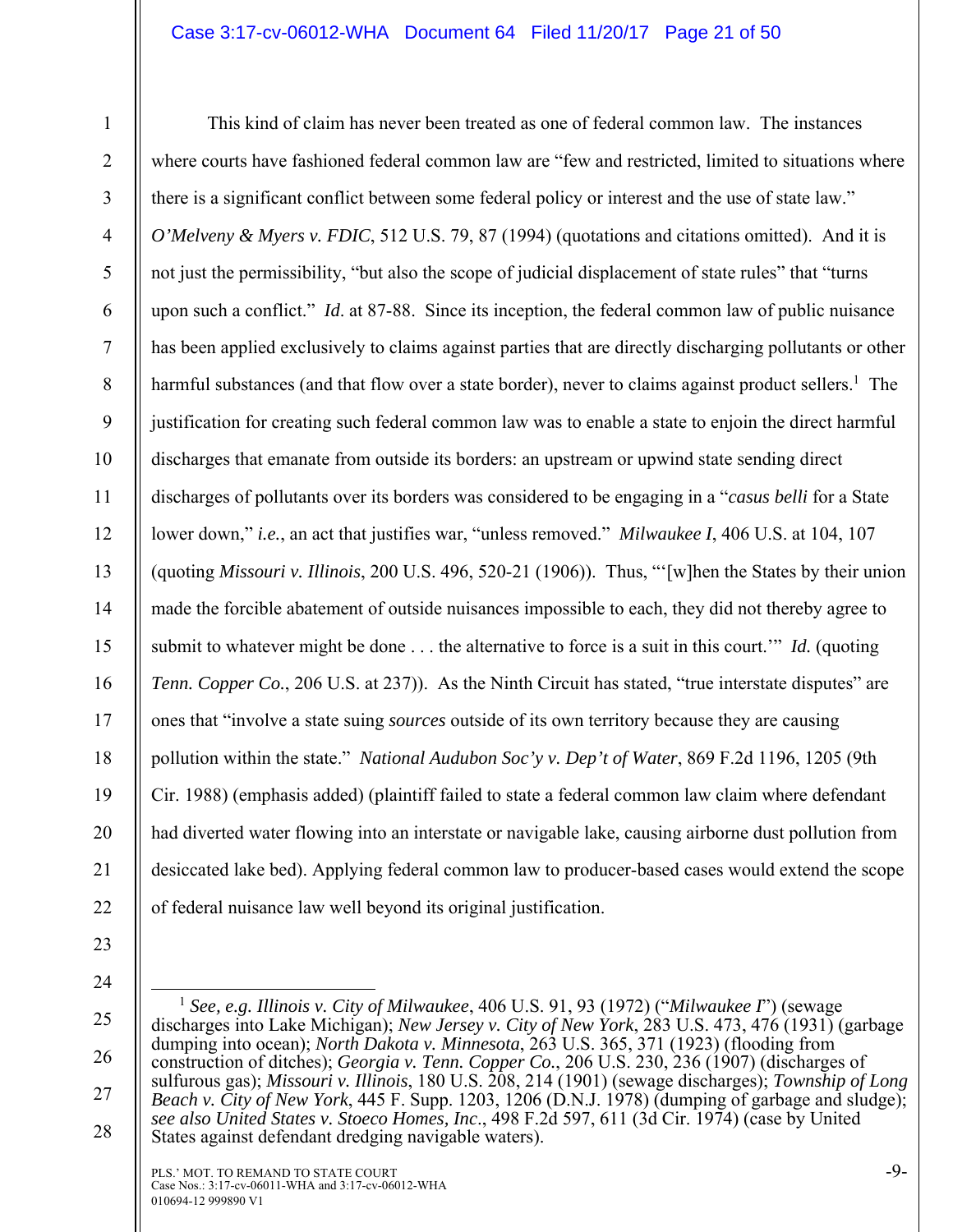#### Case 3:17-cv-06012-WHA Document 64 Filed 11/20/17 Page 22 of 50

2 3 4

5

6

7

8

9

10

11

12

13

15

16

17

18

19

20

21

22

23

1

 In order to justify expanding this "restricted category" of federal common law, defendants must identify a "uniquely federal interest." *Id.* at 1202. Indeed, there must be a "clear rule" and an "overriding federal interest" to justify removal of an action brought initially by a state in its own courts. *Nevada*, 672 F.3d at 676 (internal quotation marks omitted). Yet defendants fail, in their detailed and extensive Notices of Removal (collectively "NOR"), to cite any authority or rationale for extending federal common law to producers. Defendants have not met their burden of persuasion and "any doubts" are resolved in favor of remand. *Gaus*, 980 F.2d at 566. There is a long tradition of state-law claims (*e.g.*, product liability, negligence, consumer fraud) based on products made in other places and sold nationally; whatever friction this may arguably cause between states has never sufficed to justify the creation of a new species of federal common law imposing liability on sellers of products.<sup>2</sup>

For this reason alone, federal common law does not "govern" the People's claim, and provides no basis for removal jurisdiction.

14

**2. Kivalina did not federalize state law claims related to global warming.** 

Even if, for the sake of argument, these cases were traditional interstate pollution cases against dischargers, federal common law still could not govern here. In *International Paper*, 479 U.S. at 488-89, the court held that, where the relevant federal common law of interstate pollution has been displaced by Congress, state nuisance law applies. Similarly, in *Kivalina*, where a Native American tribe and municipality sued emitters of greenhouse gases, the Court held that any arguable federal common law claim was displaced by the CAA and affirmed a judgment allowing the plaintiffs' supplemental state law claims to be refiled in state court. Defendants concede here that the federal common law applicable to dischargers of interstate air pollution has now been displaced by the CAA. NOR, ¶ 13. Their argument that this nonexistent federal common law somehow

24 25

26

27

<sup>&</sup>lt;sup>2</sup> There is also no uniquely federal interest in global warming policy or greenhouse gas emissions; on the contrary, there is a robust tradition of state global warming action, including California's Global Warming Solutions Act ("GWSA"). *See* Cal. Health & Safety Code §§ 38501- 38599; *see also Rocky Mountain Farmers Union v. Corey*, 730 F.3d 1070, 1079 (9th Cir. 2013) (upholding California regulations under GWSA governing carbon content of fuels against dormant Commerce Clause challenge).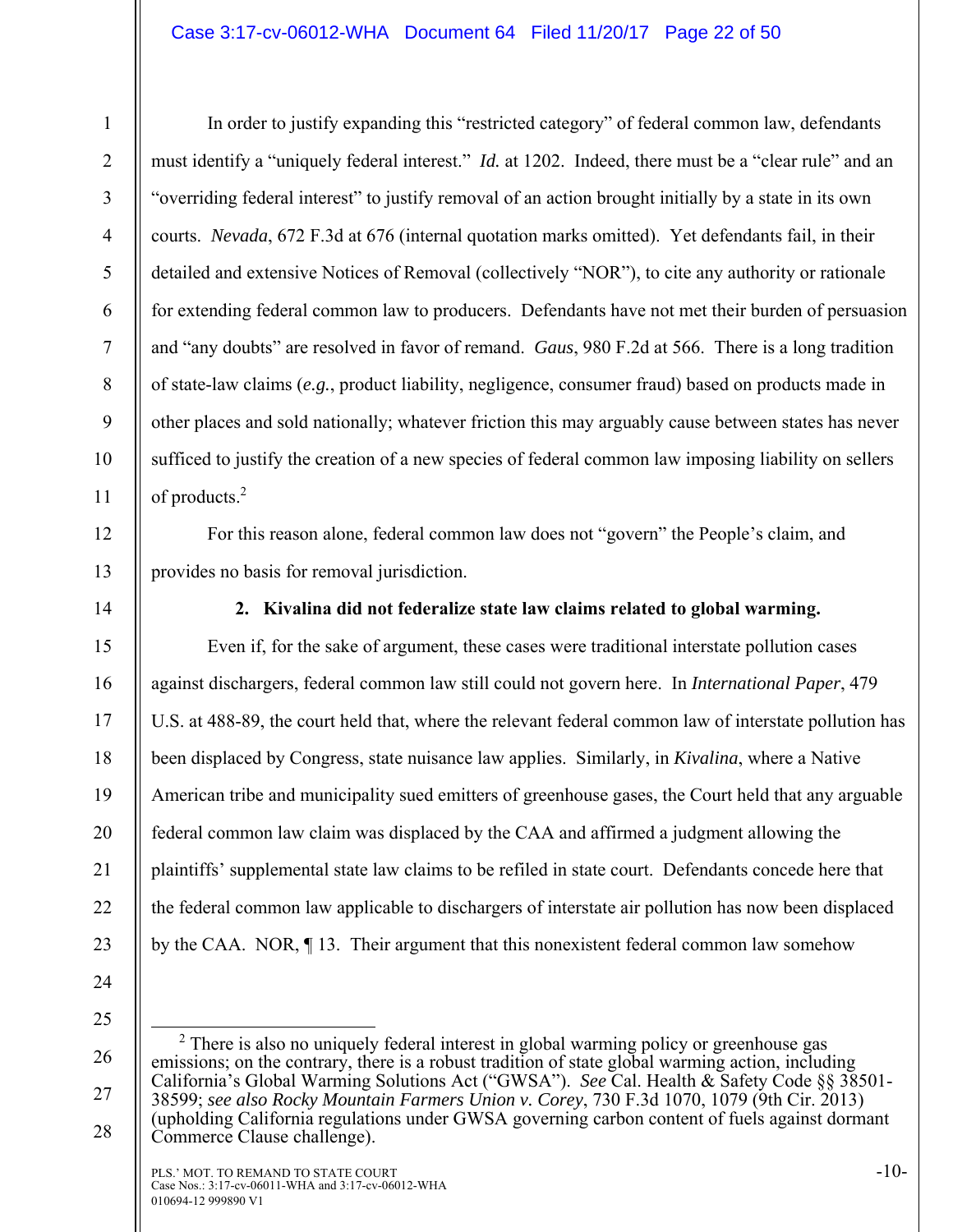"governs" a state law claim is at odds with the controlling law, as well as common sense, and provides no basis for removal.

3 4 5 6 7 8 9 10 11 12 13 14 15 16 In *International Paper*, Vermont citizens sued a paper mill in New York for polluting a lake bounded by both states; the defendant removed under diversity jurisdiction. In earlier cases, the Supreme Court had held initially that federal common law applied to interstate water pollution, and, after subsequent amendments to the Clean Water Act ("CWA"), that such federal common law had been displaced by Congress. *See* 479 U.S. at 488-89 (discussing *Milwaukee I* and *City of Milwaukee v. Illinois*, 451 U.S. 304, 310 n.4 (1981) ("*Milwaukee II*")). Thus, at the time *International Paper* was decided, the relevant federal common law no longer existed, and the plaintiffs in *International Paper* filed suit under state nuisance law. The Supreme Court, treating the case expressly as an interstate pollution case in the mold of *Milwaukee I* and *II*, held that the plaintiffs could proceed under state public nuisance law. *International Paper*, 479 U.S. at 498-99. To be sure, the Court limited the plaintiffs' claims there to the law of the source state (*i.e.*, New York law) because application of Vermont law would have conflicted with the CWA as a matter of *ordinary* preemption (*id.* at 497).<sup>3</sup> But there was no hint in *International Paper* that federal common law should have "governed" or somehow federalized either a Vermont or New York state-law nuisance claim.

17 18 19 20 21 22 23 24 25 If state law could not be used in interstate pollution cases as defendants contend, *International Paper* would be utterly inexplicable. And as the Sixth Circuit has ruled, *International Paper* means that it is improper to remove, as a federal question, an interstate, and even international, pollution case that pleads only a state law claim. *Her Majesty the Queen in Right of the Province of Ontario v. City of Detroit*, 874 F.2d 332, 343-44 (6th Cir. 1989) (remanding international air pollution case by foreign province against U.S. source of air pollution under state nuisance law). Removal under a displaced federal common law would also violate the rule that, if "federal law provides no remedy, the state claim cannot be recharacterized as federal, as no federal claim exists . . . and removal is improper." *Sullivan v. First Affiliated Secs., Inc.*, 813 F.2d 1368, 1372 (9th Cir. 1987).

26 27

28

1

 $\frac{1}{3}$  On remand, defendants will have their day in court to argue that, under *International Paper's*  ordinary preemption ruling, the CAA preempts California law nuisance claims not just against stationary source dischargers of interstate pollution but also claims against producers of products.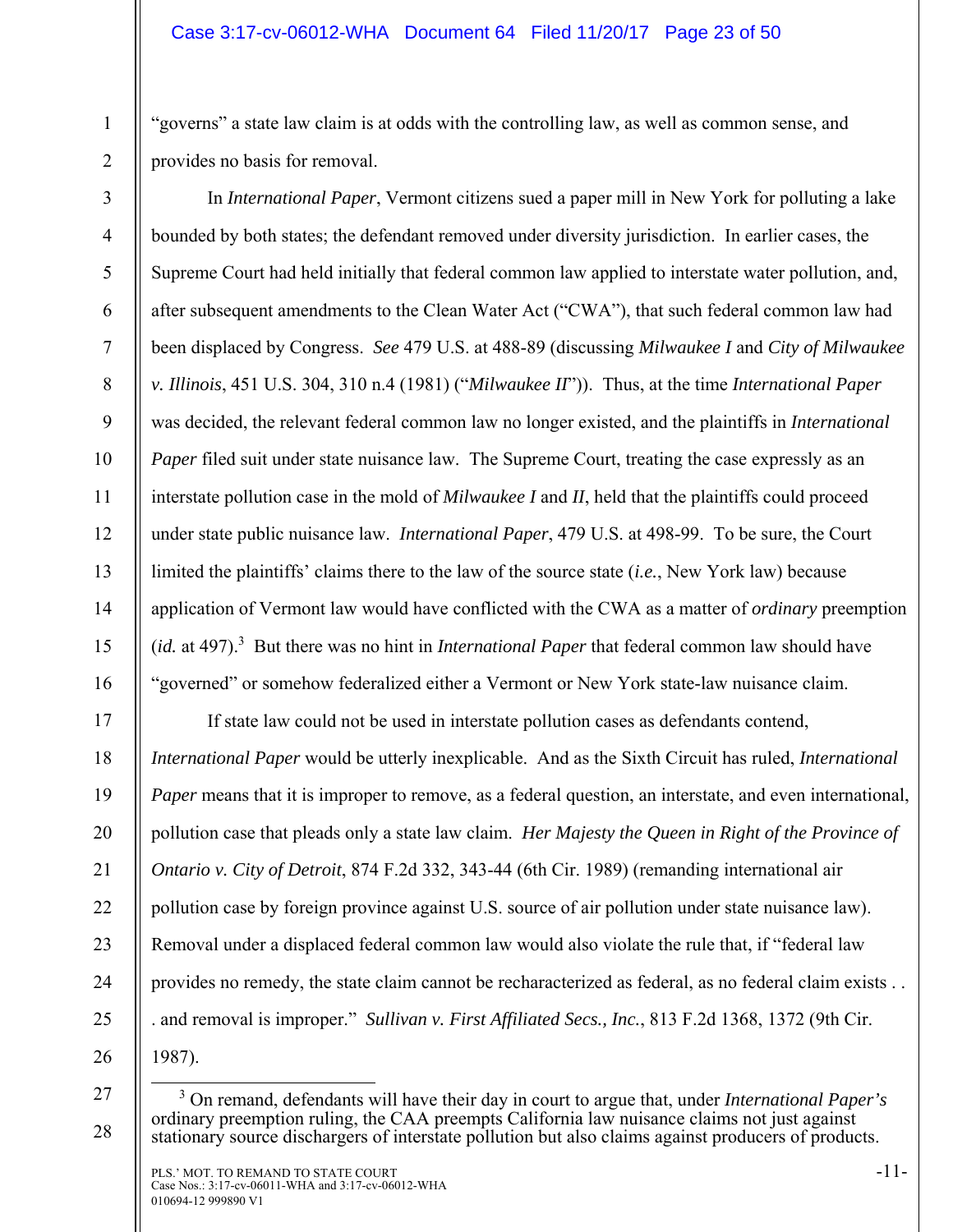PLS.' MOT. TO REMAND TO STATE COURT  $-12$ - The cases against greenhouse gas polluters, *Kivalina* and *Am. Elec. Power Co., Inc. v. Connecticut*, 564 U.S. 410 (2011) ("*AEP*"), faithfully adhere to *International Paper*. In both cases, the plaintiffs expressly pleaded a federal common law claim on the face of their complaint, along with supplemental state law claims. As in *International Paper*, in both cases the courts held that a federal statute (*i.e.*, the federal CAA) displaced the federal common law claim. And in both cases the courts left open the supplemental state law claims to be addressed in a subsequent proceeding – an outcome that is fundamentally at odds with defendants' argument that state law cannot apply. In *Kivalina*, after dismissing the federal common law claim, the district court declined to exercise supplemental jurisdiction over state-law nuisance claims, and expressly ruled that dismissal of these claims was "without prejudice to their presentation in a state court action." *Native Village of Kivalina v. ExxonMobil Corp*., 663 F. Supp. 2d 863, 882-83 (N.D. Cal. 2009). When the case was appealed, the Ninth Circuit not only affirmed the district court, but a concurring opinion pointed out that the state law claims could proceed in state court, subject to an ordinary preemption defense under the CAA: Once federal common law is displaced, state nuisance law becomes an available option to the extent it is not preempted by federal law. *AEP,* 131 S.Ct. at 2540 ("In light of our holding that the Clean Air Act displaces federal common law, the availability *vel non* of a state lawsuit depends, *inter alia,* on the preemptive effect of the federal Act."). The district court below dismissed Kivalina's state law nuisance claim without prejudice to refiling it in state court, and Kivalina may pursue whatever remedies it may have under state law to the extent their claims are not preempted. *Kivalina*, 696 F.3d at 866 (Pro, J., concurring). This disposition of the state law claims in *Kivalina* cannot be squared with defendants' argument that the court held federal common law "governs" all global warming-related tort claims to the exclusion of state law. Similarly, in *AEP*, after the Court held that the CAA displaced the plaintiffs' federal common law claim, the Court made clear that the availability *vel non* of state law claims against greenhouse gas polluters is a matter of ordinary preemption: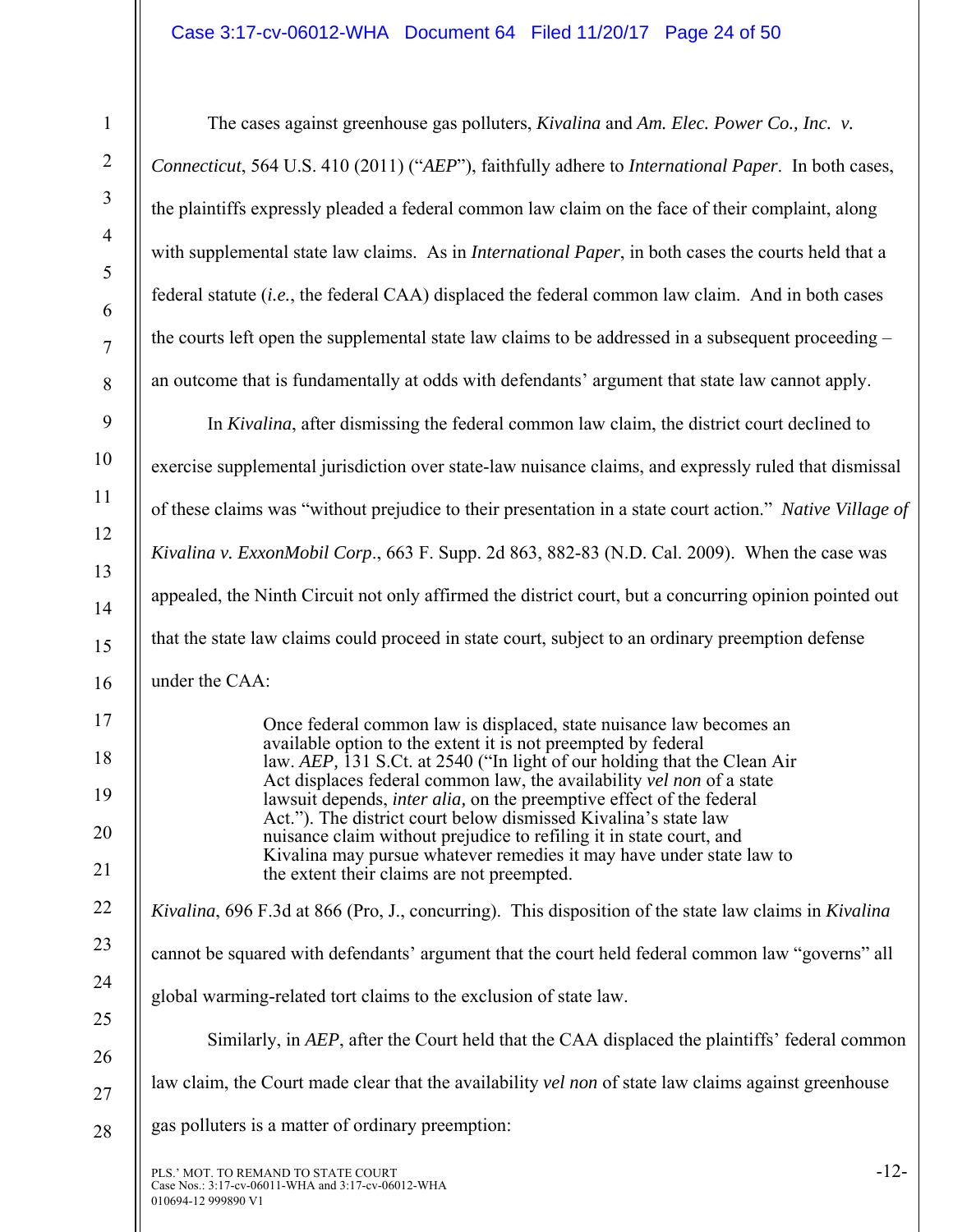### Case 3:17-cv-06012-WHA Document 64 Filed 11/20/17 Page 25 of 50

In light of our holding that the Clean Air Act displaces federal common law, *the availability vel non of a state lawsuit depends, inter alia, on the preemptive effect of the federal Act*. None of the parties have briefed preemption or otherwise addressed the availability of a claim under state nuisance law. We therefore leave the matter open for consideration on remand.

#### *AEP*, 564 U.S. at 429 (emphasis added).

1

2

3

4

5

6

7

8

9

10

11

12

13

14

15

16

17

18

19

20

21

22

23

24

25

26

In other words, once federal common law is displaced by statute, the sole surviving species of federal law is the federal statute. Because the only federal-law issue then remaining is whether the statute affords an ordinary preemption defense to the state claim, there is no basis for removal. Here, the relevant federal common law that defendants say governs is the very federal common law that *Kivalina* held no longer exists – which in turn means that the People must still have a state-law nuisance claim, subject only to an ordinary preemption defense under the CAA, just as the plaintiffs did in *Kivalina*, *AEP*, and *International Paper*.

Finally, defendants' very premise – that *Kivalina* "held" that federal common law governs all global warming-related tort claims – is not supported by the court's opinion. The Ninth Circuit merely found that "federal common law *can apply* to transboundary pollution suits," *Kivalina*, 696 F.3d at 855 (emphasis added), and proceeded directly from there to the displacement issue. After addressing displacement, the Ninth Circuit declared: "[w]e need not, and do not, reach any other issue urged by the parties." *Id*. at 858. *Kivalina*, moreover, was applying the same analysis as *AEP*, which held that a displacement ruling moots the question of whether federal common law applies: We need not address the parties' dispute in this regard. For it is an academic question whether, in the absence of the Clean Air Act and the EPA actions the Act authorizes, the plaintiffs could state a federal common law claim for the curtailment of greenhouse gas emissions because of their contribution to global warming. Any such claim would be displaced by the federal legislation authorizing EPA to regulate carbon-dioxide emissions. *AEP*, 564 U.S. at 423. In short, the non-existent federal common law on which defendants rely does not reach out

27 from the grave in some kind of zombie-like fashion, devouring in its path all state law claims relating

28 to interstate pollution. Nor did *Kivalina* hold that all global warming-related tort cases are governed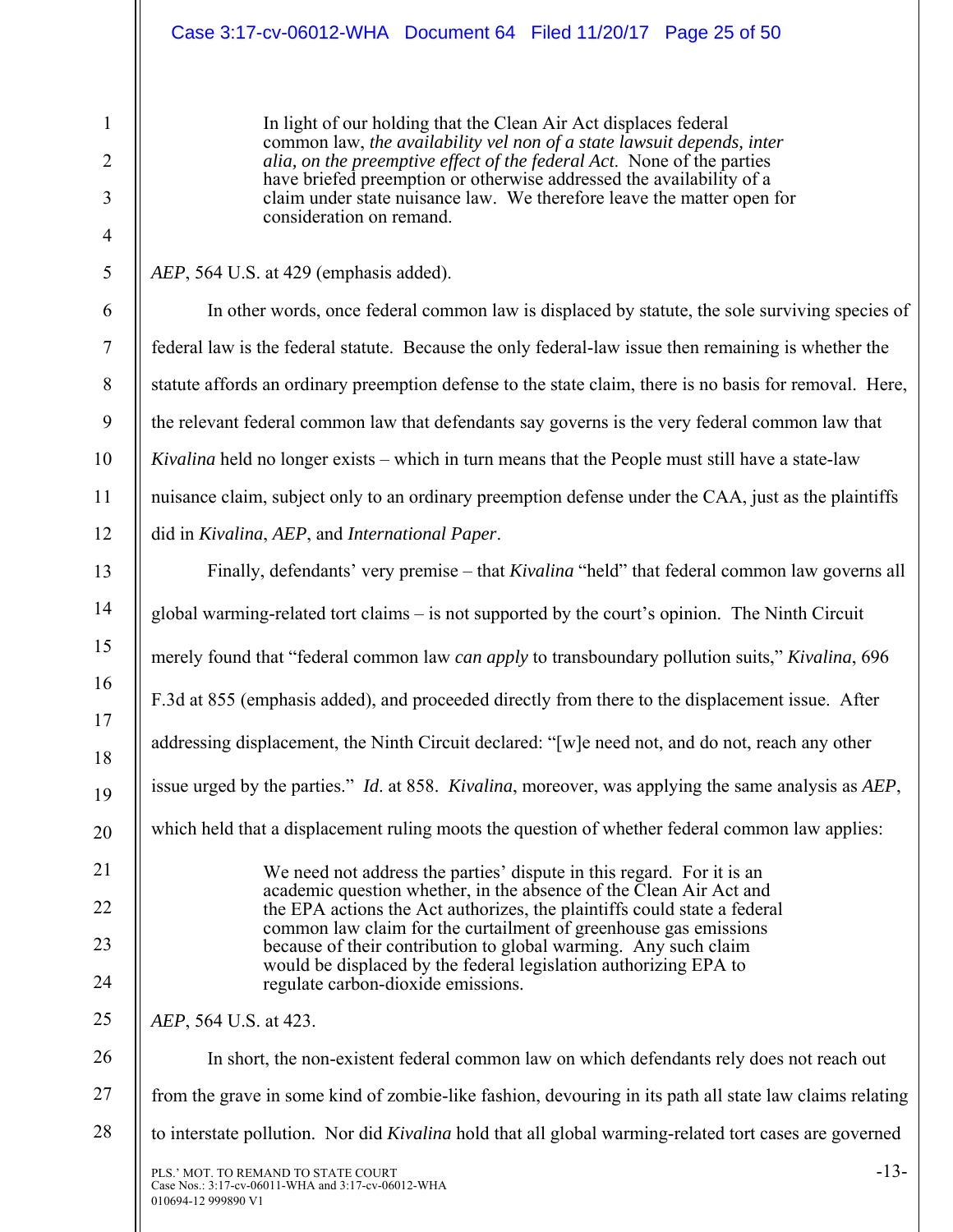by federal common law, even where plaintiffs target the promotion and sale of products. And it most certainly did not find that federal common law provides a basis for removal jurisdiction where plaintiffs ground their cases in state public nuisance law.

1

2

3

4

5

6

7

8

9

10

11

12

**3. Defendants rely upon cases that do not address or support removal jurisdiction.** 

At bottom, defendants' federal common law argument boils down to an invitation to ignore the well-pleaded complaint rule. The complaints here plead only a single state law claim. In their analysis of federal common law, defendants do not identify any exception to the rule.

As noted above, the Sixth Circuit has directly confronted this issue and held that a state law claim dealing with interstate and international pollution is not removable. *Her Majesty the Queen*, 874 F.2d at 343-44. Thus, even if, for the sake of argument, the People's cases were traditional interstate pollution cases against dischargers of pollution, which they are not, the People's wellpleaded state law claims are not removable.

13 14 15 16 17 18 19 20 21 22 23 24 25 26 The cases in defendants' NOR are not on point. Defendants repeatedly invoke *Boyle v. United Techs. Corp.*, 487 U.S. 500 (1988) (*see* NOR, ¶¶ 5, 14), but that case*,* which involved the federal common law applicable to federal contractors, was a diversity case filed originally in federal court and thus did not address federal-question jurisdiction, much less removal. *See Empire Healthchoice Assur., Inc. v. McVeigh*, 396 F.3d 136, 142 (2d Cir. 2005) (Sotomayor, J.) ("satisfaction of the two-prong *Boyle* test does not necessarily create federal jurisdiction under 28 U.S.C. § 1331"), *aff'd*, 547 U.S. 677, 693 (2006) (*Boyle* test not satisfied and thus "there is no cause to displace state law, much less to lodge this case in federal court."); *Goepel v. Nat'l Postal Mail Handlers Union*, 36 F.3d 306, 314 (3d Cir. 1994) ("*Boyle* . . . did not involve the removal of what purports to be a state law claim from state court to federal court on the basis of federal question jurisdiction."). *Boyle* dealt instead with what the Supreme Court has since described as a "vertical choice-of-law issue," *Empire*, 547 U.S. at 691-92, *i.e.*, a choice between state and federal law. Thus, cases relying on *Boyle* have required another basis for removal. *See, e.g.*, *Durham v. Lockheed Martin Corp.*, 445 F.3d 1247, 1253 (9th Cir. 2006).

27

28

The other cases relied upon by defendants, including *AEP*, *Kivalina*, *Milwaukee II*, and *National Farmers Union Ins. Cos. v. Crow Tribe of Indians*, 471 U.S. 845 (1985) (NOR ¶¶ 5, 13,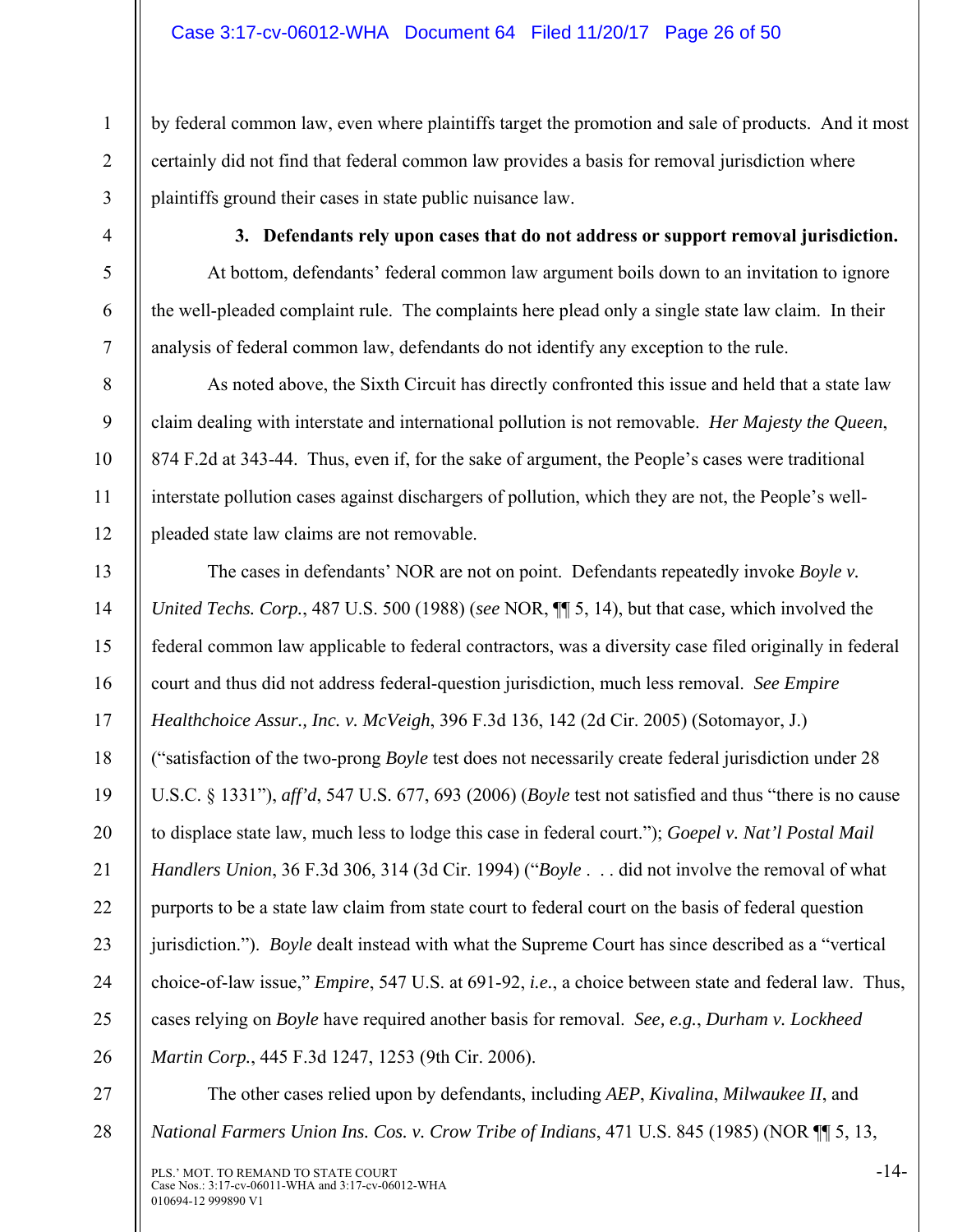#### Case 3:17-cv-06012-WHA Document 64 Filed 11/20/17 Page 27 of 50

14), were all cases in which the plaintiffs expressly pleaded a federal common law claim, and filed their actions in federal court.<sup>4</sup> When a plaintiff so pleads, federal question jurisdiction is proper as long as the purported federal claim is not "so insubstantial, implausible, foreclosed by prior decisions of this Court, or otherwise completely devoid of merit as not to involve a federal controversy*.*" *Steel Co. v. Citizens for a Better Env't*, 523 U.S. 83, 89 (1998) (internal quotation marks omitted). That is, in effect, the opposite of the standard applicable here, where defendants seek to remove complaints pleaded purely under state law.

8 9 10 11 12 13 14 15 16 17 18 19 20 21 Defendants cite no case where federal question jurisdiction was created by applying federal common law to a state-law claim. In fact, the Ninth Circuit has rejected similar attempts to use federal common law (*i.e.*, the act of state doctrine) as a basis to remove when the plaintiff has pleaded purely non-federal tort claims. *See Patrickson*, 251 F.3d at 800 (remanding tort case because "the case -- at least as framed by plaintiffs -- does not require us to evaluate any act of state or apply any principle of international law."), *aff'd on other grounds*, 538 U.S. 468 (2003); *Marinduque*, 582 F.3d at 1089 (remanding to state court a claim by foreign province pleading foreign law notwithstanding federal common law act of state doctrine). The only even arguable exception that the People can find is *Wayne v. DHL Worldwide Express*, 294 F.3d 1179, 1184 (9th Cir. 2002), where the court assumed that if the federal common law applicable to lost or damaged goods shipped in interstate commerce applied to a claim pleaded under state law, the claim could be removed. But this part of *Wayne* was dicta: the court ordered the case remanded to state court because it did not involve a claim of lost or stolen goods and thus federal common law did not apply at all. *Id*. at 1185.

Here, the People's public nuisance claim expressly pleads a state law claim and defendants have raised a federal issue as a defense. Removal is improper under the well-pleaded complaint rule.

22

23

24

1

2

3

4

5

6

<sup>25</sup>  26

<sup>27</sup>  28 4 The discussion of federal common law in *National Audubon* (NOR, ¶14), also sheds no light on the federal question removal issue here because in that case the plaintiff amended its complaint to assert a federal common law claim only after the case was removed to federal court by the United States pursuant to 28 U.S.C. § 1442(a)(1). *See* 869 F.2d at 1199.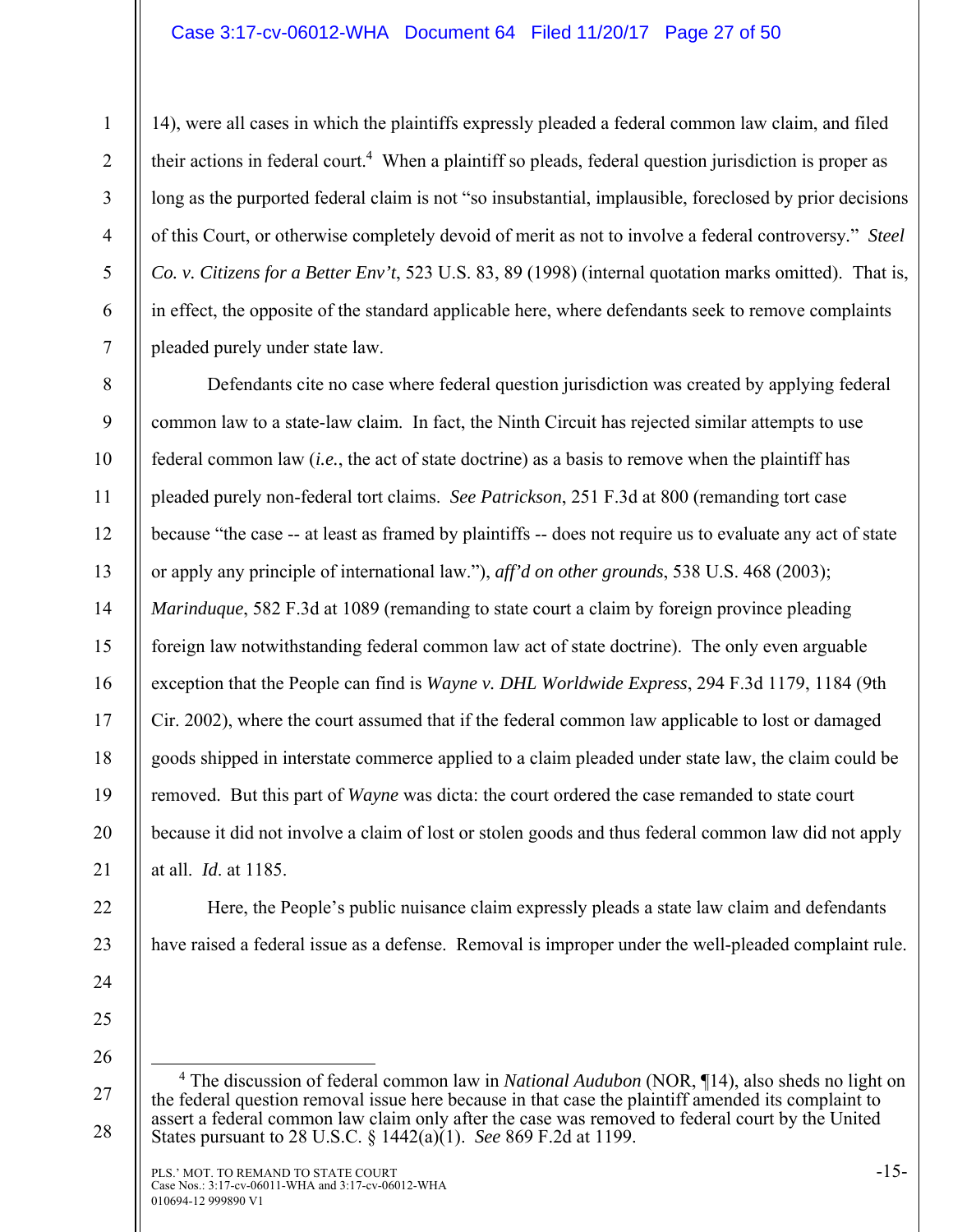4

5

6

7

8

9

1

#### **B. The People's state-law public nuisance claims do not "necessarily raise" a "substantial" and "disputed" federal issue.**

Defendants' argument that the People's nuisance claim arises under federal law because the claim supposedly conflicts with various federal executive orders, leases, and statutes that authorize fossil fuel production, and with federal constitutional limits on state regulation, misses the mark. Defendants incorrectly contend that these alleged conflicts create "disputed and substantial" federal issues sufficient to confer jurisdiction under *Grable & Sons Metal Prods. v. Darue Eng'g & Mfg.*, 545 U.S. 308 (2005). NOR, ¶¶ 23-25. But these federal laws are, at most, defenses that do not create *Grable* jurisdiction.

10 11 12 13 14 15 16 17 18 19 20 21 22 Under *Grable*, jurisdiction exists only if the federal law is "(1) necessarily raised, (2) actually disputed, (3) substantial, and (4) capable of resolution in federal court without disrupting the federalstate balance approved by Congress." *Gunn v. Minton*, 568 U.S. 251, 258 (2013). The *Grable* rule is a "special and small category" of federal question jurisdiction, and is usually found where the plaintiff's claim turns entirely on a pure issue of federal law. *Empire Healthchoice Assurance, Inc. v. McVeigh* ("*Empire*"), 547 U.S. 677, 699 (2006). For example, in *Grable* itself, the plaintiff brought a quiet-title action in state court that challenged the defendant's ownership on the basis that the IRS's mailing of a tax sale notice to the plaintiff did not comply with the federal notification statute; this question of whether a federal agency complied with federal law was thus part of the plaintiff's affirmative case to prove title to the property (and was the only issue in the case). 545 U.S. at 315. As the Court stated in *Grable*, the federal government had "a direct interest in the availability of a federal forum to vindicate its own administrative action." *Id.* The situation is entirely different here.

23

24

25

26

27

28

#### **1. The People's California-law nuisance claim does not raise any federal issue.**

Defendants fail to meet the first *Grable* requirement. The Ninth Circuit has repeatedly emphasized that "*Grable* did not implicitly overturn the well-pleaded complaint rule," and that there is no federal issue "necessarily raised" by the complaint if the federal issue is not part of the affirmative case laid out in the complaint. *Cal. Shock Trauma Air Rescue v. State Comp. Ins. Fund*, 636 F.3d 538, 542 (9th Cir. 2011). For example, in *California Shock Trauma*, federal law was (as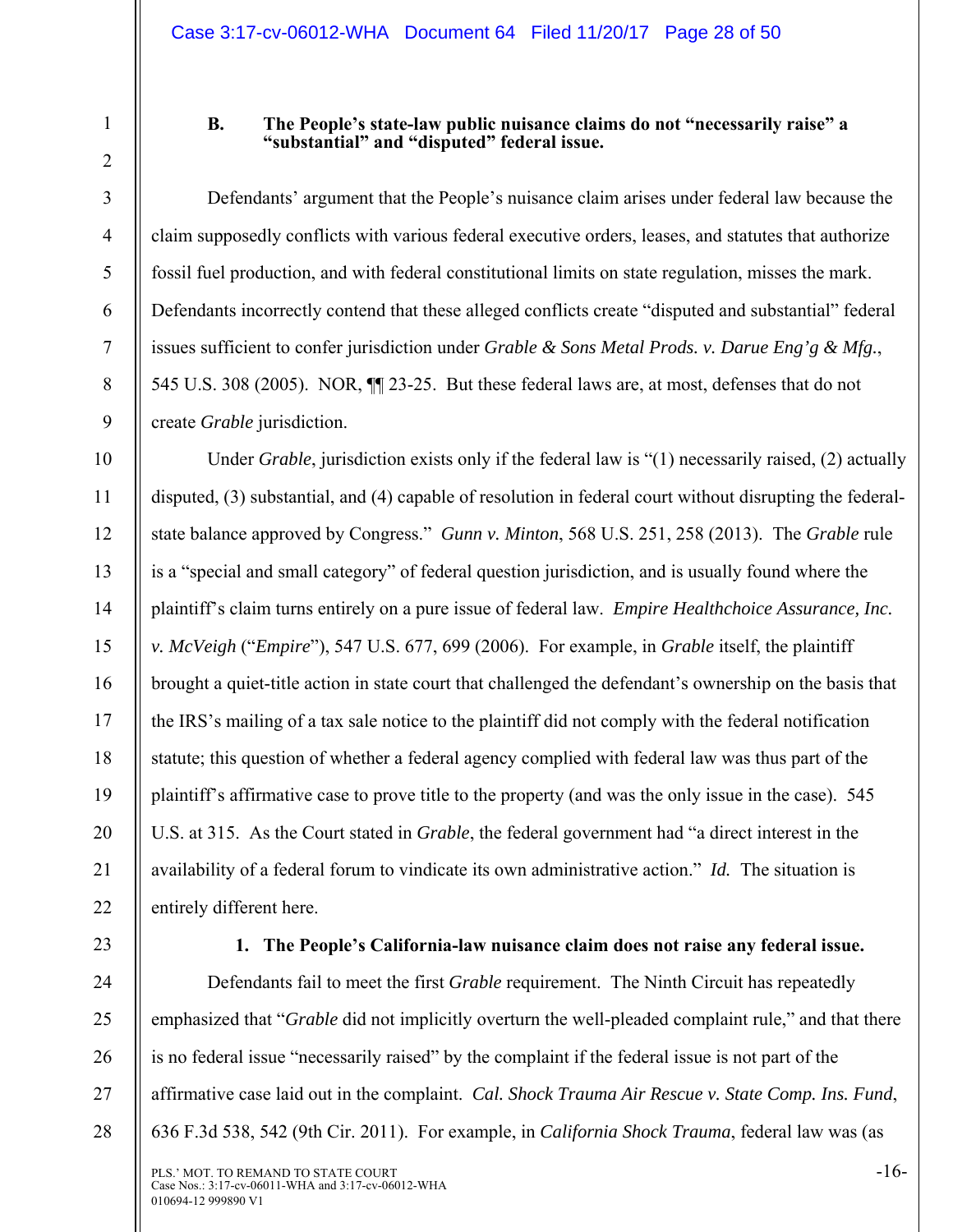#### Case 3:17-cv-06012-WHA Document 64 Filed 11/20/17 Page 29 of 50

the complaint openly admitted) central to determining the viability of an inevitable defense to the plaintiff's state-law claim. *Id.* at 542-43. But it was not part of the plaintiff's affirmative case, so there was no federal court jurisdiction. *Id.*; *see also In re Circular Thermostat Antitrust Litig.*, 2005 WL 2043022, at \*5 (N.D. Cal. Aug. 24, 2005) ("[t]he key word is 'necessary'"; rejecting federal jurisdiction where federal issue "will no doubt be a large part of the proceedings in these actions," but was not "a *necessary* element of plaintiffs' state claims"). Similarly, all the Supreme Court decisions finding *Grable*-type jurisdiction have focused on whether federal law was part of the affirmative case as pleaded by the plaintiff.<sup>5</sup>

Defendants' NOR is packed with citations, but scarcely address this key point. They cite no Ninth Circuit case on *Grable*, and the cases they do cite (with one exception) either involved federal law in the plaintiff's affirmative case,<sup>6</sup> or rejected jurisdiction.<sup>7</sup> NOR,  $\P$  28-29. The one exception is *In re Nat'l Sec. Agency Telecomms. Records Litig.*, 483 F. Supp. 2d 934 (N.D. Cal. 2007) ("*NSA Telecomms.*"), which considered whether federal state-secrets law forbade disclosure of phone records to the National Security Agency. Because of the national security implications of the case, and because the federal issue could not be "neatly" categorized as a defense but instead went to the

5 *See Gunn*, 568 U.S. at 259 ("causation element" required plaintiff to establish patent

infringement under federal law but holding other elements of *Grable* not satisfied); *Grable*, 545 U.S. at 315 (federal-law issue was "essential element of [plaintiff's] quiet title claim"); *Smith v. Kansas City Title & Trust Co.*, 255 U.S. 180, 201-02 (1921) (plaintiff's affirmative case required proof that bond issuance violated federal constitution); *cf. Empire*, 547 U.S. at 677 (considering whether federal law was a "necessary element" of plaintiff's claim) (internal quotation marks omitted).

1

2

3

4

5

6

7

8

9

10

11

12

13

14

15

17

18

19

<sup>16</sup> 

<sup>21</sup>  22 23 24 25 26 <sup>6</sup> *See Bd. of Comm'rs of the Se. La. Flood Prot. Auth.-E. v. Tenn. Gas Pipeline Co., LLC*, 850 F.3d 714, 722-23 (5th Cir. 2017) (federal law, which the plaintiff expressly pleaded on the face of its complaint, was "the exclusive basis for holding Defendants liable for some of their actions" and there was a total "absence of any state law grounding" for the legal duty giving rise to liability); *Pet Quarters, Inc v. Depository Trust & Clearing Corp.*, 559 F.3d 772, 779 (8th Cir. 2009) (claim explicitly attacked the entire "*existence*" of a federal program regulating the sales of securities under the Securities Exchange Act) (quoting the complaint, emphasis added by court); *West Virginia ex rel. McGraw v. Eli Lilly & Co.*, 476 F. Supp. 2d 230, 233 (E.D.N.Y. 2007) (plaintiff's affirmative case depended on the construction of federal Medicaid law); *Bader Farms, Inc. v. Monsanto Co.*, 2017 WL 633815, at \*3 (E.D. Mo. Feb. 16, 2017) (plaintiff's claim required it to prove whether federal law required Monsanto to disclose certain information to federal regulators, and whether federal law would have imposed additional restrictions on Monsanto had the information been disclosed). Finally, *Buckman Co. v. Plaintiffs' Legal Comm.*, 531 U.S. 341 (2001) is not about federal jurisdiction at all.

<sup>27</sup>  28 <sup>7</sup> *Bennett v. Sw. Airlines Co.*, 484 F.3d 907, 912 (7th Cir. 2007) (rejecting jurisdiction; "federal defenses do not justify removal, even if the federal issue is the only one in dispute") (citation omitted).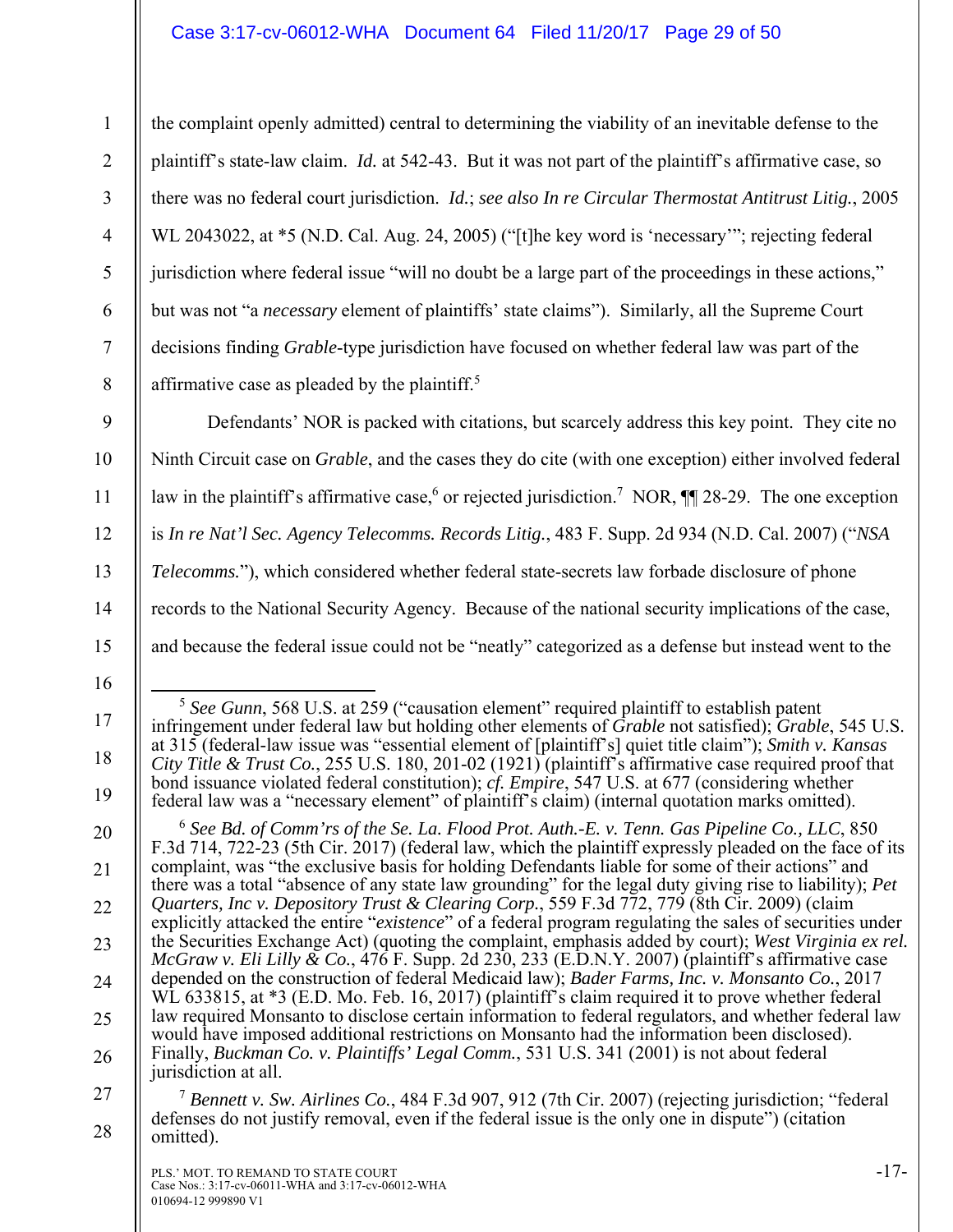2

3

4

5

6

7

8

9

10

11

12

13

14

15

16

17

18

19

20

21

22

23

24

25

27

justiciability of the claim, the court found *Grable* jurisdiction. *Id.* at 942. But the court emphasized the case was "unique," *id.*, and the decision has never been cited by any court for its interpretation of *Grable.* Four years later, *California Shock Trauma* reaffirmed that *Grable* is not an exception to the well-pleaded complaint rule, and this is only one of several recent Ninth Circuit decisions rejecting attempts to use federal defenses to create *Grable* jurisdiction.8 District courts in this circuit routinely reject *Grable* jurisdiction that is rooted in defenses,<sup>9</sup> including in lawsuits over products thoroughly regulated by federal law.10 The rule is clear: *Grable* removal is proper only where the complaint pleads a federal issue as part of the plaintiff's affirmative case.

This should end the inquiry because Plaintiffs have pleaded no such federal issues.

Defendants nonetheless contend that the People's nuisance claim "calls into question," "supplants and undermines" or "implicates" federal law. *See* NOR, ¶¶ 23-24, 29-30, 32. These allegations are insufficient. *See Cal. Shock Trauma*, 636 F.3d at 542 (no *Grable* jurisdiction where claim allegedly "implicates significant federal issues") (brackets omitted); *Ange v. Templer*, 418 F. Supp. 2d 1169, 1173 (N.D. Cal. 2006) (no *Grable* jurisdiction where plaintiff's claim supposedly "implicate[d]" federal cybersquatting law: the "Internet is not a talisman bestowing federal jurisdiction").

 <sup>8</sup> *See Nevada*, 672 F.3d at 675 (rejecting *Grable* jurisdiction where federal law was not "a necessary element of the claim") (internal quotation marks omitted*)*; *Marinduque*, 582 F.3d at 1092 (rejecting *Grable* jurisdiction because federal law was merely a defense); *Williston Basin Interstate Pipeline Co. v. An Exclusive Gas Storage Leasehold & Easement*, 524 F.3d 1090, 1102 (9th Cir. 2008) (federal law not an "essential element" of plaintiff's claim, no *Grable* jurisdiction); *see also Christianson v. Colt Indus. Operating Corp.*, 486 U.S. 800, 808-09 (1988) (federal-law defense does not create jurisdiction "even if the defense is anticipated in the plaintiff's complaint, and even if both parties admit that the defense is the only question truly at issue in the case") (internal quotation marks omitted); *Firstenberg v. City of Santa Fe, N.M.*, 696 F.3d 1018, 1028 (10th Cir. 2012) (no *Grable* jurisdiction where federal issue is a defense); *Treasurer of N.J. v. U.S. Dep't of Treasury*, 684 F.3d 382, 403 (3d Cir. 2012) (similar, dicta); *Ohio ex rel. Skaggs v. Brunner*, 549 F.3d 468, 478-79 (6th Cir. 2008) (similar).

<sup>9</sup> *Ilczyszyn v. Sw. Airlines Co.*, 2015 WL 5157372, at \*2 (N.D. Cal. Sept. 1, 2015); *Mercado v. Regents of the Univ. of Cal.*, 2014 WL 5305472, at \*3 (N.D. Cal. Oct. 16, 2014); *US Bank Nat'l Ass'n v. Lasoff*, 2013 WL 12114611, at \*2 (C.D. Cal. Mar. 18, 2013); *Fed. Nat'l Mortg. Ass'n v. Bravo*, 2013 WL 812705, at \*2 (C.D. Cal. Mar. 5, 2013); *Wells Fargo v. Cabazon Band of Mission Indians*, 2012 WL 4718879, at \*3 (C.D. Cal. Oct. 3, 2012).

<sup>26</sup>  28 <sup>10</sup> *See Oregon ex rel. Kroger v. Johnson & Johnson*, 832 F. Supp. 2d 1250, 1255-56 (D. Or. 2011) (extensive federal regulation of drugs does not suffice to show that federal law was part of plaintiff's claim against drug maker); *see also In re Methyl Tertiary Butyl Ether Prods. Liab. Litig.*, 488 F.3d 112, 135 (2d Cir. 2007) (in litigation over chemical added to gasoline pursuant to CAA, not enough that federal law provides a defense or lurks in the background; *Grable* jurisdiction denied).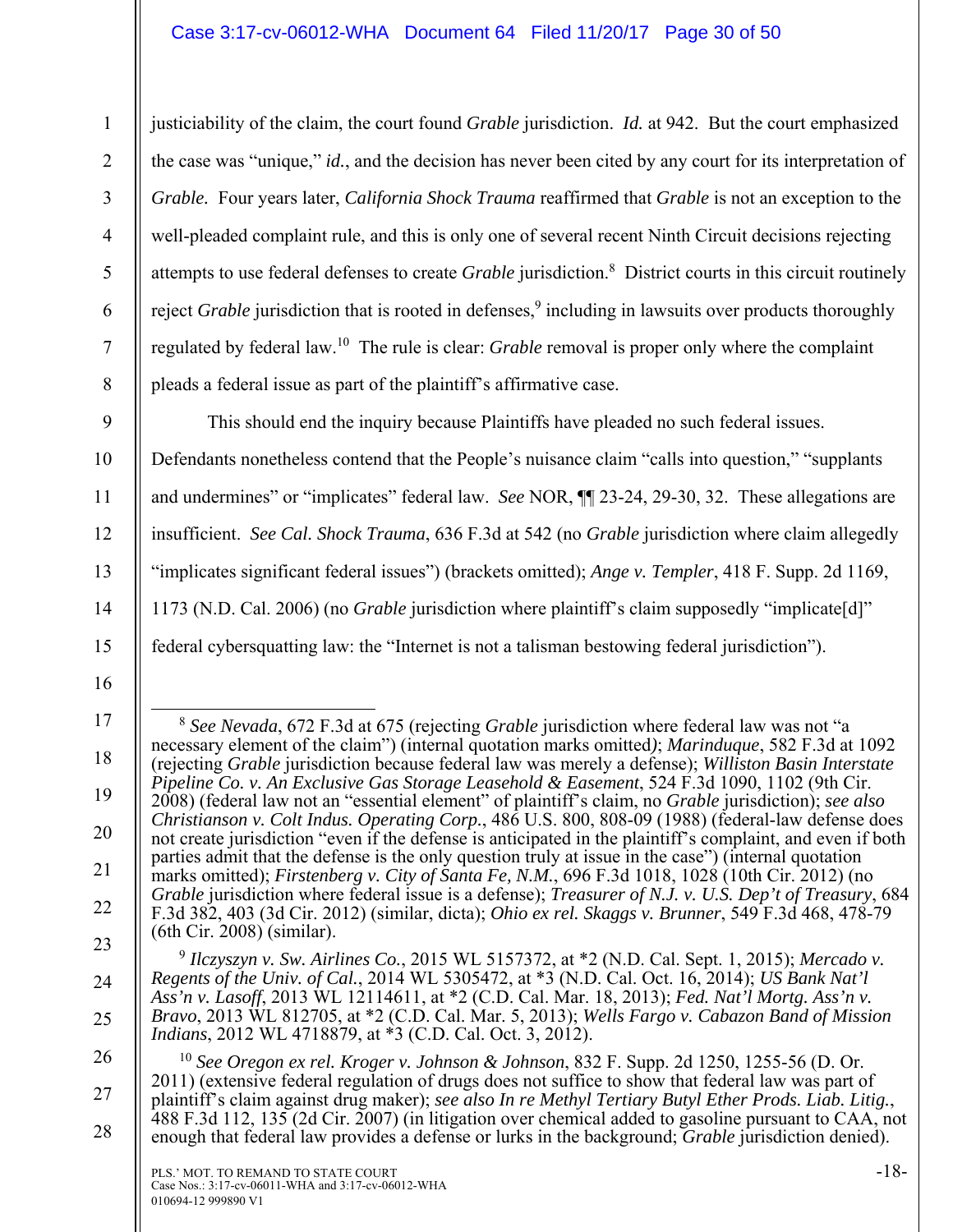Defendants fail to show that federal law is pleaded in the complaints, or that it is part of the People's affirmative claim, or even that it creates the kind of justiciability issues present in *NSA Telecomms*.

2 3

1

4

5

6

7

8

9

10

11

12

An examination of the People's complaints illustrates the point. The People claim that defendants' production and promotion of fossil fuels contributed to a nuisance, which includes anything "injurious to health . . . or an obstruction to the free use of property, so as to interfere with the comfortable enjoyment of life or property." Cal. Civ. Code § 3479. No federal law is part of this claim – not Executive Orders requiring cost-benefit analyses of regulation (NOR, ¶ 27), not laws authorizing or regulating energy production or greenhouse gas emissions (NOR, ¶¶ 26-27, 29), not constitutional defenses (NOR, ¶ 32), and not foreign affairs (NOR, ¶ 33). Nor do the complaints allege (notwithstanding defendants' assertions to the contrary (*see* NOR, ¶ 31)), that federal regulation of fossil fuels would have been different absent defendants' conduct. There is thus no federal issue that is part of the People's affirmative claim.

13 14 15 16 17 18 19 20 21 22 23 24 25 26 27 Defendants try to manufacture a conflict with federal law by mischaracterizing the "unreasonableness" element of public nuisance. NOR, ¶ 26. Defendants argue that proving unreasonableness requires weighing the gravity of the harm against the social utility of the defendant's conduct – a balancing that defendants say is reserved to federal law alone. *Id.* But the premise underlying defendants' argument is incorrect: although nuisance liability *can* be grounded on a weighing of the gravity of the harm against the utility of the actor's conduct, there are "alternate tests to determine when an intentional invasion is unreasonable," including a test that is satisfied when the harm is "severe and greater than the [plaintiff] should be required to bear without compensation.'" *Wilson v. S. Cal. Edison Co.*, 234 Cal. App. 4th 123, 162 (2d Dist. 2015) (quoting *Restatement (Second) of Torts* § 829A). Under this approach, liability is imposed "regardless of the utility of the [defendant's] conduct." *Restatement* § 829A cmt. b. The complaints embrace this approach; the People allege harms that are "severe," including massive destruction of public and private property. SF Compl. ¶¶ 31, 78, 86, 91, 96-97; Oak. Compl. ¶¶ 1, 31, 77, 85, 90, 95-97. And even if *arguendo* state law did require a balancing test, this would not provide a basis for removal. Any alleged conflict between state public nuisance law and federal law is just a defense of ordinary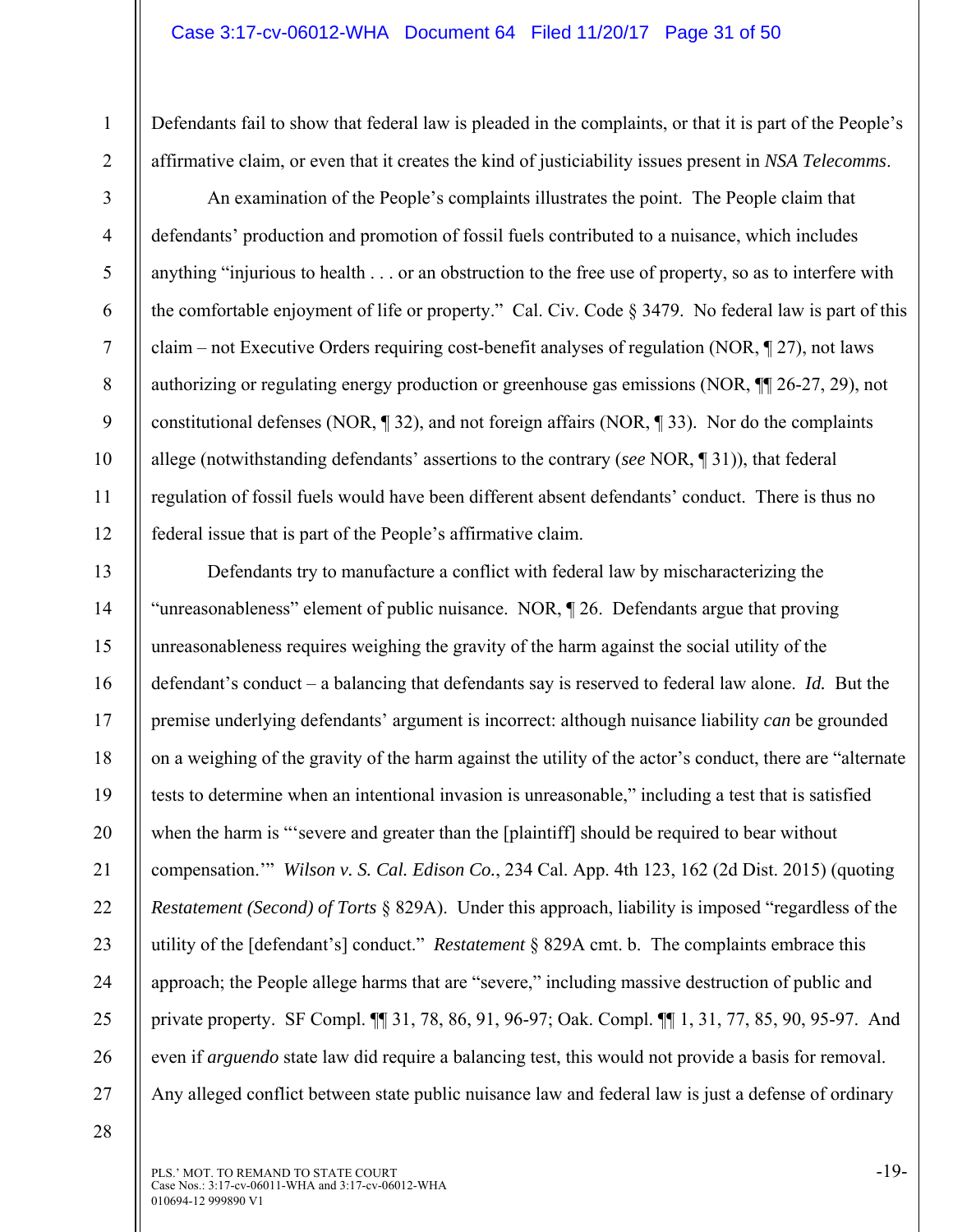preemption that can be raised in state court, not an inevitable part of the People's affirmative cases and certainly not any part of the People's well-pleaded state law complaints.

In sum, the People's affirmative claim does not raise any federal issue. On this basis alone, defendants' *Grable* argument should be rejected.

#### **2. The People's California-law public nuisance claim does not create any dispute over the federal laws defendants raise.**

*Grable* jurisdiction further requires that there be a "real and substantial" dispute about the "construction and effect" of a federal law. *Grable*, 545 U.S. at 316 (internal quotation marks omitted). But the People have no quarrel with any of the federal statutes or executive orders that defendants cite. Defendants talk vaguely about federal law being "implicated"( NOR, ¶¶ 30, 32), or "undermined" (NOR, ¶¶ 23-24, 28, 34, but this does not carry their burden to identify a true dispute embedded in the People's public nuisance claim about the construction and effect of federal law. *Shanks v. Dressel*, 540 F.3d 1082, 1093 (9th Cir. 2008) (no *Grable* jurisdiction where federal law issue was "not controverted"); *K2 Am. Corp. v. Roland Oil & Gas*, 653 F.3d 1024, 1032 (9th Cir. 2011) (where plaintiff sued over award to defendant of federal oil and gas lease, there was no *Grable* jurisdiction where the terms of the lease were not disputed). Moreover, even if there were a dispute about federal law here, defendants do not attempt to carry their burden of showing that such a dispute would be "substantial." *See, e.g.*, *Empire*, 547 U.S. at 701.

19

1

2

3

4

5

6

7

8

9

10

11

12

13

14

15

16

17

18

20

21

22

23

24

25

26

27

28

# **3. Exercising federal jurisdiction would disrupt the federal-state balance.**

*Grable* jurisdiction also requires defendants to show that federal jurisdiction would not disrupt "the federal-state balance approved by Congress." *Gunn*, 568 U.S. at 258. Under this rule, courts often reject *Grable* jurisdiction over traditional state torts, even in cases where the dispute is over a product regulated by federal law. *See Kroger*, 832 F. Supp. 2d at 1258 (rejecting *Grable* jurisdiction because claim was traditional state lawsuit over defective drug, notwithstanding extensive federal regulation); *see also Merrell Dow*, 478 U.S. at 810-11 (similar, pre-*Grable* case). Nuisance liability is precisely such a traditional tort. *Santa Clara*, 137 Cal. App. 4th at 308-09 (lead paint nuisance claim); *Ileto*, 349 F.3d at 1197-98 (nuisance claim against gun makers); *In re MTBE*, 488 F.3d at 135 (remanding claims based on gasoline additive regulated by federal law). The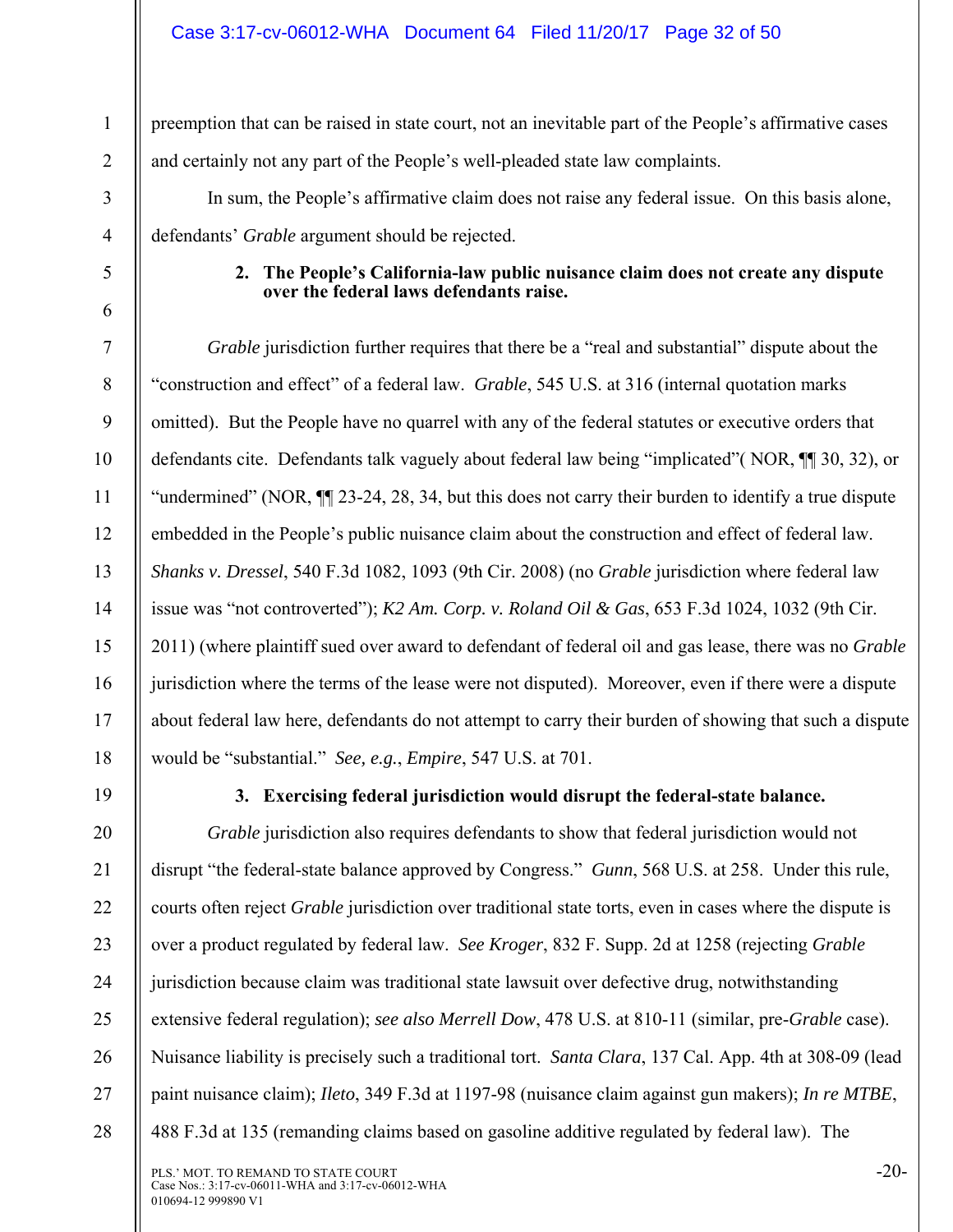#### Case 3:17-cv-06012-WHA Document 64 Filed 11/20/17 Page 33 of 50

potential for disrupting the "federal-state balance" is higher still when a state is the plaintiff, *Nevada*, 672 F.3d at 676, which is the case here. *California v. Purdue Pharma L.P.*, 2014 WL 6065907, at \*3-4 (C.D. Cal. Nov. 12, 2014) (in public nuisance actions brought by a city on the People's behalf, the real party in interest is the state). There is no *Grable* jurisdiction.

1

2

3

4

5

6

7

8

9

10

11

12

#### **C. The Clean Air Act provisions authorizing review of EPA actions do not completely preempt a state-law public nuisance claim.**

Defendants argue that the People's claim arises under federal law because it is "completely preempted" by the CAA – specifically by provisions authorizing petitions for review of EPA administrative action and for rulemaking. NOR, ¶ 46. Not so. The People's claim is fundamentally different from a petition for administrative review, and (as far as the People are aware) every court that has ever considered the question has held that the CAA does not completely preempt state-law causes of action.

13 14 15 16 17 18 19 20 21 22 23 24 25 26 27 Complete preemption applies only where Congress clearly intends for a federal statute to provide "the exclusive cause of action for the claim asserted and also set[s] forth procedures and remedies governing that cause of action." *Beneficial Nat'l Bank v. Anderson*, 539 U.S. 1, 8 (2003); *Hanan v. Ford Motor Co.*, 2003 U.S. Dist. LEXIS 14038, at \*9 (N.D. Cal. Aug. 4, 2003) ("for federal-question jurisdiction to exist, Congress must have clearly intended *complete* preemption of state law by a federal scheme"). This "arises only in extraordinary situations," *Ansley v. Ameriquest Mortg. Co.*, 340 F.3d 858, 862 (9th Cir. 2003) (internal quotation marks omitted), and requires a finding that "Congress has clearly manifested an intent to make causes of action within the scope [of the federal cause of action] removable to federal court." *Beneficial Nat'l Bank*, 539 U.S. at 15-16. Unlike ordinary preemption (*e.g.*, conflict or field preemption), which does not create federal jurisdiction, complete preemption is a narrow exception to the usual rule forbidding removal where the complaint "does not, on its face, affirmatively allege a federal claim." *Marin Gen. Hosp. v. Modesto & Empire Traction*, 581 F.3d 941, 945 (9th Cir. 2009); *see also Retail Prop. Tr. v. United Bhd. of Carpenters & Joiners of Am.*, 768 F.3d 938, 949 (9th Cir. 2014) (jurisdictional doctrine of complete preemption and defensive doctrine of field preemption "should be kept clear and separate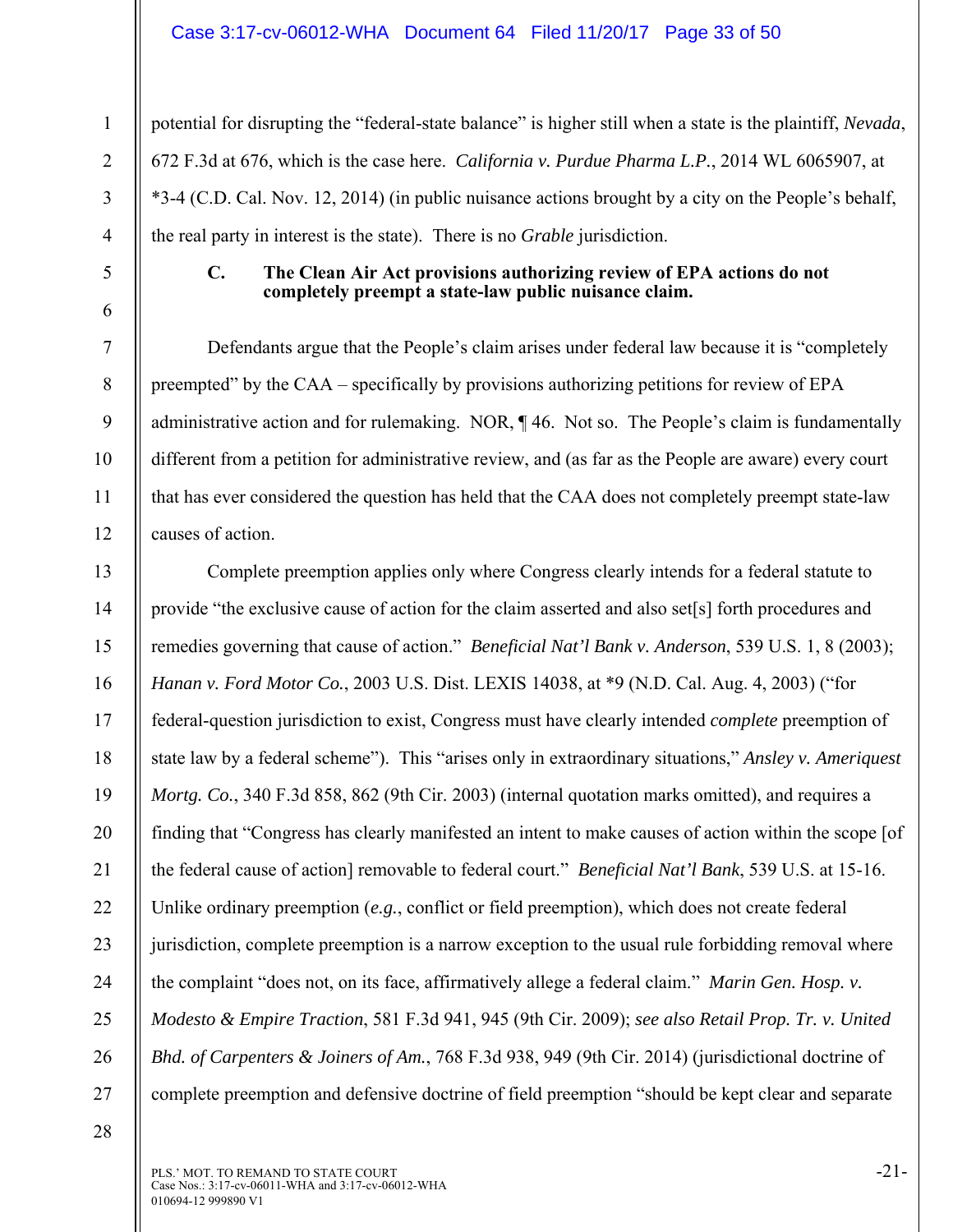in our minds"). The Supreme Court has found the necessary clear intent in only three statutes, none of which is relevant here. *See Ansley*, 340 F.3d at 862.

2

1

3 4 5 6 7 8 9 10 11 12 13 14 15 16 17 18 19 20 21 22 Defendants purport to locate the necessary clear manifestation of a congressional intent to federalize the People's state-law claims in CAA sections 304(a) and 307(b), 42 U.S.C. §§ 7604(a), 7607(b). *See* NOR, ¶ 43. Section 304(a) provides that any person may bring suit against emitters who violate emissions standards or permit requirements, against persons who construct facilities without permits, and against the EPA Administrator for failing to perform a mandatory duty. It is the last category of suits against the Administrator (CAA  $\S$  304(a)(2)) that defendants apparently contend accomplishes complete preemption. *See* NOR, ¶ 39 (describing CAA § 304 as authorizing the People "to petition the EPA to undertake new rulemakings"). Section  $307(b)(1)$  provides, in relevant part, that "a petition for review of action of the Administrator in promulgating" emissions standards or nationally-applicable regulations must be filed in the D.C. Circuit whereas local or regionally-applicable regulations must be filed in the federal appellate court for the appropriate region. Here, the People are not seeking anything of the Administrator – these actions would not require the Administrator to perform any duty or to obtain review of any action by EPA, nor would they seek emissions limits from anyone. These actions are instead seeking abatement costs from fossil fuel producers, solely in the form of funding for seawalls and other infrastructure needed to adapt to rising sea levels. The People's nuisance claim is not remotely covered by the plain language of either provision. And far from manifesting "an intent to convert state law claims into federalquestion claims," *Ansley*, 340 F.3d at 862, the purpose of section 304(a)(2) is simply to authorize citizen suits against EPA while the purpose of section 307(b) is to direct challenges to certain EPA decisions into particular federal appellate courts.

- 23
- 24
- 25
- 26

27

28

CAA does not provide "the exclusive cause of action" for air pollution. *Beneficial Nat. Bank*, 539

U.S. at 8. Instead, the CAA expressly preserves state law.<sup>11</sup> These CAA savings provisions are

Even if the People *had* brought a state-law claim against emitters (which they have not), the

 <sup>11</sup> *See* 42 U.S.C. § 7604(a) & (e) (citizens suit provisions in section 304(a) do not restrict the rights of any "person" to "to seek any other relief," including under "common law."); 42 U.S.C. §  $7602(e)$  (defining "person" to include a "State, municipality [or] political subdivision of a State"); 42 U.S.C. § 7416 (preserving states' right to enforce "abatement of air pollution"); 42 U.S.C. § 7401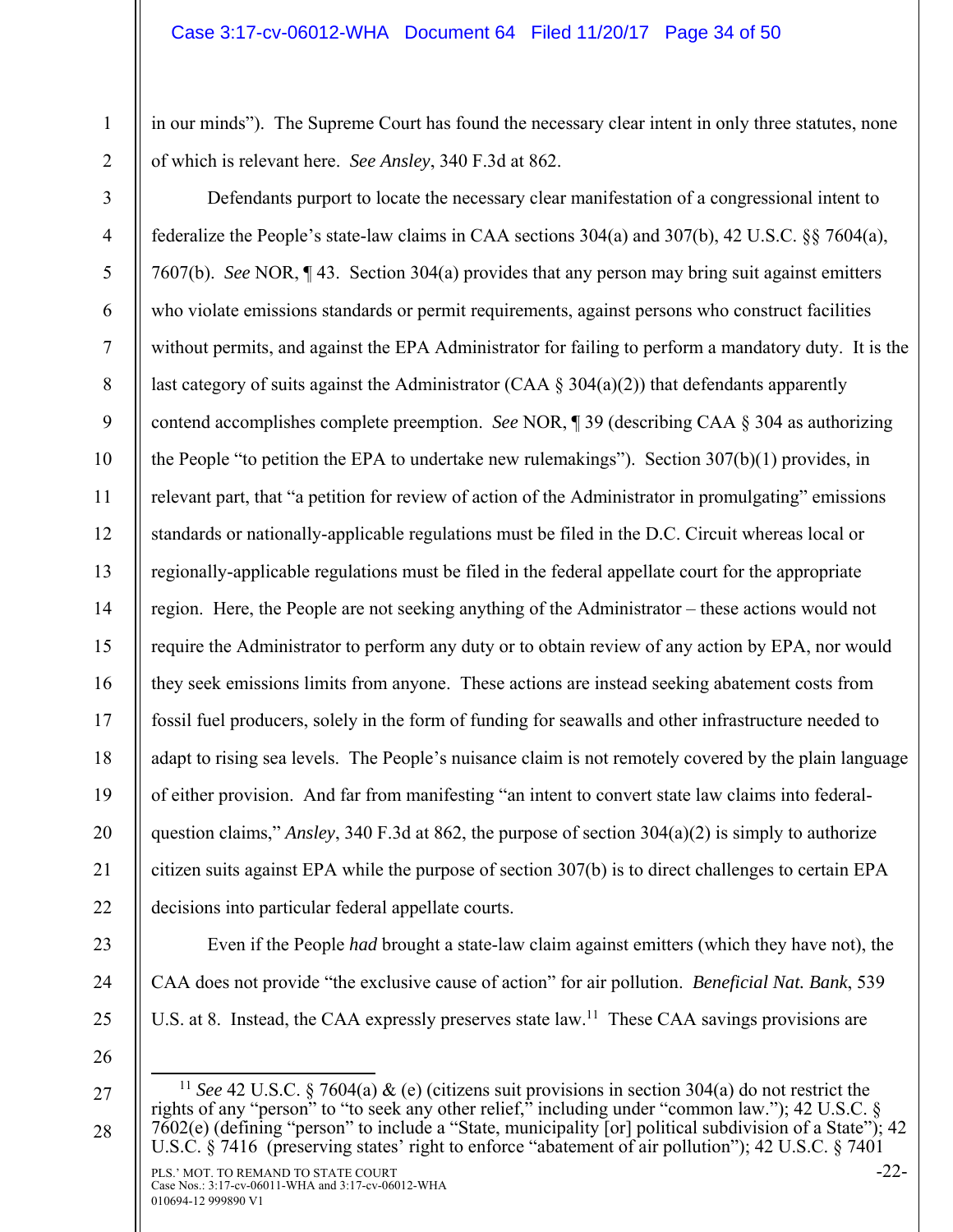#### Case 3:17-cv-06012-WHA Document 64 Filed 11/20/17 Page 35 of 50

impossible to square with any argument that the right to sue the Administrator is the "exclusive cause of action" for public nuisance claims – all the more so with respect to section  $304(a)(2)$ , because one of the savings clauses explicitly states that "[n]othing in this section," *i.e.*, in section 304, "shall restrict" any rights under statutory or common law. 42 U.S.C. § 7604(e).

Not surprisingly, every court (of which the People are aware) to have considered the question has held that the CAA does *not* completely preempt state-law claims. For example, in *Her Majesty The Queen In Right of the Province of Ontario v. City of Detroit*, 874 F.2d 332, 341 (6th Cir. 1989), Ontario brought a state-law claim under a Michigan statute authorizing the courts to develop "common law" standards to protect the environment. Ontario used this state law to challenge the construction of a waste generation facility, even though the facility had already received a permit under the CAA. But the Sixth Circuit rejected complete preemption, because the savings clauses "clearly indicate[d] that Congress did not wish to abolish state control," and because *International Paper* had rejected the idea that similar savings clauses in the Clean Water Act "left no room" for state law. *Id.* at 342 (quoting *International Paper*, 479 U.S. at 492). In *In re MTBE*, 488 F.3d at 135, the Second Circuit considered a claim similar to the People's claim here: a public nuisance claim for abatement brought by a California municipality on behalf of the People against producers of gasoline, seeking (among other things) abatement of groundwater pollution caused by a fuel that was authorized under the CAA.<sup>12</sup> The Second Circuit held that the CAA did not completely preempt the claim.<sup>13</sup>

19 20

21

22

23

1

2

3

4

5

6

7

8

9

10

11

12

13

14

15

16

17

 $\overline{a}$ (congressional findings that "air pollution prevention . . . and air pollution control at its source is the primary responsibility of States and local governments").

 $12$  The relief sought by the People was described in a subsequent decision involving parties whose claims were not remanded. *See In re Methyl Tertiary Butyl Ether Prods. Liab. Litig*., 247 F.R.D. 420, 423 (S.D.N.Y. 2007) (describing California's claim for an order "to abate the public nuisance").

PLS.' MOT. TO REMAND TO STATE COURT 24 25 26 27 28 13 Other cases rejecting complete preemption under the CAA include: *Keltner v. SunCoke Energy, Inc.*, 2015 WL 3400234, at  $\overline{5}$  (S.D. Ill. May 26, 2015) (nuisance claims against emitter not completely preempted by CAA); *Morrison v. Drummond Co.*, 2015 WL 1345721 (N.D. Ala. Mar. 23, 2015) (personal injury claims from exposure to air pollution not completely preempted by CAA); *Cerny v. Marathon Oil Corp.*, 2013 WL 5560483, at \*8 (W.D. Tex. Oct. 7, 2013) (nuisance claims from emissions not preempted by CAA); *Gutierrez v. Mobil Oil Corp.*, 798 F. Supp. 1280, 1285 (W.D. Tex. 1992) (rejecting complete preemption argument and remanding state law nuisance and trespass claims because "the Clean Air Act does not create federal court jurisdiction"); *cf. Bell v. Cheswick Generating Station*, 734 F.3d 188, 198 (3d Cir. 2013) (rejecting conflict preemption of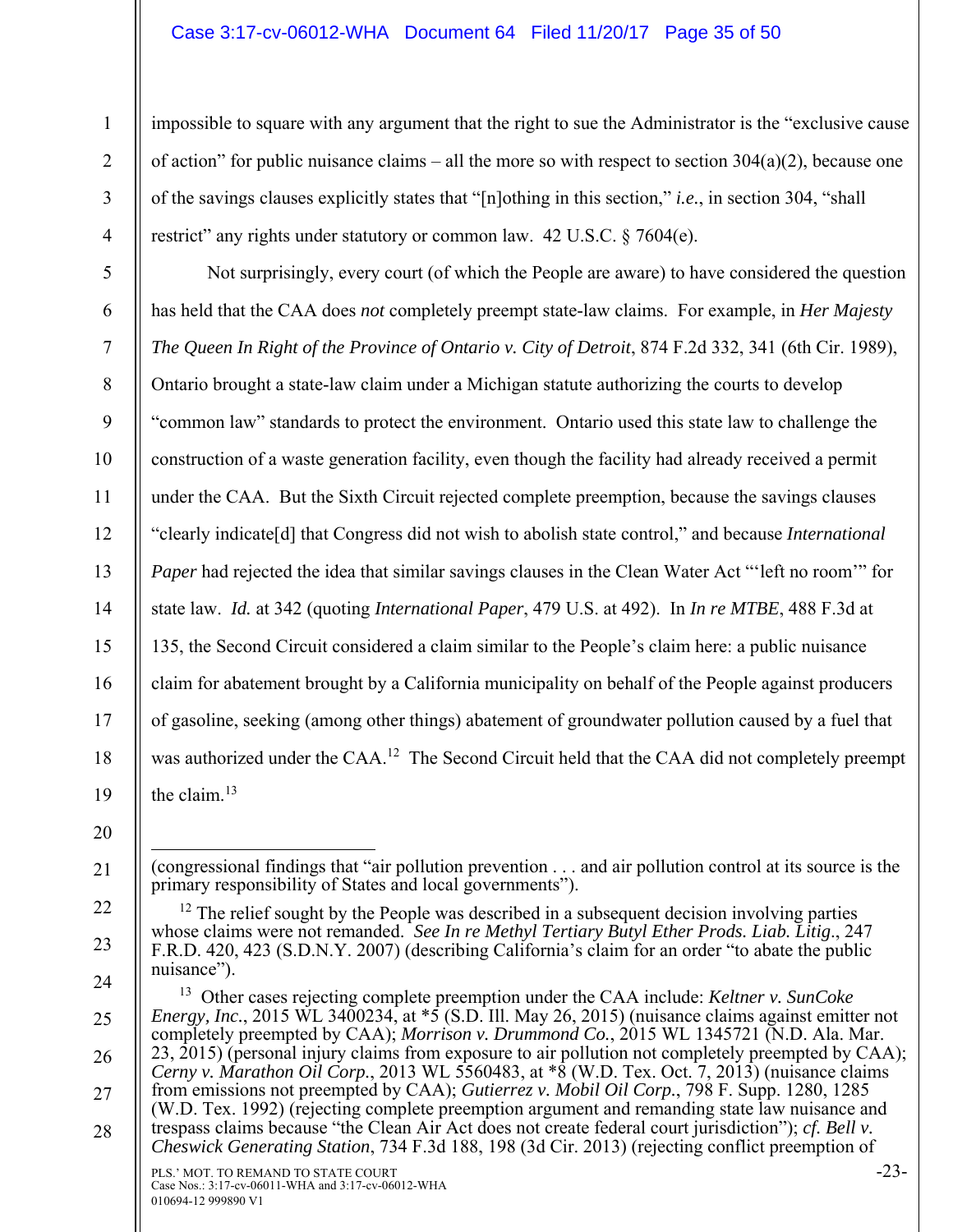#### Case 3:17-cv-06012-WHA Document 64 Filed 11/20/17 Page 36 of 50

Even if CAA sections  $304(a)(2)$  and  $307(b)(1)$  did "clearly manifest" the necessary congressional intent for exclusive federal jurisdiction, the People's claim *still* would not be completely preempted unless it were "within the scope" of the causes of action created by these parts of the CAA. *Dennis v. Hart*, 724 F.3d 1249, 1254-55 (9th Cir. 2013) (brackets and internal quotation marks omitted). This occurs only if (1) the plaintiff "could have brought [its] claim" under the federal statute, and (2) there is "no other independent legal duty" under state law that the defendant violated. *Marin*, 581 F.3d at 946.

8 9 10 11 12 13 14 15 16 17 18 19 20 Neither condition is met here. The People could not have brought their actions as a petition for review of EPA action under either sections  $304(a)(2)$  or  $307(b)$ : neither statute makes even *emitters* liable to pollution victims for CAA violations, to say nothing of creating liability (as California law does) for *producers* based on their production and promotional conduct; the sole remedy either provision offers is against EPA. And California law creates an independent duty: it requires companies not to create nuisances through improper promotion and sale of a product, as in *Santa Clara*, 137 Cal. App. 4th at 308-09, which is very different from EPA's duty under sections 304(a)(2) and 307(b) to set emissions limits in conformity with the CAA. For this reason, it is nothing short of bizarre to contend that the People's nuisance claim for an abatement fund against fossil fuel producers is completely preempted by the availability of an administrative lawsuit against EPA for emissions limits or rulemakings. *See Sullivan*, 813 F.2d at 1372 (if "federal law provides no remedy, the state claim cannot be recharacterized as federal, as no federal claim exists . . . and removal is improper"). The CAA does not completely preempt the People's nuisance claim.

21

22

23

1

2

3

4

5

6

7

**II. OCSLA jurisdiction is lacking even under the out-of-circuit law defendants invoke.** 

Defendants' contention that the Outer Continental Shelf Lands Act ("OCSLA"), 43 U.S.C.

§§ 1331-1356, provides a basis for removal is unavailing. Defendants tout the expansive substantive

<sup>24</sup>  25 26 27 28  $\overline{a}$ state tort claim against emitter: "If Congress intended to eliminate such private causes of action, its failure even to hint at this result would be spectacularly odd.") (internal quotation marks omitted); *see also ARCO Envtl. Remediation v. Dep't of Health & Envtl. Quality*, 213 F.3d 1108, 1114 (9th Cir. 2000) (holding that the Comprehensive Environmental Response, Compensation, and Liability Act does not completely preempt state-law claims because savings clauses are an "express" declaration of congressional intent). Defendants rely on *North Carolina ex. rel. Cooper v. Tenn. Valley Auth.*, 615 F.3d 291, 304 (4th Cir. 2010), but that involved ordinary preemption, not complete preemption. *See id.* at 302 ("We need not hold flatly that Congress has entirely preempted the field of emissions regulation.").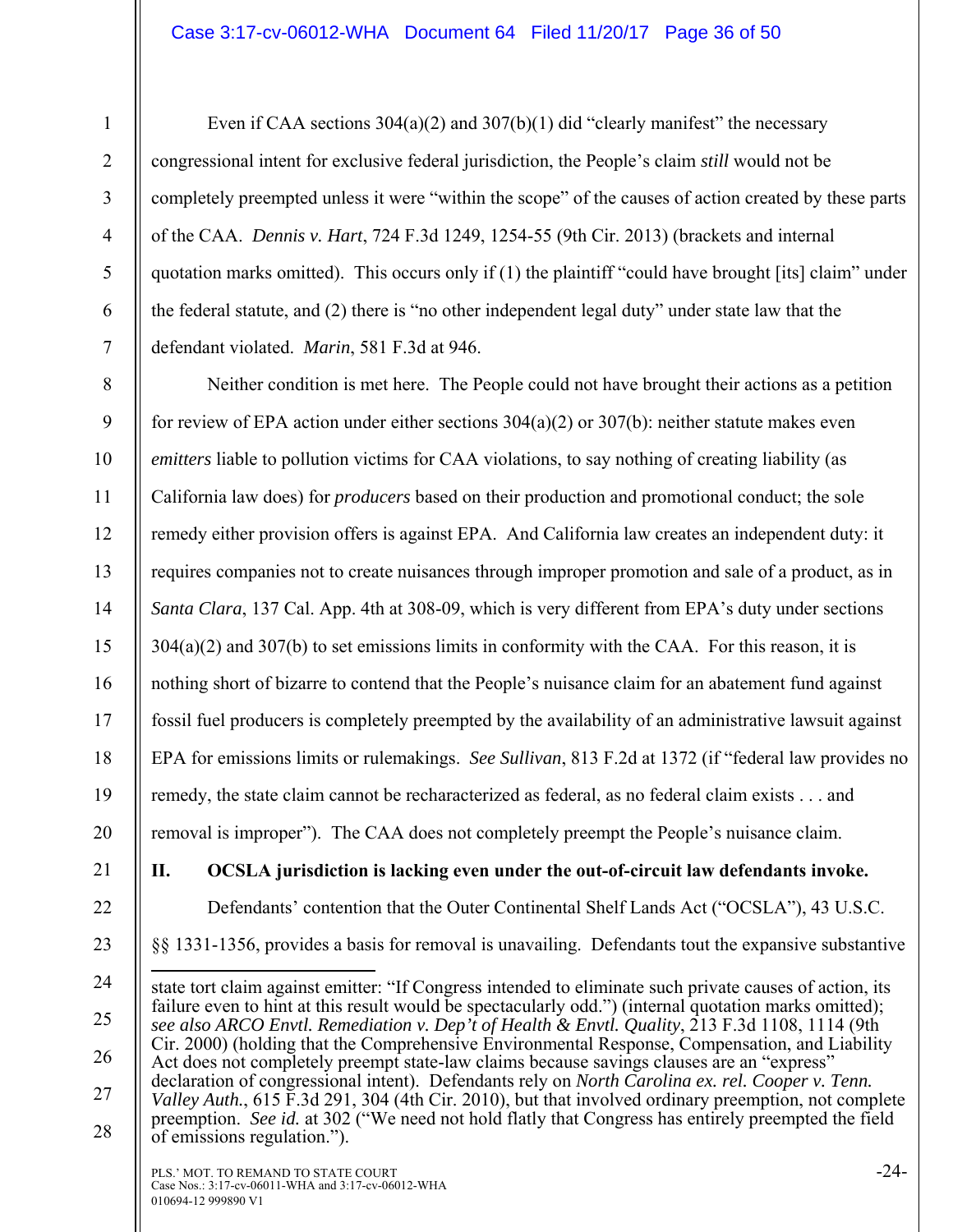#### Case 3:17-cv-06012-WHA Document 64 Filed 11/20/17 Page 37 of 50

reach of OCSLA jurisdiction applied in the Fifth Circuit (NOR, ¶ 49), but even that reach is "not limitless." *Plains Gas Sols., LLC v. Tenn. Gas Pipeline Co., LLC*, 46 F. Supp. 3d 701, 704-05 (S.D. Tex. 2014).<sup>14</sup> In the Fifth Circuit, a party seeking OCSLA removal must satisfy two elements: the activities that caused the injury must constitute an operation conducted on the Outer Continental Shelf ("OCS") that involved the exploration and production of minerals *and* the case must arise out of, or in connection with, the operation. *In re Deepwater Horizon*, 745 F.3d 157, 163 (5th Cir. 2014). Neither element is satisfied here.

These are not cases like *Deepwater Horizon*, involving injuries caused by a single catastrophic oil spill from a blowout on a platform on the OCS. Because the People's state-law claim alleges injuries caused by substantial fossil fuel production and promotion activities having nothing to do with the OCS, the Fifth Circuit's first element for OCSLA jurisdiction is not satisfied.

12 13 14 15 16 17 18 19 20 21 22 23 24 25 26 The second element of OCSLA, jurisdiction, is not met here either because these are not cases "arising out of, or in connection with," an operation on the OCS. *Id.* Courts in the Fifth Circuit apply a "but-for" test when assessing this element. *Id.*; *see also Tennessee Gas Pipeline v. Houston Cas. Ins. Co.*, 87 F.3d 150, 155 (5th Cir. 1996); *Plains Gas Sols.*, 46 F. Supp. 3d at 703. Defendants must demonstrate that the People would have suffered no global warming injury, and that the People would have no corresponding public nuisance claim, in the absence of defendants' operations on the OCS. *See Tenn. Gas Pipeline*, 87 F.3d at 155. Defendants have not carried their burden to show that the People's state-law public nuisance claim would not have arisen "but for" defendants' OCS operations. The complaints allege that defendants have produced massive amounts of fossil fuels and engaged in large-scale advertising and public relations campaigns to "promote pervasive fossil fuel usage and to portray fossil fuels as environmentally responsible"; and that they have downplayed the risks of global warming, causing severe injuries to the People. Compls.,  $\P$ [2, 5, 6, 8. The People's claim is not dependent on any one subset of defendants' fossil fuel production activities, such as extraction on the OCS. Nor is the People's claim limited to defendants' fossil fuel production activities, since defendants' *promotion* of fossil fuels for widespread consumption is an

28

1

2

3

4

5

6

7

8

9

10

<sup>27</sup> 

 $<sup>14</sup>$  Plaintiffs do not concede that the Ninth Circuit would follow the Fifth Circuit test as to the</sup> outer limits of OCSLA jurisdiction but address Fifth Circuit law here because defendants rely almost exclusively on it.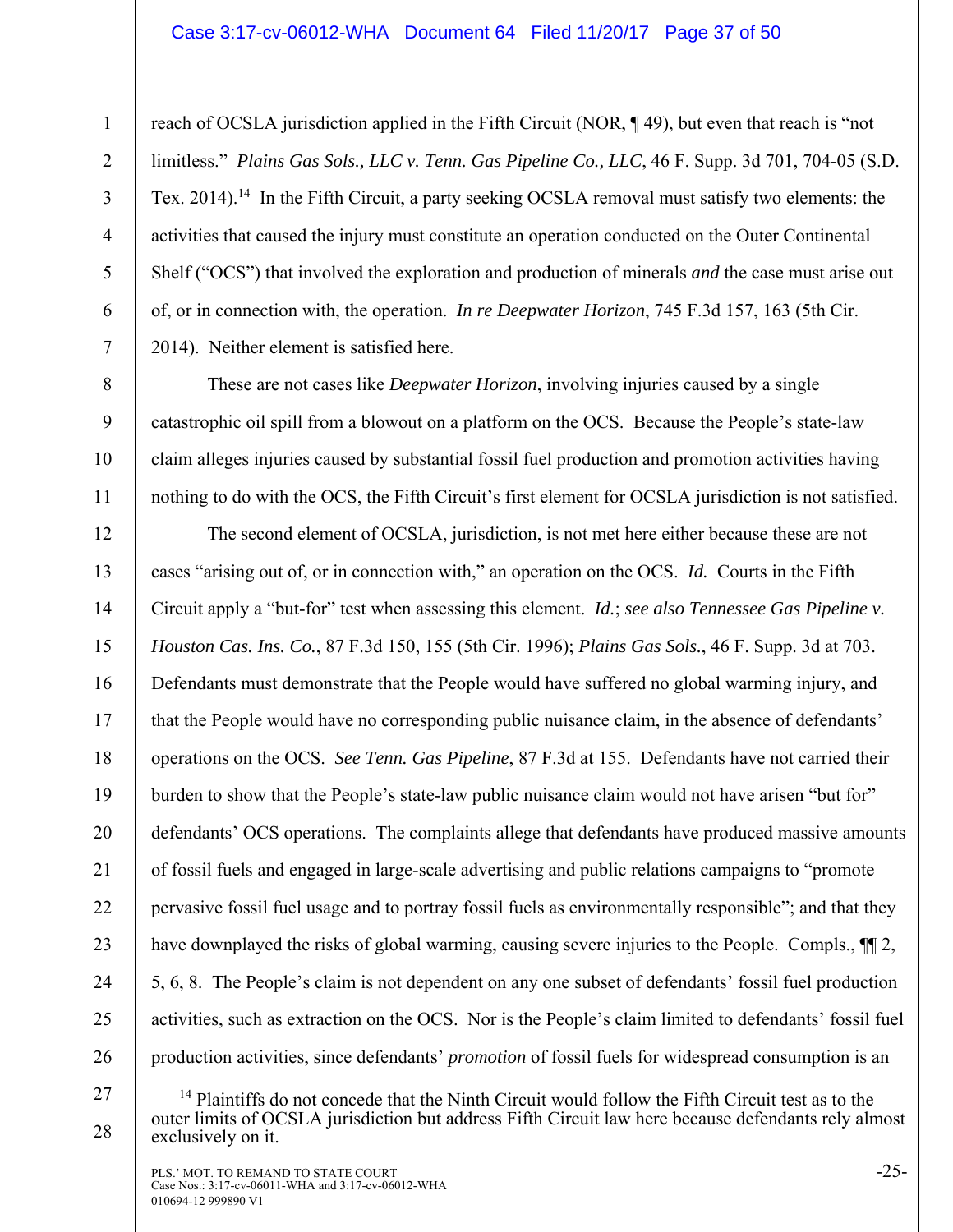equally important component of the People's public nuisance claim. *See ConAgra*, 2017 WL 5437485, at \*18-25.

3 4 5 6 7 8 9 10 11 12 13 14 15 16 17 18 19 20 21 22 23 Courts typically remand state-law claims for lack of OCSLA jurisdiction where some of the fossil fuels at issue originate on the OCS but there is substantial off-OCS activity at issue in the case. *See Stutes v. Gulfport Energy Corp.*, 2017 WL 4286846, at \*12 (W.D. La. June 30, 2017) ("To subscribe to the argument that OCSLA jurisdiction is triggered by any claim concerning a pipe that transports minerals originating from the OCS would open the floodgates to cases that could invoke OCSLA jurisdiction far beyond its intended purpose."), *report and recommendation adopted*, 2017 WL 4274353 (W.D. La. Sept. 26, 2017); *Bd. of Comm'rs of the Se. La. Flood Prot. Auth.-E. v. Tenn. Gas Pipeline Co., LLC*, 29 F. Supp. 3d 808, 837 (E.D. La. 2014) (rejecting OCSLA jurisdiction even where "some of the dredging and pipelines at issue facilitate oil and gas production on the OCS" because plaintiff's case is dependent on activities undertaken outside OCS); *ANR Pipeline Co. v. Conoco, Inc.*, 646 F. Supp. 439, 443-44 (W.D. Mich. 1986). In *ANR Pipeline*, the plaintiff brought state-law claims alleging that events constituting *force majeure* excused its compliance with seven offshore and eight onshore gas purchase contracts. 646 F. Supp. at 440. The court rejected defendant's argument that "any contract which is connected in *any* way with the 'exploration, development, or production of the minerals' created OCSLA jurisdiction" and remanded the case. *Id.* at 443-44. The court concluded that "production must be read in the context of its two counterparts: exploration and development; not with its complement *sales* and *consumption*." *Id.* at 445. There, as here, defendants' overly broad interpretation of OCSLA would have extended federal court jurisdiction to "any contract that even remotely relates to the selling or reselling of natural gas that comes from offshore wells" (*id.* at 444), and would open federal courts to all kinds of cases having any connection at all to fossil fuels that originated from production on the OCS.

In sum, the People's injuries are caused by defendants' massive fossil fuel production and widespread promotion of fossil fuel products. Defendants have not shown that the People's public nuisance claim would not have arisen but for those OCS activities. OCSLA does not create federal jurisdiction here, even under the expansive Fifth Circuit test.

28

24

25

26

27

1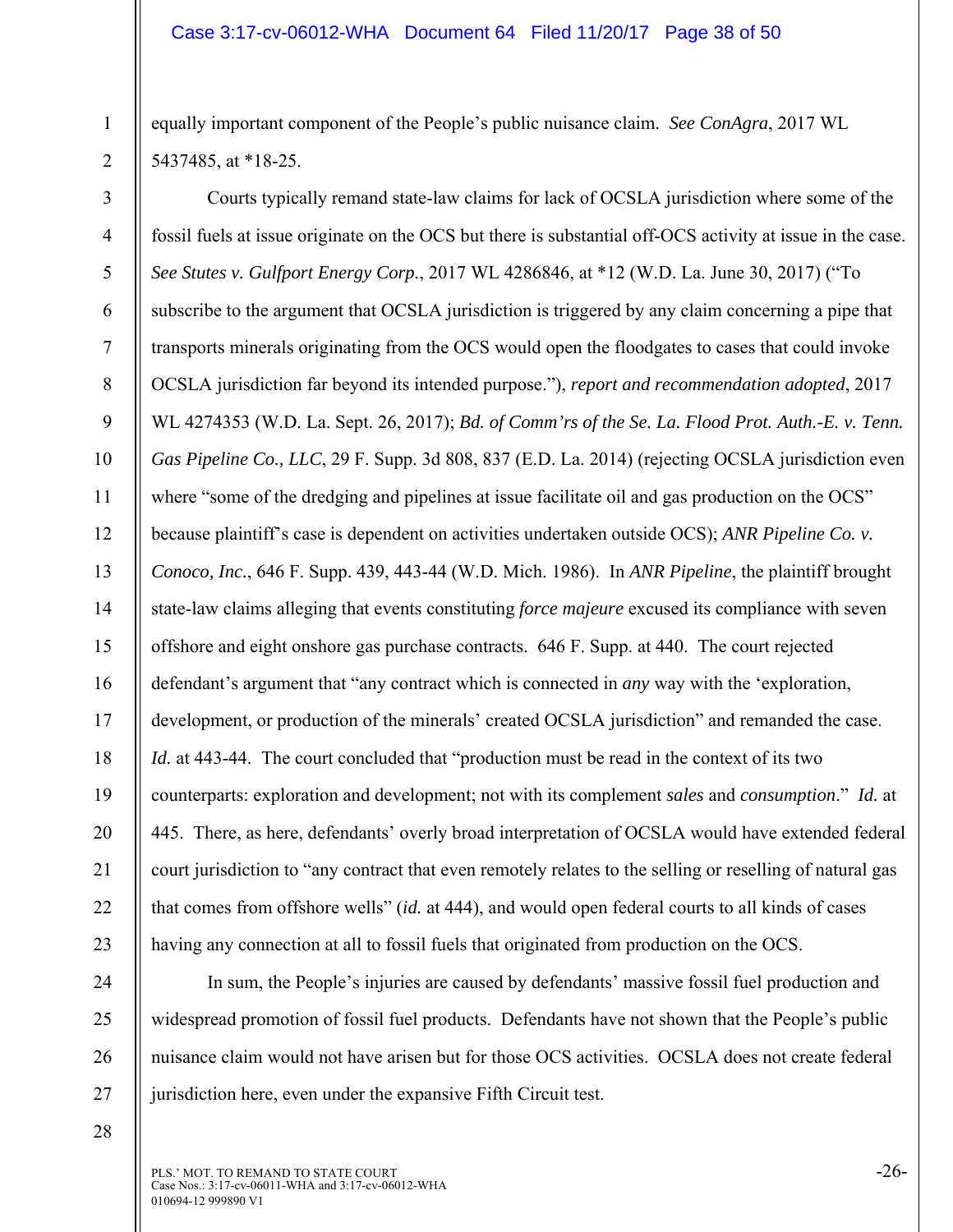2

3

4

5

6

7

8

9

10

11

12

13

14

15

16

17

18

19

20

21

22

23

24

#### **III. Defendants are not acting under a federal officer merely by complying with federal regulations.**

Defendants also err in contending that their voluntary contractual agreements with the federal government to produce fossil fuels on federal lands provides a basis for removal under 28 U.S.C. § 1442(a)(1). This statute permits removal of a civil action against "the United States or any agency thereof or any officer (or any person acting under that officer) of the United States or any agency thereof" for actions taken "under color of such office." At most, defendants' fossil fuel production on federal lands has been subject to a form of government regulation that – even if detailed and complex – does not suffice to bring defendants within the scope of the federal officer removal statute. *See Watson v. Philip Morris Cos*., 551 U.S. 142, 153 (2007) (rejecting tobacco companies' argument, in unfair business practices case, that they were acting under federal officers because "a highly regulated firm cannot find a statutory basis for removal in the fact of federal regulation alone").

The federal officer removal statute requires a defendant to demonstrate that (1) it is a person within the meaning of the statute; (2) that there is a causal nexus between the plaintiff's claims and the actions the defendant took pursuant to a federal officer's directions; and (3) it has a colorable defense to the plaintiff's claims. *Cabalce v. Thomas E. Blanchard & Assocs., Inc.*, 797 F.3d 720, 727 (9th Cir. 2015). Once a plaintiff challenges the factual basis for any of these elements, the defendant carries the burden of proving by a preponderance of the evidence that removal jurisdiction is appropriate. *Id.* at 728, 732 n.6. The People agree that a corporation is a "person." But defendants cannot carry their burden on the second prong, which is itself composed of two parts: defendants must show that they were "acting under" an officer of the United States and that those actions are causally connected to the People's state-law claim for public nuisance. *Goncalves v. Rady Children's Hosp. San Diego*, 865 F.3d 1237, 1244 (9th Cir. 2017).

25 26 27 28 Defendants have produced no "competent proof" of having "act[ed] under" a federal officer in the course of their fossil fuel production activities. *See Cabalce*, 797 F.3d at 732 n.6 (quoting *Leite Crane Co*., 749 F.3d 1117, 1122 (9th Cir. 2014)). Defendants point only to blank "form" leases purportedly used by federal regulators for OCS leasing as support that they have acted under a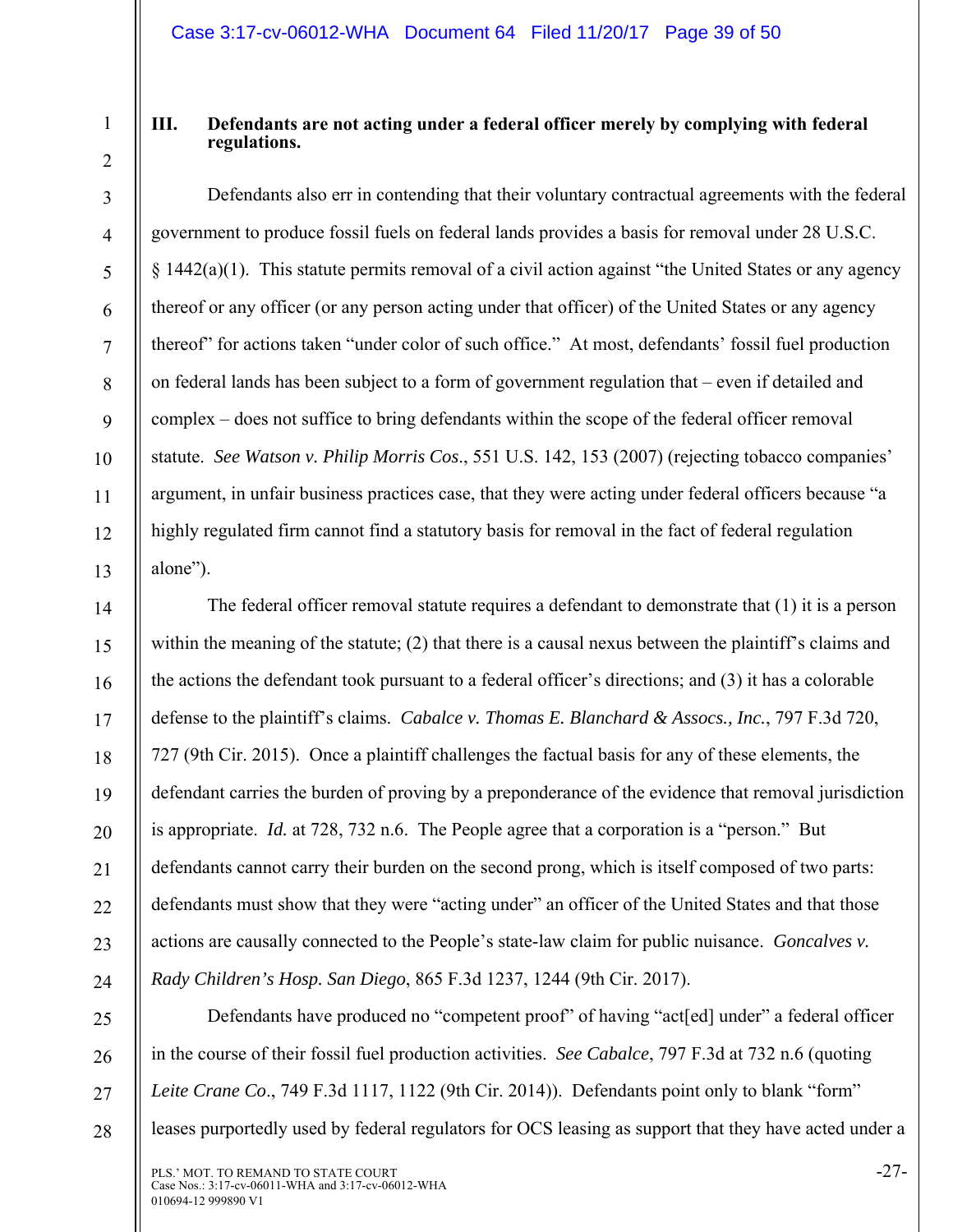federal official in exploring for and producing oil and gas. NOR, ¶¶ 58-59; ECF No. 1-1, ¶¶ 8-9. These blank forms do not establish that any defendant has engaged in any particular conduct.

2 3

1

4

5

6

7

8

9

10

11

12

13

14

Even if the OCS leasing forms were actual agreements between defendants and a federal agency, they still would not be sufficient to carry defendants' burden. For purposes of the federal officer removal statute, a "private person's 'acting under' must involve an effort to *assist*, or to help *carry out*, the duties or tasks of the federal superior." *Watson*, 551 U.S. at 152 (emphases in original). Removal is not appropriate when a private firm is merely complying with the law or acquiescing in a government order, even where the "private firm's activities are highly supervised and monitored." *Id.* at 152-53. Here, the OCS leasing forms only provide that OCS lessees are subject to a variety of regulatory compliance obligations related to their use of – and private profit from – offshore federal lands. *See* NOR, ¶ 59 (noting requirement to "comply with all applicable regulations, orders, written instructions, and the terms and conditions set forth in this lease"); ECF No. 1-7, 2 (copy of blank form lease providing that lease is subject to certain statutes and regulations); ECF No. 1-8, 2 (same).

15 16 17 18 19 20 21 22 23 These brief, form leases lack anything resembling the kind of detailed specifications or commands to act that have entitled certain government contractors to remove under the federal officer statute. In *Leite*, 749 F.3d at 1117, cited by defendants, plaintiffs who worked at a naval shipyard sued manufacturers of asbestos-containing products under a failure to warn theory and the defendant demonstrated that the Navy had *prohibited* them from issuing any warnings other than those specified by the Navy. In *Goncalves*, 865 F.3d at 1237, medical insurers who cover federal employees under a federal statute that requires the insurers to bring subrogation claims and entitles the federal government to the proceeds of such claims were held to be acting under a federal agency's direction when bringing a subrogation claim.

24 25 26 27 28 Here, the proffered OCS leases are evidence, at most, of a mutually beneficial commercial transaction in which a private lessee voluntarily agrees to comply with terms and conditions set by a regulatory agency in exchange for the right to profitably use land owned by the government. It is unsurprising that entering into a lease to use government land would subject a lessee to agency oversight. Indeed, it would be unusual to see any commercial lease *not* conditioned on a lessee's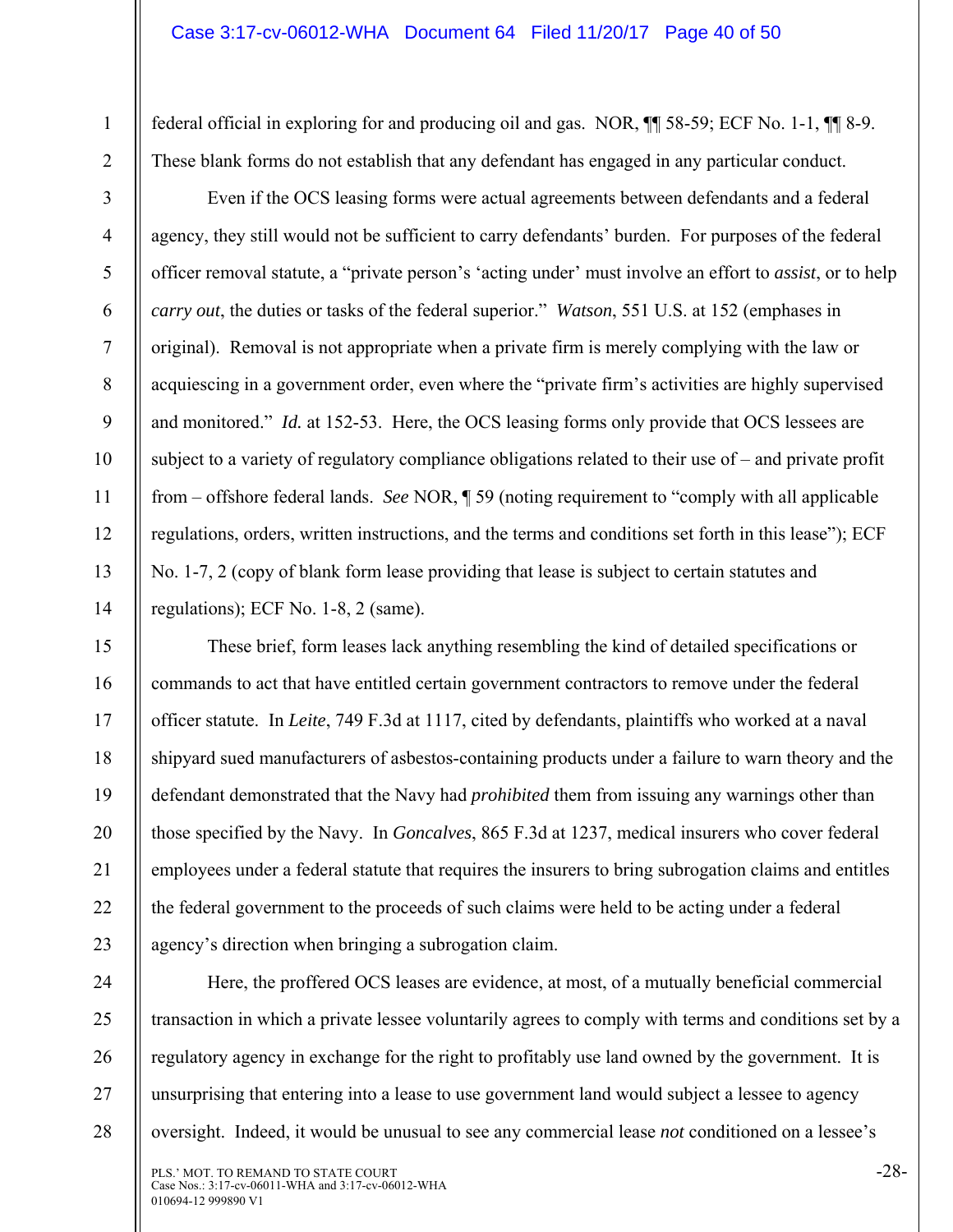#### Case 3:17-cv-06012-WHA Document 64 Filed 11/20/17 Page 41 of 50

1

2

3

4

5

6

7

8

9

10

11

12

13

14

15

16

17

18

19

20

21

adherence to specific terms. Any profit-generating private conduct by defendants under such leases is not an effort to "assist" or "help carry out" the "duties or tasks of [a] federal superior," *Watson*, 551 U.S. at 152, and no matter how great the "degree of regulatory detail or supervision," defendants' mere "regulatory compliance" is not enough (*id*. at 157). Producing fossil fuels from federal lands for profit, in compliance with federal law, is not "acting under" a federal officer.

Even assuming that defendants' alleged offshore fossil fuel production was "acting under" a federal officer, defendants still cannot remove these cases under 42 U.S.C. § 1442(a)(1) because they have not proven a sufficient causal link between that activity and the People's state-law public nuisance claim. *Cabalce*, 797 F.3d at 728, 732 n.6. The People's public nuisance claim alleges injuries caused by defendants' massive fossil fuel production and widespread promotion of fossil fuel products to consumers – conduct that includes far more than simply defendants' production of oil and gas from the OCS. Defendants have not offered proof that the People's global warming claim would not have arisen in the absence of defendants' OCS activity.

Nor can defendants remove these cases due to the historical activities of Chevron's predecessor (Standard Oil) on the Elk Hills oil field in California. *See* NOR, ¶ 60. Chevron's Elk Hills operations were under voluntary contract with the government, and involved the extraction of oil from its own privately-held land. *See United States v. Standard Oil Co. of Cal.*, 545 F.2d 624, 626-27 (9th Cir. 1976). Standard Oil's contract with the government was "a common arrangement in the petroleum industry where two or more owners have interests in a common pool." *Id.* at 27. Such a standard, voluntary agreement among landowners is a far cry from carrying out a government function.

22 23 24 25 26 27 28 Even if its Elk Hills activities could somehow be characterized as "acting under" a federal officer, the very nature of Standard Oil's "unit plan" agreement with the government precludes Chevron from establishing a causal link between an act "under color" of a federal office and plaintiff's public nuisance claim under California state law. *See Cabalce*, 797 F.3d at 728, 732 n.6 (quoting *Leite*, 749 F.3d at 1122). Standard Oil received compensation in exchange for *curtailing* oil production from its own property. *Standard Oil*, 545 F.2d at 627. In other words, the act performed by Standard Oil allegedly "under color" of a federal officer was the *reduction* of fossil fuel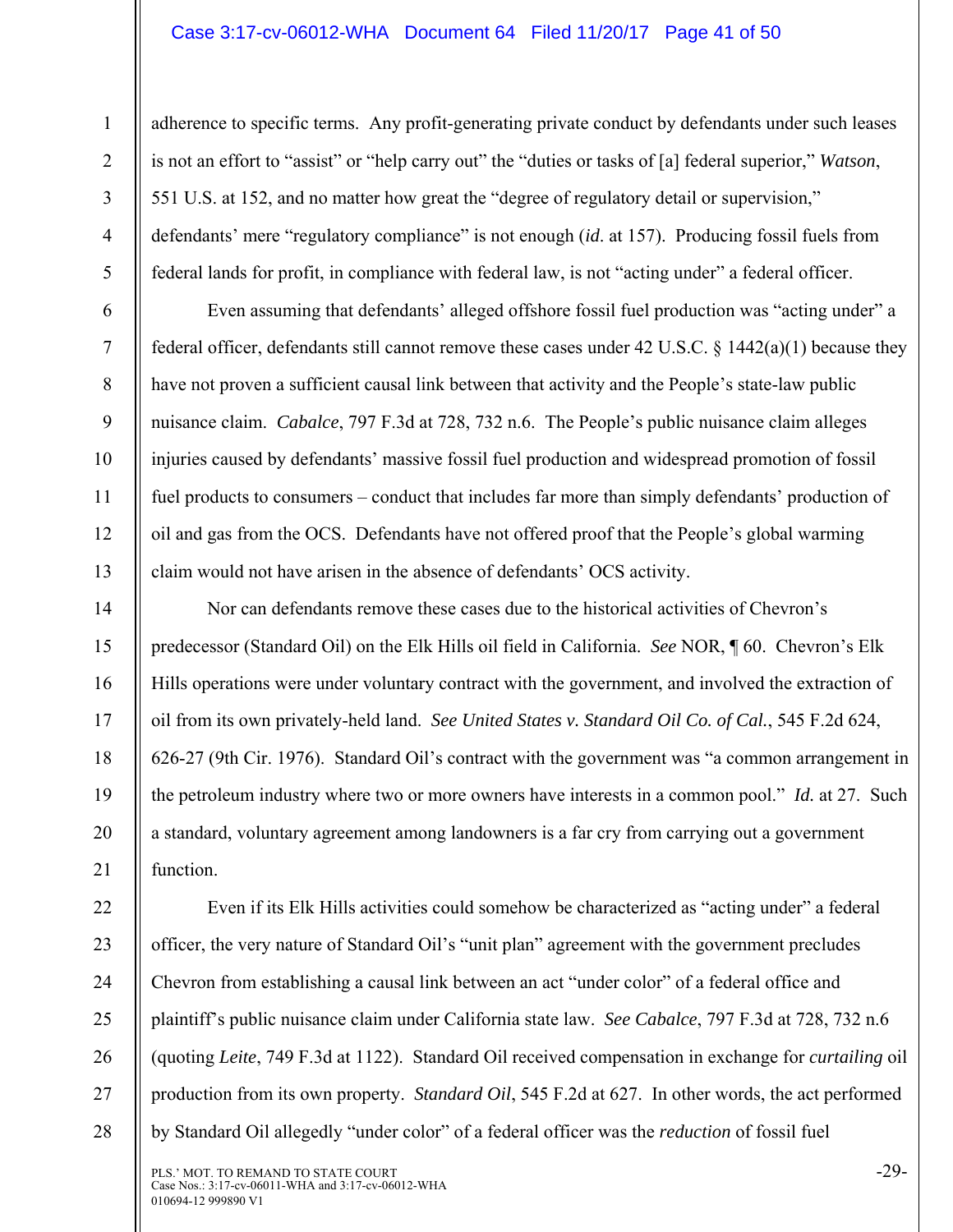- production, which is not causally linked to plaintiff's public nuisance claim founded on defendants' *excessive* production and promotion of fossil fuels at unsafe levels.
- 2 3

5

6

7

8

9

1

Finally, even if defendants had shown that they were "acting under" an officer of the United States and that those actions are causally connected to the People's claim, there is no evidence that removal is predicated on a colorable federal defense (third prong). Defendants simply assert that they "intend to raise numerous meritorious federal defenses" that are "more than colorable." NOR, ¶ 62. But a simple recitation of supposed defenses does not "prov[e] by a preponderance of the evidence that the colorable federal defense . . . requirement<sup>[]</sup> for removal jurisdiction ha<sup>[s]</sup> been met." *Cabalce*, 797 F.3d at 728 (quoting *Leite*, 749 F.3d at 1122)).

10 11

12

13

14

15

16

17

#### **IV. There is no enclave jurisdiction because the People's actions expressly exclude relief for injuries to federal lands.**

Federal enclave jurisdiction only exists over claims that arise on certain federal lands that are determined to be "enclaves." No detour is necessary here into the law of which federal lands constitute "enclaves." The People's claim "arises" for enclave purposes only where its injury occurs, and the complaints here expressly state that the People "do not seek abatement with respect to any federal land." SF Compl., ¶ 99 n.108; Oak. Compl., ¶ 98 n.39. The Court should reject defendants' attempt to manufacture enclave jurisdiction.

18 19 20 21 22 23 24 25 26 27 Federal enclave jurisdiction may exist "over tort claims that arise on 'federal enclaves."" *Durham v. Lockheed Martin Corp.*, 445 F.3d 1247, 1250 (9th Cir. 2006). A court determines whether federal enclave jurisdiction exists "from the face of the plaintiff's complaint." *See Zuniga v. Chugach Maint. Servs.*, 2006 WL 769317, at \*6 n.1 (E.D. Cal. Mar. 24, 2006); *see also Andrews v. Pride Indus.*, 2015 WL 1014133, at \*3 (E.D. Cal. Mar. 6, 2015) (same). The "key factor in determining whether federal enclave jurisdiction exists is the location of the plaintiff's injury." *Zuniga*, 2006 WL 769317, at \*6; *see also Totah v. Bies*, 2011 WL 1324471, at \*2 (N.D. Cal. Apr. 6, 2011); NOR, ¶ 63. In *Totah*, the court held that a defamation claim arose on an enclave only because such a claim arises in "the place of publication," *i.e.*, where the injury occurs, which is "the last event" necessary to render the tortfeasor liable." 2011 WL 1324471, at  $*2$  (internal quotation marks

28 omitted).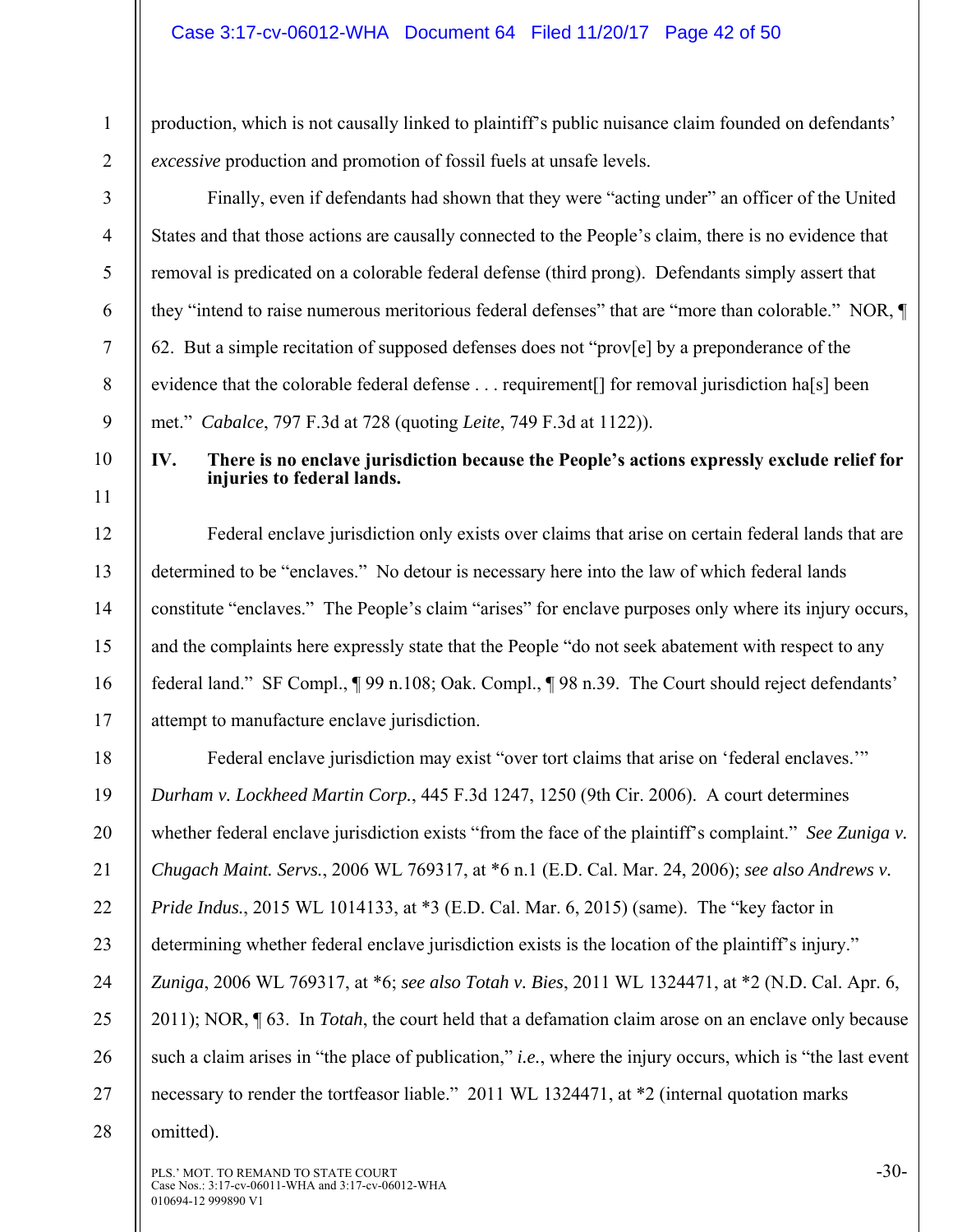#### Case 3:17-cv-06012-WHA Document 64 Filed 11/20/17 Page 43 of 50

2 3

4

5

6

7

8

9

10

11

12

13

14

15

16

17

18

19

20

21

22

23

24

25

26

1

Defendants argue first that the injury here occurred on federal enclaves. However, the "key factor" test demonstrates that no federal enclave jurisdiction exists here because the complaints expressly state that the People are *not* seeking abatement for federal lands. SF Compl., ¶ 99 n.108; Oak. Compl., ¶ 98 n.39. Rather, the People's injuries occurred in San Francisco and Oakland, respectively. SF Compl., ¶¶ 85-93, 97; Oak. Compl., ¶¶ 84-92, 95. The People's allegations here are dispositive. *See Segura v. Griffcon, Inc.*, 2017 WL 4271206, at \*3 (C.D. Cal. Sept. 25, 2017) (remanding where plaintiffs had not "expressed any desire to assert any claims for any work performed on federal enclaves"); *State of Washington v. Monsanto Co.*, 2017 WL 3492132, at \*5 (W.D. Wash. July 28, 2017) ("because Washington avowedly does not seek relief for contamination of federal territories, none of its claims arise on federal enclaves"); *Eguia v. Arc Imperial Valley*, 2012 WL 6061323, at \*4 (S.D. Cal. Dec. 6, 2012) (remanding where complaint allegations "do not suggest federal enclave status"). Defendants' reliance on *Fung v. Abex Corp.*, 816 F. Supp. 569, 571 (N.D. Cal. 1992), is unavailing because the complaint there alleged injuries occurring on "naval vessels." As another court recognized, enclave jurisdiction actually was "apparent from the face of the complaint." *Eguia*, 2012 WL 6061323, at \*4. And, even if the *Fung* court did look beyond the face of the complaint, if the Court were to do so here it would not find injuries to federal land.

Defendants' second argument is that enclave jurisdiction exists because, "on information and belief," *defendants* have maintained oil and gas *operations* on largely unnamed federal enclaves at unspecified times. NOR,  $\P 66$ <sup>15</sup> But this vague contention does not create federal enclave jurisdiction either, for two reasons. First, as noted above, the "key factor in determining whether federal enclave jurisdiction exists is the location of the plaintiff's injury" (*Zuniga*, 2006 WL 769317, at \*6), and the People have disclaimed relief for injuries to federal land. Second, defendants do not establish that the conduct giving rise to liability has occurred exclusively or even primarily on federal enclaves. The defendants' burden to demonstrate enclave jurisdiction is "heavier" where events "occur partially inside and partially outside the boundaries of an enclave," because the "state's interest increases proportionally, while the federal interest decreases." *Ballard v. Ameron* 

27

<sup>&</sup>lt;sup>15</sup> The complaints here do not allege that defendants' production of fossil fuels occurred on federal lands or that defendants promoted fossil fuels on federal lands.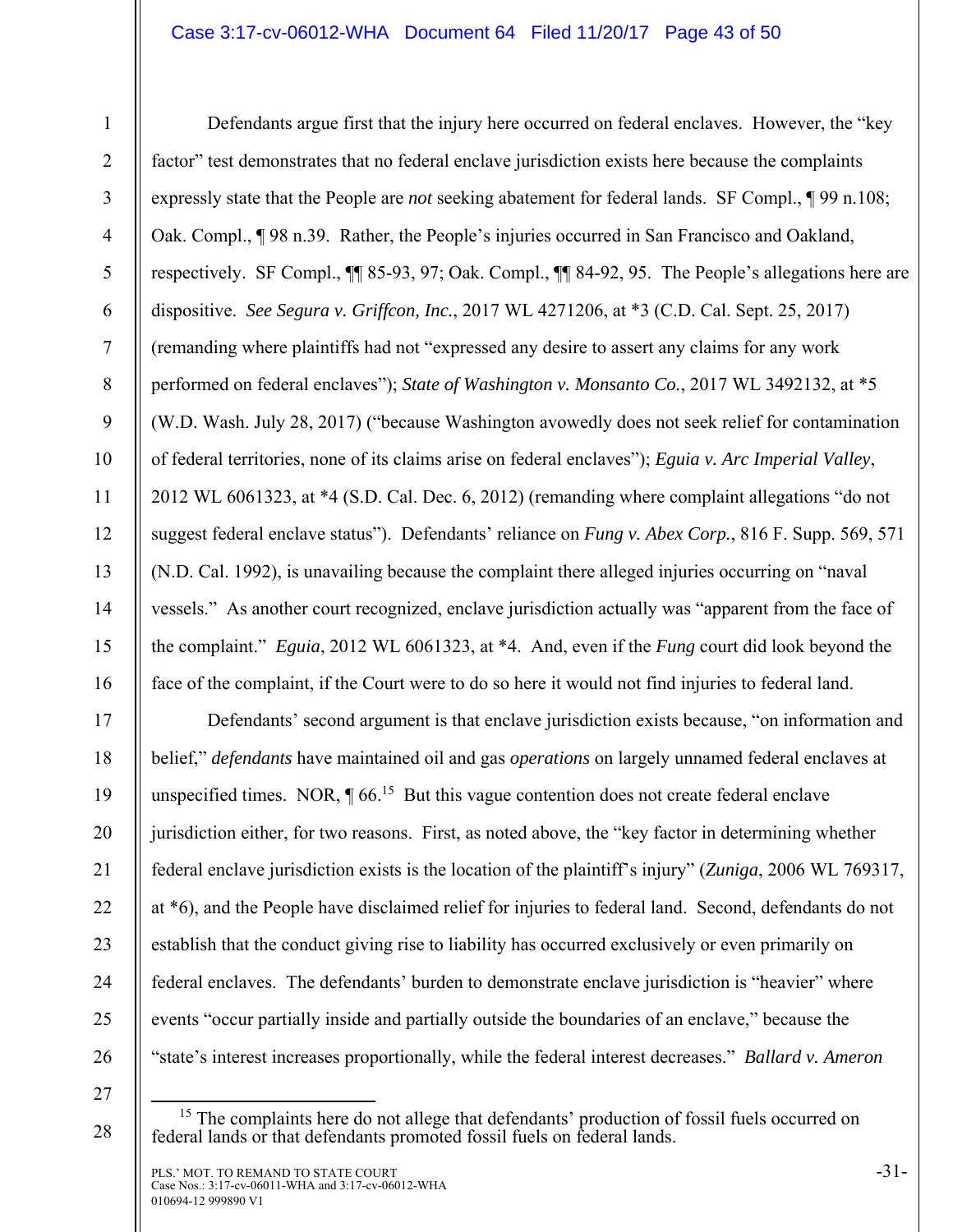1 2 3 4 5 6 7 8 9 10 11 12 13 14 15 16 17 18 19 20 *Int'l Corp.*, 2016 WL 6216194, at \*3 (N.D. Cal. Oct. 25, 2016) (internal quotation marks omitted). The *Ballard* court rejected enclave jurisdiction over a state-law personal injury asbestos case because the plaintiff's alleged exposure to asbestos at a single federal base "is just a small portion of the total exposure: one of 17 locations and during six months of the years-long exposure period." *Id.*; *see also In re High-Tech Emp. Antitrust Litig.*, 856 F. Supp. 2d 1103, 1125 (N.D. Cal. 2012) (rejecting argument that "federal enclave doctrine applies as long as some of the alleged events occurred on the federal enclave"). The People's complaints allege that defendants intentionally produced massive amounts of fossil fuels despite knowing that massive fossil fuel usage would cause dangerous global warming, engaged in large-scale advertising and public relations campaigns to "promote pervasive fossil fuel usage and to portray fossil fuels as environmentally responsible," and downplayed the risks of global warming. Compls., ¶¶ 2, 5, 6, 8. But the People do not allege that any of this conduct occurred on federal enclaves. Defendants' argument that *Bell v. Arvin Meritor, Inc.*, 2012 WL 1110001 (N.D. Cal. Apr. 2, 2012), nonetheless establishes that enclave jurisdiction is proper even if only "some of the events or damages" occurred on an enclave (*see* NOR, ¶ 63), is unavailing. In *Bell*  the complaint expressly alleged that the plaintiff was injured "during his employment . . . with the United States Army," and the complaint expressly listed numerous army bases where the injury occurred. *Bell*, 2012 WL 1110001, at \*2. The court concluded that "at least some" of these locations were enclaves (*id.*), but it was obvious that the claim was based in very large part on injuries sustained on federal enclaves. There are no such enclave allegations here and this Court should reject enclave jurisdiction.

21

22

23

24

25

26

27

#### **V. Actions to protect public rights are expressly exempted from bankruptcy removal.**

In a last-ditch effort, defendants allege jurisdiction under the bankruptcy removal statute based upon the 30-year old bankruptcy of a single Chevron subsidiary, Texaco Inc. NOR, ¶ 69. Plaintiff has not sued Texaco nor any debtor-defendants. Bankruptcy removal is improper for three independent reasons: (1) the bankruptcy removal statute prohibits removal of suits by governmental units protecting public safety and welfare; (2) the People's claim is not "related to" Texaco's 1987 bankruptcy; and (3) the case should be remanded on equitable grounds.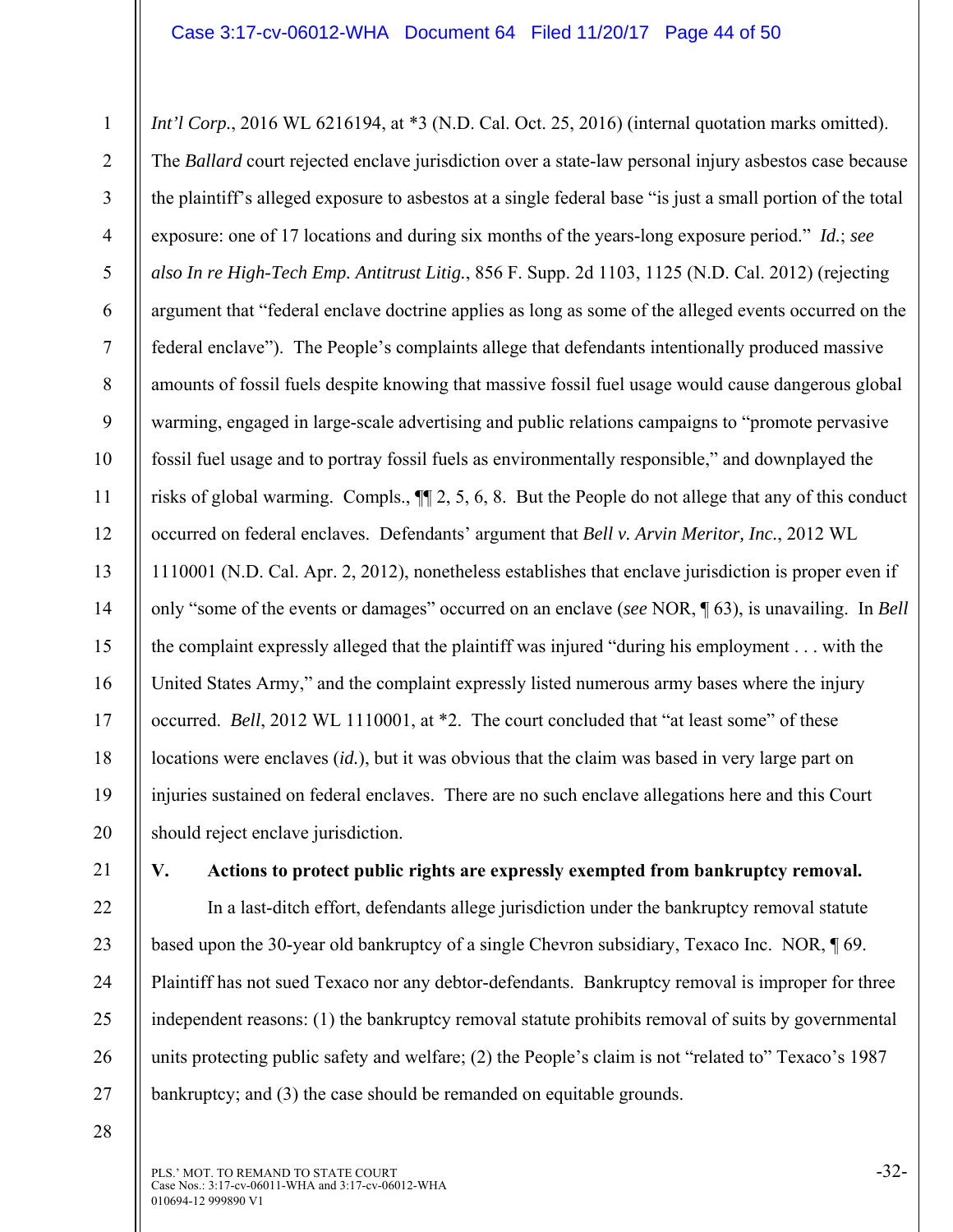#### Case 3:17-cv-06012-WHA Document 64 Filed 11/20/17 Page 45 of 50

5

6

7

8

9

10

11

12

13

14

15

16

17

18

19

20

21

22

1

*First*, the bankruptcy removal statute provides that a government's lawsuit to protect public safety and welfare cannot be removed. 28 U.S.C. § 1452(a). The People clearly are a governmental unit. *See* 11 U.S.C. § 101(27). Remand is required under this exception if either of "two alternative tests" – "pecuniary purpose" and "public purpose" – are satisfied. *City & County of San Francisco. v. PG&E Corp.*, 433 F.3d 1115, 1123-24 (9th Cir. 2006). The pecuniary purpose test is satisfied, and removal is improper, if the lawsuit "primarily seeks to protect the public safety and welfare," rather than primarily seeking to "protect the government's pecuniary interest." *Id.* at 1124.Under the "public purpose" test, a government's lawsuit seeking to "effectuate public policy," *i.e.*, to protect a "broader segment of the public" rather than "adjudicate private rights," is not removable. *Lockyer v. Mirant Corp.*, 398 F.3d 1098, 1109 (9th Cir. 2005) (internal quotation marks omitted).

The People's public nuisance claim unquestionably satisfies both tests. The People satisfy the pecuniary purpose test because they primarily seek to protect the "public rights to health, safety and welfare" of their residents "whose safety and lives are at risk" from accelerated sea level rise impacts caused by defendants. SF Compl., ¶¶ 11, 96-97; Oak. Compl., ¶¶ 11, 95-96. The People satisfy the public purpose test because they seek to protect such rights on behalf of the public-atlarge. A public nuisance, by definition, is "one which affects at the same time an entire community or neighborhood, or any considerable number of persons." Cal. Civ. Code § 3480. "[P]ublic nuisances are offenses against, or interferences with, the exercise of *rights common to the public*." *Santa Clara*, 137 Cal. App. 4th at 305 (emphasis in original; internal quotation marks omitted). "Public rights" include the "public health, the public safety, the public peace, the public comfort or the public convenience." *People ex rel. Gallo v. Acuna*, 14 Cal. 4th 1090, 1104 (1997) (quoting *Restatement (Second) of Torts* § 821B).

23 24 25 26 27 28 The Second Circuit, applying Ninth Circuit law, rejected an almost identical removal argument based upon the same Texaco bankruptcy in a groundwater contamination case by the People against these same defendants (or their subsidiaries). *In re MTBE*, 488 F.3d at 133. The court held that the pecuniary and public purpose tests were satisfied because the People's lawsuit related "primarily to matters of public health and welfare" and its "clear goal" was to "remedy and prevent environmental damage with potentially serious consequences for public health, a significant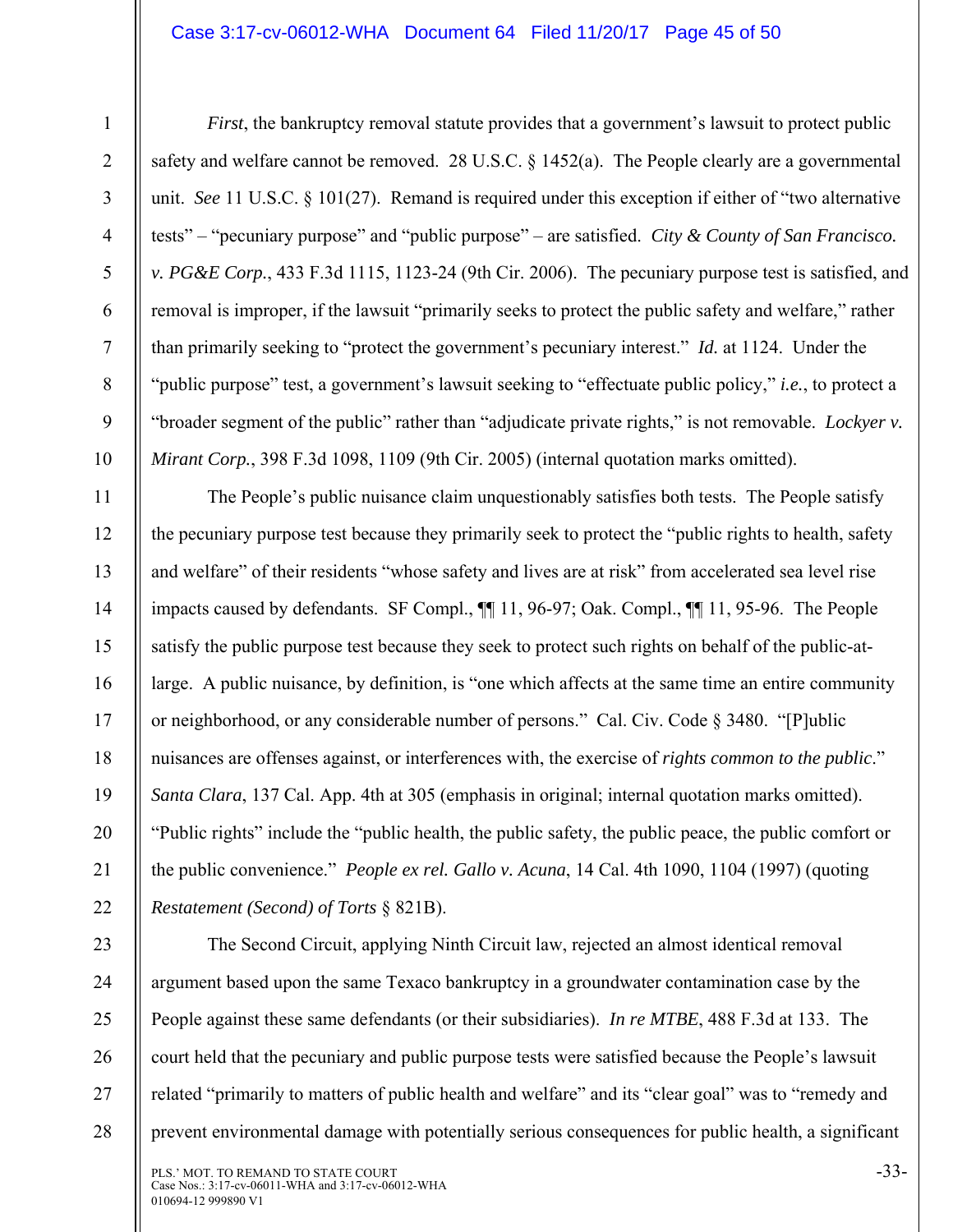2

3

area of state policy." *Id.*; *see also Lockyer*, 398 F.3d at 1109 (public purpose test satisfied where state attorney general brought suit to "protect the interest of all electricity consumers in northern California"). The removal exception applies here.

4 5 6 7 8 9 10 11 12 13 14 15 16 17 18 19 20 21 22 23 *Second*, even assuming that the governmental exception did not apply here, bankruptcy removal also is improper because the People's claim is not "related to" Texaco's 30-year old bankruptcy. *See* NOR, ¶ 67 (invoking only "related to" prong of bankruptcy jurisdiction). The bankruptcy removal statute allows removal where the court has jurisdiction of the claim under section 1334. 28 U.S.C. § 1452(a). Section 1334 in turn provides that district courts have "original but not exclusive jurisdiction" of all civil proceedings "related to" chapter 11 bankruptcy cases. 28 U.S.C. § 1334(b). "Related to" jurisdiction for a post-confirmation bankruptcy – Texaco's was confirmed in 1988 – is "necessarily more limited" than that for a pre-confirmation bankruptcy. *In re Pegasus Gold Corp.*, 394 F.3d 1189, 1194 (9th Cir. 2005). Such post-confirmation bankruptcy jurisdiction only exists if the claim has a "close nexus" to the bankruptcy plan or proceeding. *In re Ray*, 624 F.3d 1124, 1134 (9th Cir. 2010). There is no "close nexus" where the claim "could have existed entirely apart from the bankruptcy proceeding and did not necessarily depend upon resolution of a substantial question of bankruptcy law." *Id.* at 1135. Only matters involving the "interpretation, implementation, consummation, execution, or administration of the confirmed plan" will typically have a close nexus. *Pegasus*, 394 F.3d at 1194 (internal quotation marks omitted). There is no "close nexus" here because the People's state law public nuisance claim exists "entirely apart from the bankruptcy proceeding" and does not depend upon a "substantial question of bankruptcy law." *See In re Ray*, 624 F.3d at 1135; *see also In re Int'l Mfg. Grp., Inc.*, 2017 WL 3332219, at \*3 (Bankr. E.D. Cal. Aug. 3, 2017) (no "close nexus" jurisdiction where "one group of nondebtor parties suing another group of non-debtor parties on claims that were not property of the bankruptcy estate").

24 25 26 27 28 *Third*, even if there were bankruptcy removal jurisdiction here, the Court can remand the cases on "any equitable ground." 28 U.S.C.  $\S$  1452(b). This is an "unusually broad grant of authority" that "subsumes and reaches beyond all of the reasons for remand under nonbankruptcy removal statutes." *In re McCarthy*, 230 B.R. 414, 417 (9th Cir. BAP 1999). Courts typically apply seven factors in exercising this equitable authority: "(1) the effect of the action on the administration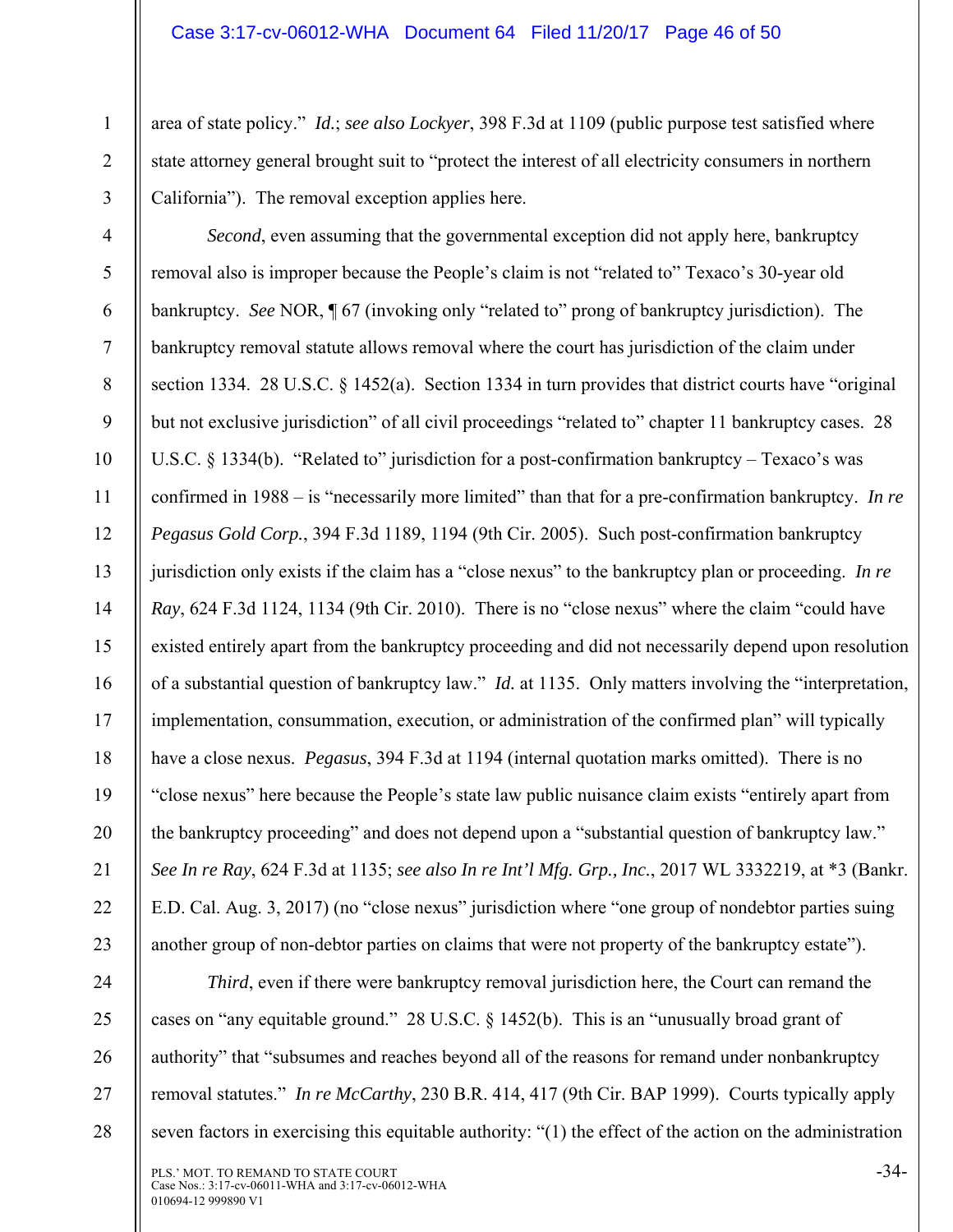#### Case 3:17-cv-06012-WHA Document 64 Filed 11/20/17 Page 47 of 50

1 2 3 4 5 6 7 8 9 10 11 12 13 14 15 16 17 18 19 20 21 22 23 24 25 26 27 of the bankruptcy estate; (2) the extent to which issues of state law predominate; (3) the difficulty of applicable state law; (4) comity; (5) the relatedness of the action to the bankruptcy case; (6) any jury trial right; and (7) prejudice to plaintiffs from removal. *Hopkins v. Plant Insulation Co.*, 349 B.R. 805, 813 (N.D. Cal. 2006). The factors weigh heavily in favor of remand here. In *McCarthy*, the court remanded on equitable grounds plaintiff's case against a debtor and nondebtor involving four state law claims. 230 B.R. at 416, 418. Here, as in *McCarthy*, equitable remand is an "easy" decision because the plaintiff alleges a single state law claim which "do[es] not commonly arise in bankruptcy." *See id.* at 418; *see also In re Schwartz*, 2012 WL 899331, at \*2 (N.D. Cal. Mar. 15, 2012) (remanding case where "state law issues clearly predominate" for "reasons of comity and pragmatism"); *Hopkins*, 349 B.R. at 813 (remanding because of "overwhelming predominance of state law questions"); *Bethesda Boys Ranch v. Atl. Richfield Co.*, 208 B.R. 980, 984 (N.D. Okla. 1997) (equitable remand of exclusively state-law claim pollution case against Texaco and other joint tortfeasors). The argument for jurisdiction is "more attenuated," where, as here, the claim is against only non-debtors. *See McCarthy*, 230 B.R. at 418. Defendants have failed to demonstrate bankruptcy removal jurisdiction. **CONCLUSION**  For the foregoing reasons, the People request that these actions be remanded to the state courts from which they were removed.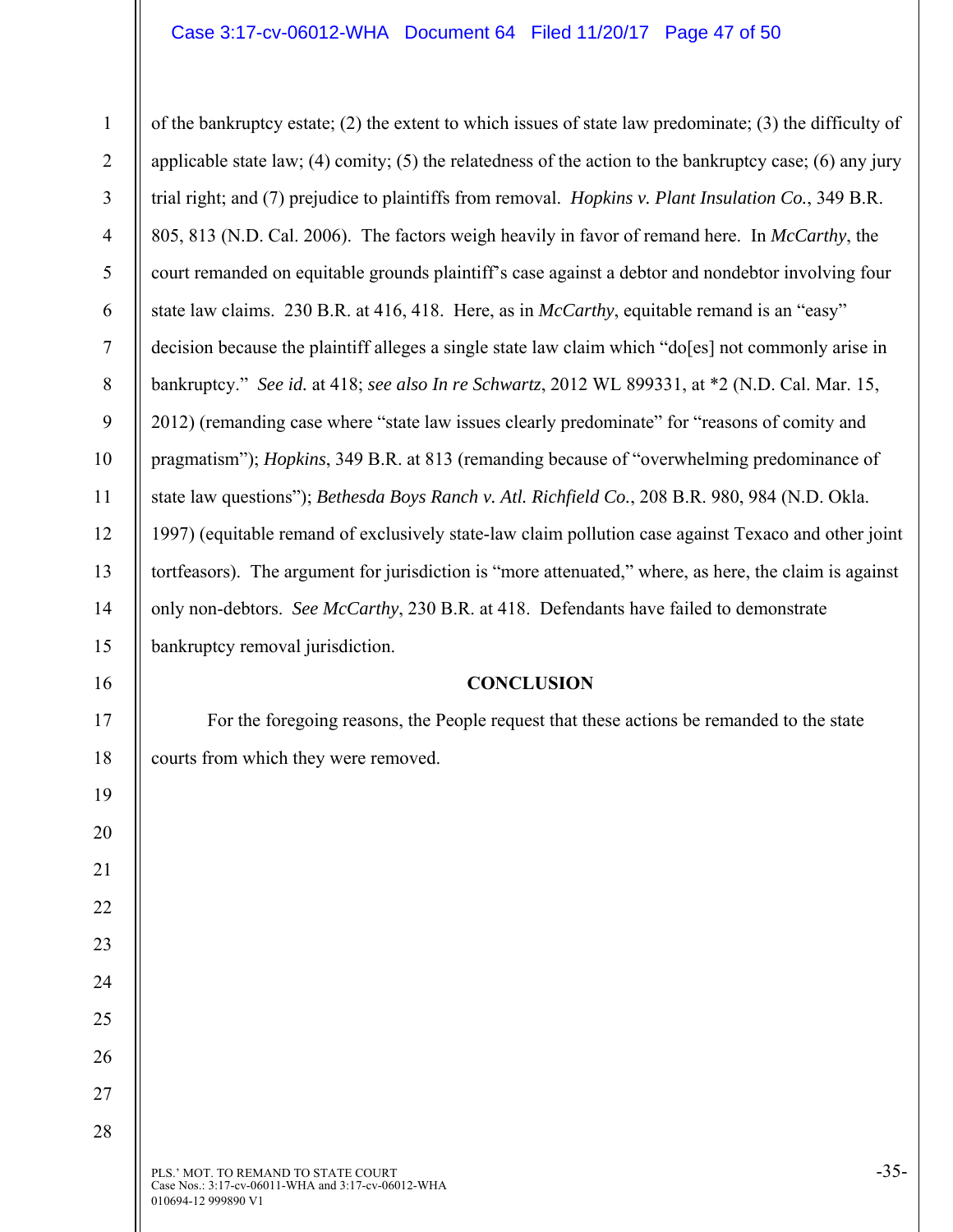| Case 3:17-cv-06012-WHA  Document 64  Filed 11/20/17  Page 48 of 50 |  |  |
|--------------------------------------------------------------------|--|--|
|                                                                    |  |  |

| $\mathbf{1}$   | Dated: November 20, 2017            | Respectfully submitted,                                                                                |
|----------------|-------------------------------------|--------------------------------------------------------------------------------------------------------|
| $\overline{2}$ |                                     | ** /s/ Erin Bernstein                                                                                  |
| 3              |                                     | BARBARA J. PARKER (State Bar #069722)<br>City Attorney                                                 |
| 4              |                                     | MARIA BEE (State Bar #167716)<br>Special Counsel                                                       |
| 5              |                                     | ERIN BERNSTEIN (State Bar #231539)                                                                     |
|                |                                     | Senior Deputy City Attorney<br>MALIA MCPHERSON (State Bar #313918)                                     |
| 6              |                                     | Attorney<br>One Frank H. Ogawa Plaza, 6th Floor                                                        |
| 7              |                                     | Oakland, California<br>Tel.: (510) 238-3601                                                            |
| 8              |                                     | Fax: (510) 238-6500                                                                                    |
| 9              |                                     | Email: ebernstein@oaklandcityattorney.org                                                              |
| 10             |                                     | <b>Attorneys for The People</b>                                                                        |
| 11             |                                     | ** Pursuant to Civ. L.R. 5-1(i)(3), the electronic<br>filer has obtained approval from this signatory. |
| 12             |                                     |                                                                                                        |
|                |                                     | ** /s/ Matthew D. Goldberg<br>DENNIS J. HERRERA, State Bar #139669                                     |
| 13             |                                     | City Attorney<br>RONALD P. FLYNN, State Bar #184186                                                    |
| 14             |                                     | Chief Deputy City Attorney<br>YVONNE R. MERÉ, State Bar #173594                                        |
| 15             |                                     | Chief of Complex and Affirmative Litigation                                                            |
| 16             |                                     | ROBB W. KAPLA, State Bar #238896<br>Deputy City Attorney                                               |
| 17             |                                     | MATTHEW D. GOLDBERG, State Bar #240776<br>Deputy City Attorney                                         |
| 18             |                                     | City Hall, Room 234<br>1 Dr. Carlton B. Goodlett Place                                                 |
| 19             |                                     | San Francisco, California 94102-4602                                                                   |
|                |                                     | Tel.: (415) 554-4748<br>Fax.: $(415)$ 554-4715                                                         |
| 20             |                                     | Email: matthew.goldberg@sfcityatty.org                                                                 |
| 21             |                                     | <b>Attorneys for The People</b>                                                                        |
| 22             |                                     | ** Pursuant to Civ. L.R. $5-1(i)(3)$ , the electronic                                                  |
| 23             |                                     | filer has obtained approval from this signatory.                                                       |
| 24             |                                     | /s/ Steve W. Berman<br>STEVE W. BERMAN (pro hac vice)                                                  |
| 25             |                                     | steve@hbsslaw.com                                                                                      |
| 26             |                                     | HAGENS BERMAN SOBOL SHAPIRO LLP<br>1918 Eighth Ave. Suite 3300                                         |
|                |                                     | Seattle, Washington 98101<br>Tel.: (206) 623-7292                                                      |
| 27             |                                     | Fax: (206) 623-0594                                                                                    |
| 28             |                                     |                                                                                                        |
|                | PLS.' MOT. TO REMAND TO STATE COURT | $-36-$                                                                                                 |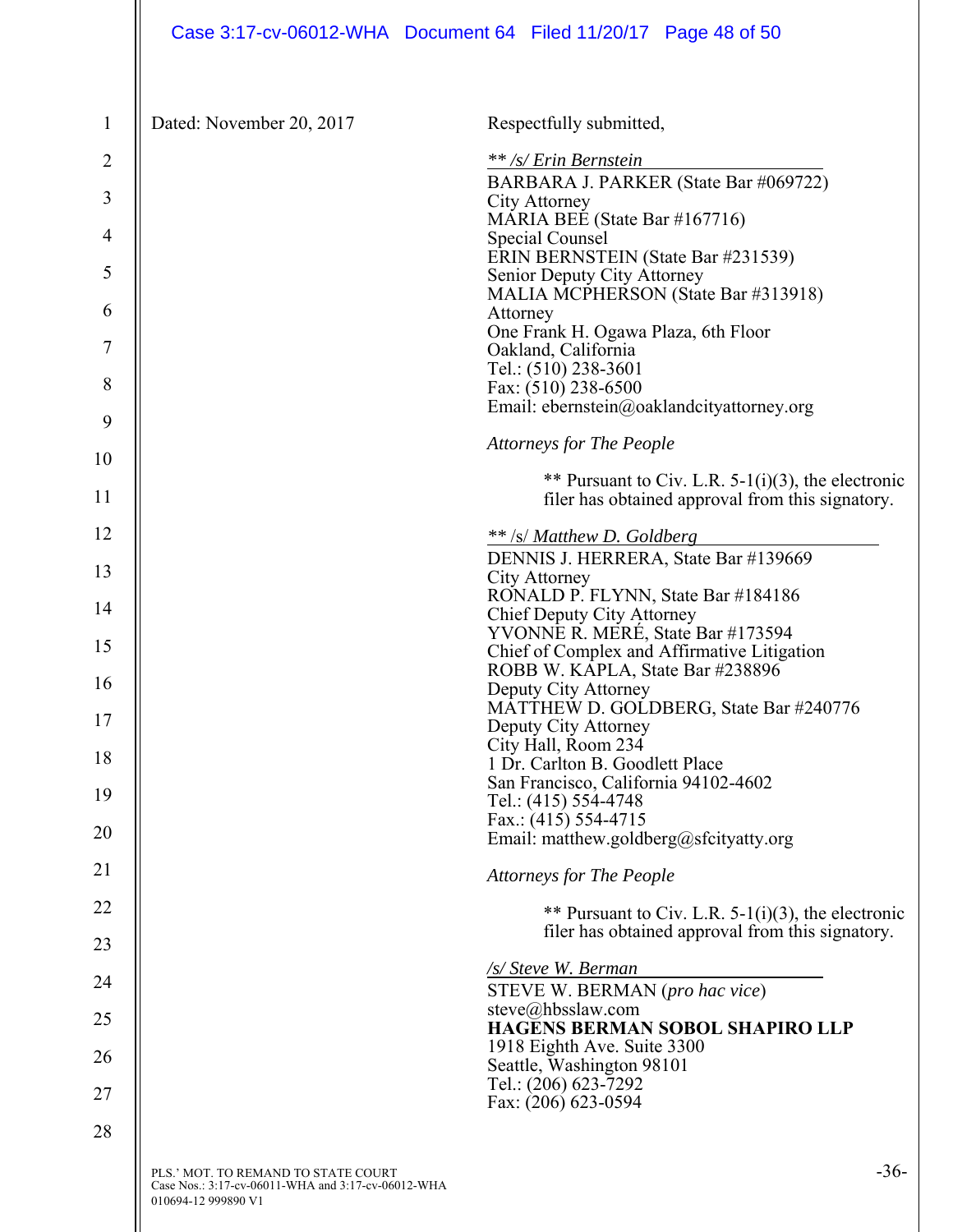|                                | Case 3:17-cv-06012-WHA Document 64 Filed 11/20/17 Page 49 of 50                                                  |                                                            |                                                                                 |        |
|--------------------------------|------------------------------------------------------------------------------------------------------------------|------------------------------------------------------------|---------------------------------------------------------------------------------|--------|
| $\mathbf{1}$<br>$\overline{2}$ |                                                                                                                  | 715 Hearst Avenue, Suite 202                               | SHANA E. SCARLETT (State Bar #217895)<br><b>HAGENS BERMAN SOBOL SHAPIRO LLP</b> |        |
| 3                              |                                                                                                                  | Berkeley, California 94710<br>Tel.: $(5\dot{1}0)$ 725-3000 |                                                                                 |        |
| $\overline{4}$                 |                                                                                                                  | Fax: (510) 725-3001                                        |                                                                                 |        |
| 5                              |                                                                                                                  | mattp@hbsslaw.com                                          | MATTHEW F. PAWA (pro hac vice)<br>BENJAMIN A. KRASS (pro hac vice)              |        |
| 6                              |                                                                                                                  | benk@hbsslaw.com                                           | HAGENS BERMAN SOBOL SHAPIRO LLP                                                 |        |
| $\overline{7}$                 |                                                                                                                  | 1280 Centre Street, Suite 230                              | Newton Centre, Massachusetts 02459                                              |        |
| 8                              |                                                                                                                  | Tel.: (617) 641-9550<br>Fax: (617) 641-9551                |                                                                                 |        |
| 9                              |                                                                                                                  |                                                            | Of Counsel Attorneys for The People                                             |        |
| 10<br>11                       |                                                                                                                  |                                                            |                                                                                 |        |
| 12                             |                                                                                                                  |                                                            |                                                                                 |        |
| 13                             |                                                                                                                  |                                                            |                                                                                 |        |
| 14                             |                                                                                                                  |                                                            |                                                                                 |        |
| 15                             |                                                                                                                  |                                                            |                                                                                 |        |
| 16                             |                                                                                                                  |                                                            |                                                                                 |        |
| 17                             |                                                                                                                  |                                                            |                                                                                 |        |
| 18                             |                                                                                                                  |                                                            |                                                                                 |        |
| 19                             |                                                                                                                  |                                                            |                                                                                 |        |
| 20                             |                                                                                                                  |                                                            |                                                                                 |        |
| 21                             |                                                                                                                  |                                                            |                                                                                 |        |
| 22                             |                                                                                                                  |                                                            |                                                                                 |        |
| 23                             |                                                                                                                  |                                                            |                                                                                 |        |
| 24                             |                                                                                                                  |                                                            |                                                                                 |        |
| $25\,$<br>26                   |                                                                                                                  |                                                            |                                                                                 |        |
| 27                             |                                                                                                                  |                                                            |                                                                                 |        |
| 28                             |                                                                                                                  |                                                            |                                                                                 |        |
|                                | PLS.' MOT. TO REMAND TO STATE COURT<br>Case Nos.: 3:17-cv-06011-WHA and 3:17-cv-06012-WHA<br>010694-12 999890 V1 |                                                            |                                                                                 | $-37-$ |